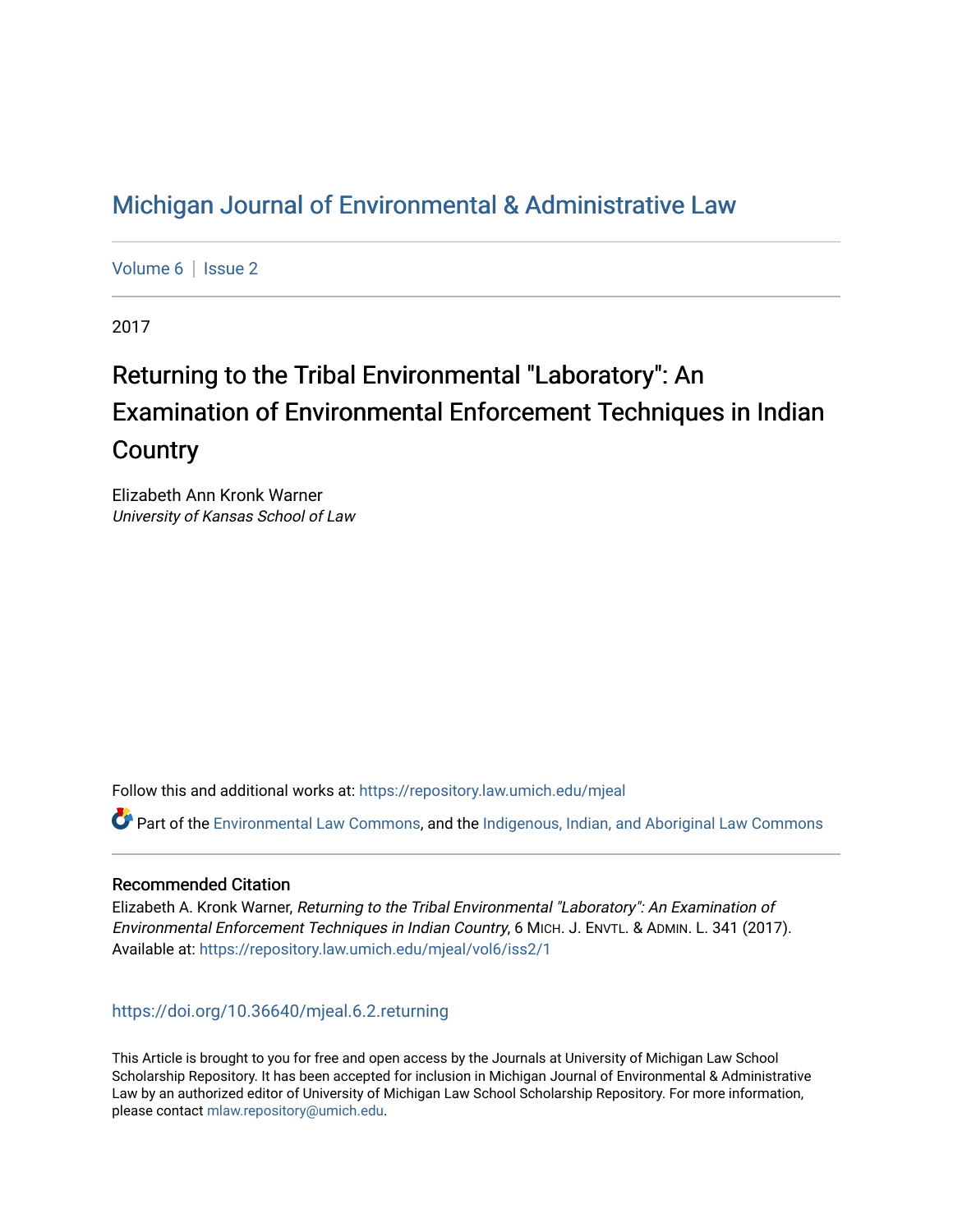## **RETURNING TO THE TRIBAL ENVIRONMENTAL "LABORATORY": AN EXAMINATION OF ENVIRONMENTAL ENFORCEMENT TECHNIQUES IN INDIAN COUNTRY**

#### *Elizabeth Ann Kronk Warner\**

## **ABSTRACT**

*Governments, including tribes, need to protect one of humankind's most valuable resources: the environment. In addition to environmental regulations, effective enforcement mechanisms are key to successful efforts to protect the environment. While much has been written about the environmental enforcement mechanisms of states and the federal government, little scholarly attention has been paid to how tribal governments are working to protect their environments. Given that there are 567 federally recognized tribes and approximately 56.2 million acres held in trust for tribes in the United States, such oversight is significant. This Article fills a scholarly void with a description of environmental enforcement techniques being utilized by tribes. It builds on past articles examining tribal environmental law and also the idea of tribes, who are uniquely situated to engage in meaningful experimentation, as valuable governmental laboratories of innovation. Such consideration is constructive given that the federal government's innovation has stagnated, and other levels of government may learn valuable lessons by reviewing the work of tribes. Further, effective enforcement of tribal environmental law may be particularly important to tribes because of the strong connection to specific areas of land that exists for many tribes and individual tribal members.*

*To accomplish this examination of tribal environmental enforcement mechanisms, this Article provides a descriptive survey on the environmental enforcement provisions found in the tribal code provisions of tribes located within the boundaries of four states. This Article reviews the survey results from respondents for nine tribes to determine how effective the tribes' environmental enforcement mechanisms have been. This Article concludes that tribes are actively incorporating environmental enforcement mechanisms into their tribal codes, but that they are modifying and adapting such mechanisms to best accomplish enforcement within Indian country.*

<sup>\*</sup> Associate Dean of Academic Affairs, Professor of Law, and Director – Tribal Law and Government Center at the University of Kansas School of Law. Professor Kronk Warner also serves as a district court judge for the Prairie Band Potawatomi Nation, and a reserve appellate judge for the Sault Ste. Marie Tribe of Chippewa Indians. She is a citizen of the Sault Ste. Marie Tribe of Chippewa Indians. She would like to thank her research assistants—Corey Adams and Megan Carroll—for their excellent assistance in completing this Article. Of course, any mistakes contained herein are hers alone.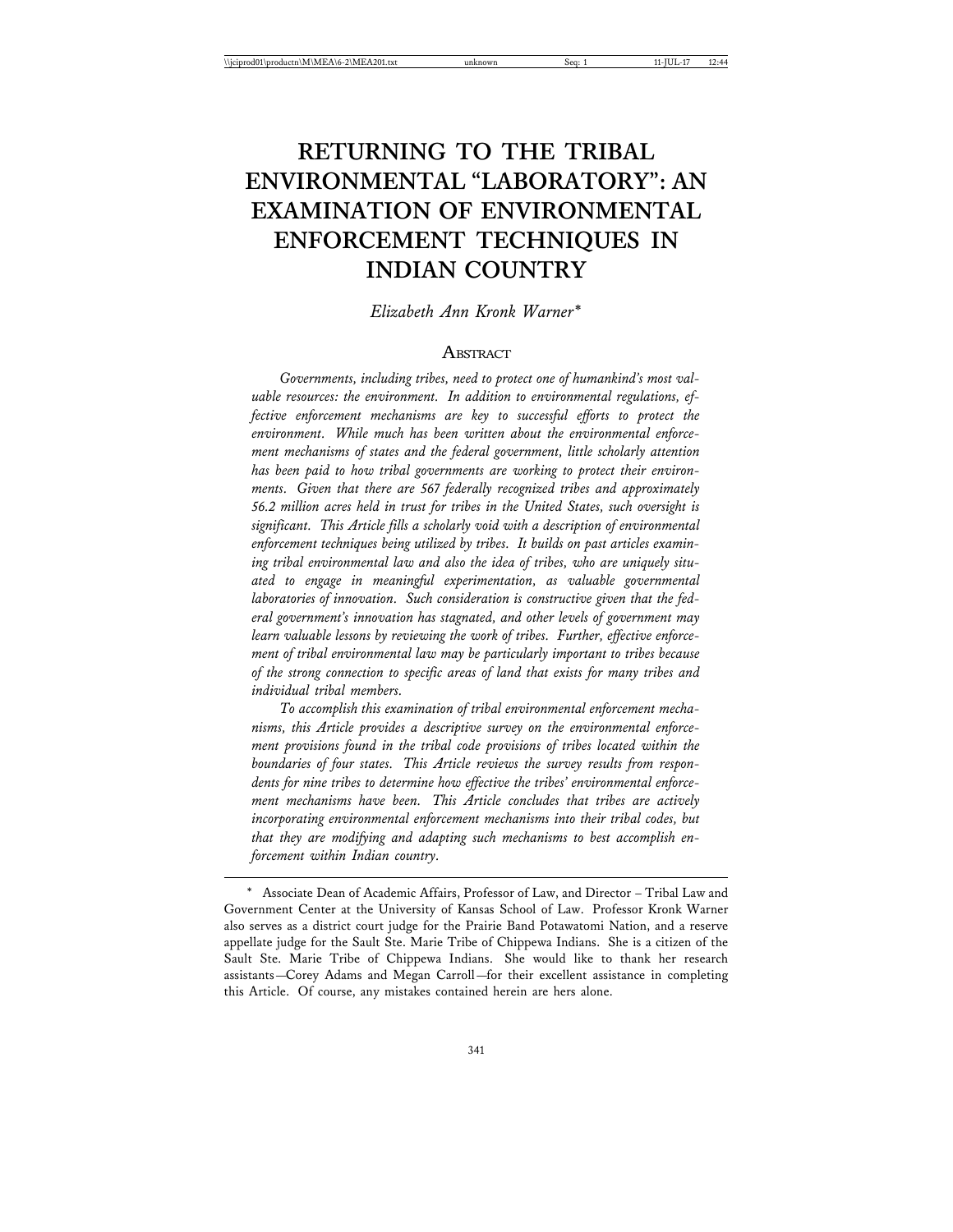#### TABLE OF CONTENTS

| T.   | 342                                                  |                                                                                                 |     |
|------|------------------------------------------------------|-------------------------------------------------------------------------------------------------|-----|
| II.  |                                                      | A STARTING POINT: APPLICATION OF ENVIRONMENTAL LAW IN                                           |     |
|      |                                                      | INDIAN COUNTRY AND THE IMPORTANCE OF EFFECTIVE                                                  |     |
|      |                                                      |                                                                                                 | 347 |
|      | A. A Brief Primer of Environmental Law Applicable in |                                                                                                 |     |
|      |                                                      |                                                                                                 | 348 |
|      | В.                                                   | The Importance of Effective Enforcement of Environmental                                        |     |
|      |                                                      | $Law \dots  \dots  \dots  \dots  \dots  \dots  \dots  \dots  \dots  \dots  \dots  \dots  \dots$ | 353 |
| III. |                                                      | ENVIRONMENTAL ENFORCEMENT PROVISIONS IN TRIBAL                                                  |     |
|      |                                                      |                                                                                                 | 356 |
|      |                                                      | A. Enforcement Provisions Related to the Regulation of Air                                      |     |
|      |                                                      |                                                                                                 | 358 |
|      | В.                                                   | Enforcement Provisions Related to the Regulation of Water                                       |     |
|      |                                                      |                                                                                                 | 360 |
|      |                                                      | C. Enforcement Provisions Related to the Regulation of Solid                                    |     |
|      |                                                      |                                                                                                 | 364 |
|      |                                                      | D. Common Law Provisions that May be Utilized for                                               |     |
|      |                                                      | Environmental Enforcement                                                                       | 370 |
| IV.  |                                                      | A DEEPER EXAMINATION: SURVEY OF TRIBAL ENVIRONMENTAL                                            |     |
|      | ENFORCEMENT PROVISIONS                               |                                                                                                 | 374 |
|      | А.                                                   |                                                                                                 | 375 |
|      | В.                                                   | $Results of Survey \dots \dots \dots \dots \dots \dots \dots \dots \dots \dots \dots \dots$     | 376 |
|      |                                                      | Water Regulation Survey Responses<br>1.                                                         | 376 |
|      |                                                      | Air Pollution Survey Responses<br>2.                                                            | 380 |
|      |                                                      | Solid Wastes Survey Responses<br>3.                                                             | 383 |
|      |                                                      | Reflections on Survey Responses<br>4.                                                           | 386 |
| V.   |                                                      |                                                                                                 | 391 |
|      |                                                      | APPENDIX A. SURVEY: ENFORCEMENT OF TRIBAL ENVIRONMENTAL LAW                                     | 393 |

#### I. INTRODUCTION

The environment is the most valuable resource available to mankind, and its exploitation has the potential to be devastating to humanity. Recognizing this interconnection, many governments across the globe actively engage in regulation of the environment. All three sovereigns located within the United States—the federal government, states, and tribes—have recognized this interconnection and are engaged in efforts at various levels to effectively regulate the environment and deter polluters from releasing too many pollutants into the environment. Regulatory initiatives, however, are not enough to accomplish the goal of protecting the environment. Enforcement measures must be enacted to prevent unwanted pollution. Much has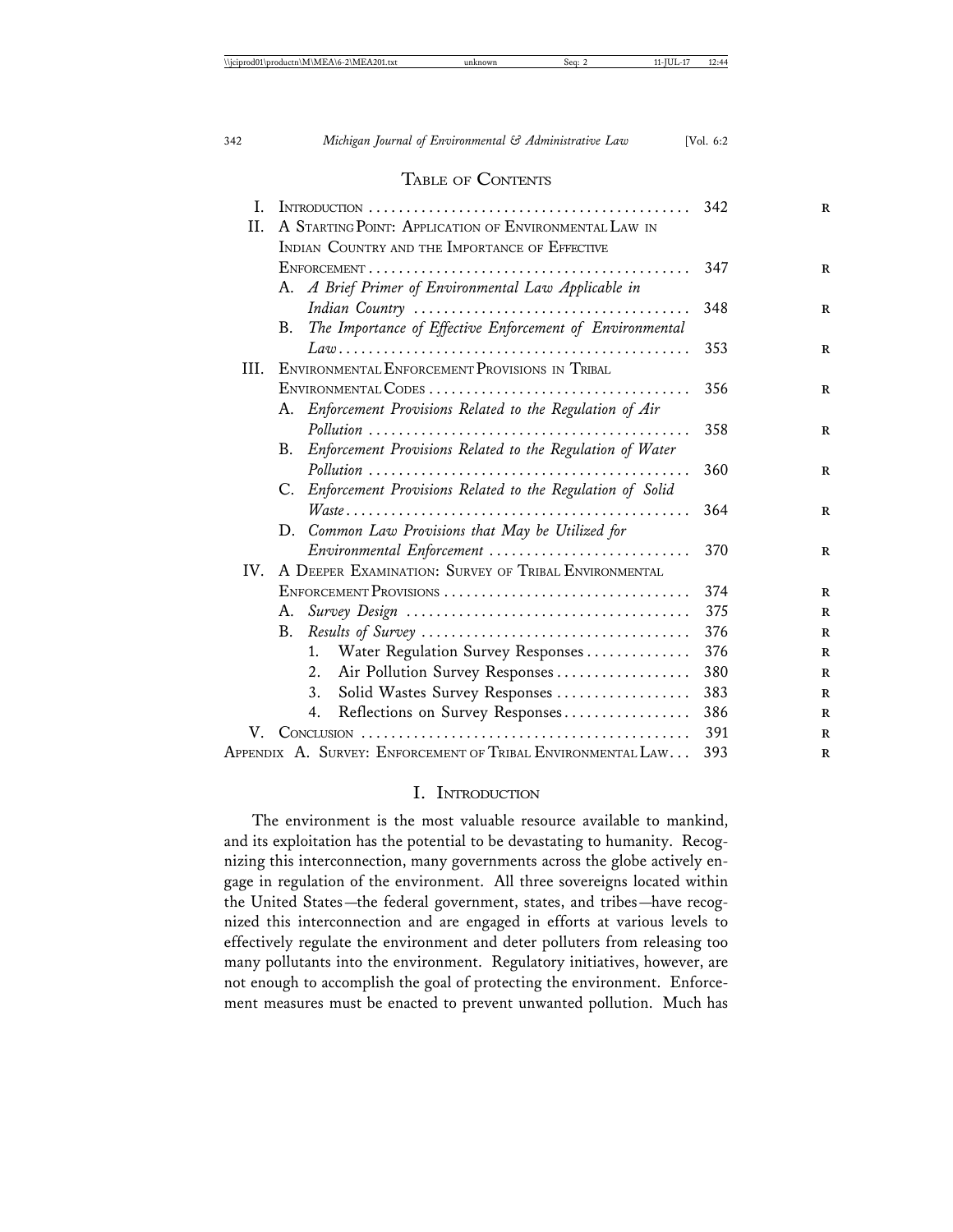been written on environmental enforcement at the federal and state levels, $<sup>1</sup>$ </sup> but little has been said regarding environmental enforcement methods used by tribes. Given that there are 567 federally recognized tribes<sup>2</sup> and approximately 56.2 million acres held in trust for tribes in the United States,<sup>3</sup> such oversight is significant. This Article seeks to fill the scholarly void by providing a descriptive discussion of the types of environmental enforcement methods used by federally recognized tribes within the United States.

Beyond a simple scholarly exercise, examining tribal environmental law is helpful for many reasons. From a tribal perspective, it is valuable so that tribes may glean important information following review of how other tribes are developing their environmental law. There are 567 federally-recognized tribes within the United States,<sup>4</sup> which means that there may be a lot of tribes experimenting with the development of tribal environmental law and others that are looking for examples of how tribes have implemented such laws. Further, adoption and adaption of tribal environmental law can be a strong expression of tribal sovereignty. The existence of tribal sovereignty allows tribes to enact laws and be governed by them.<sup>5</sup> The development and enactment of laws are fundamental expressions of sovereignty.<sup>6</sup> Enacting any tribal law, therefore, would buttress tribal sover-

1. *See, e.g.*, Richard J. Lazarus, *Meeting the Demands of Integration in the Evolution of Environmental Law: Reforming Environmental Criminal Law*, 83 GEO. L.J. 2407 (1995).

2. Indian Entities Recognized and Eligible to Receive Services from the U.S. B.I.A., 81 Fed. Reg. 26,826 (May 4, 2016).

3. U.S. Dep't of the Interior Indian Affairs, *Frequently Asked Questions*, FAQS, http:// www.bia.gov/FAQs/ (last visited Mar. 11, 2017).

4. Indian Entities Recognized and Eligible to Receive Services from the U.S. B.I.A., 81 Fed. Reg. 26,826.

5. *See generally* Santa Clara Pueblo v. Martinez, 436 U.S. 49, 55 (1978); Williams v. Lee, 358 U.S. 217, 220–23 (1959).

6. Tribal laws incorporate several different types of law, including treaties, constitutions, customary and traditional laws, legislative enactments, and administrative rulemaking. For a general discussion of the various categories of tribal laws, see MATTHEW L.M. FLETCHER, AMERICAN INDIAN TRIBAL LAW (2011) and JUSTIN B. RICHLAND & SARAH DEER, INTRODUCTION TO TRIBAL LEGAL STUDIES (2d ed. 2010). Different types of law may express tribal sovereignty in different ways. For example, tribal constitutions establish basic tribal powers and governmental structure. FELIX S. COHEN, COHEN'S HANDBOOK ON FEDERAL INDIAN LAW § 4.05[3] (Nell Jessup Newton et al. eds., 2012) [hereinafter COHEN'S HANDBOOK 2012]. Some tribal constitutions also explicitly reference the inherent sovereignty of the tribe. *See, e.g.*, ROSEBUD SIOUX TRIBE CONST. art. IV, § 3. Tribal customary law may also be developed to recognize the tribe's important cultural ties to the past and significance of tribal culture in the future. *See generally* Robert D. Cooter & Wolfgang Fikentscher, *Indian Common Law: The Role of Custom in American Indian Tribal Courts*, 46 AM . J. COMP. L. 287 (1998). Overall, "[i]n recent decades, the scope of tribal law has been widening to meet the needs of tribal self-government and contemporary self-determination. This explosion in both tribal common law decision making and positive law reflects the growing demand on Indian nations to address a wide array of matter." COHEN'S HANDBOOK 2012, *supra* note 6, § 4.05[2]. However, as Profes-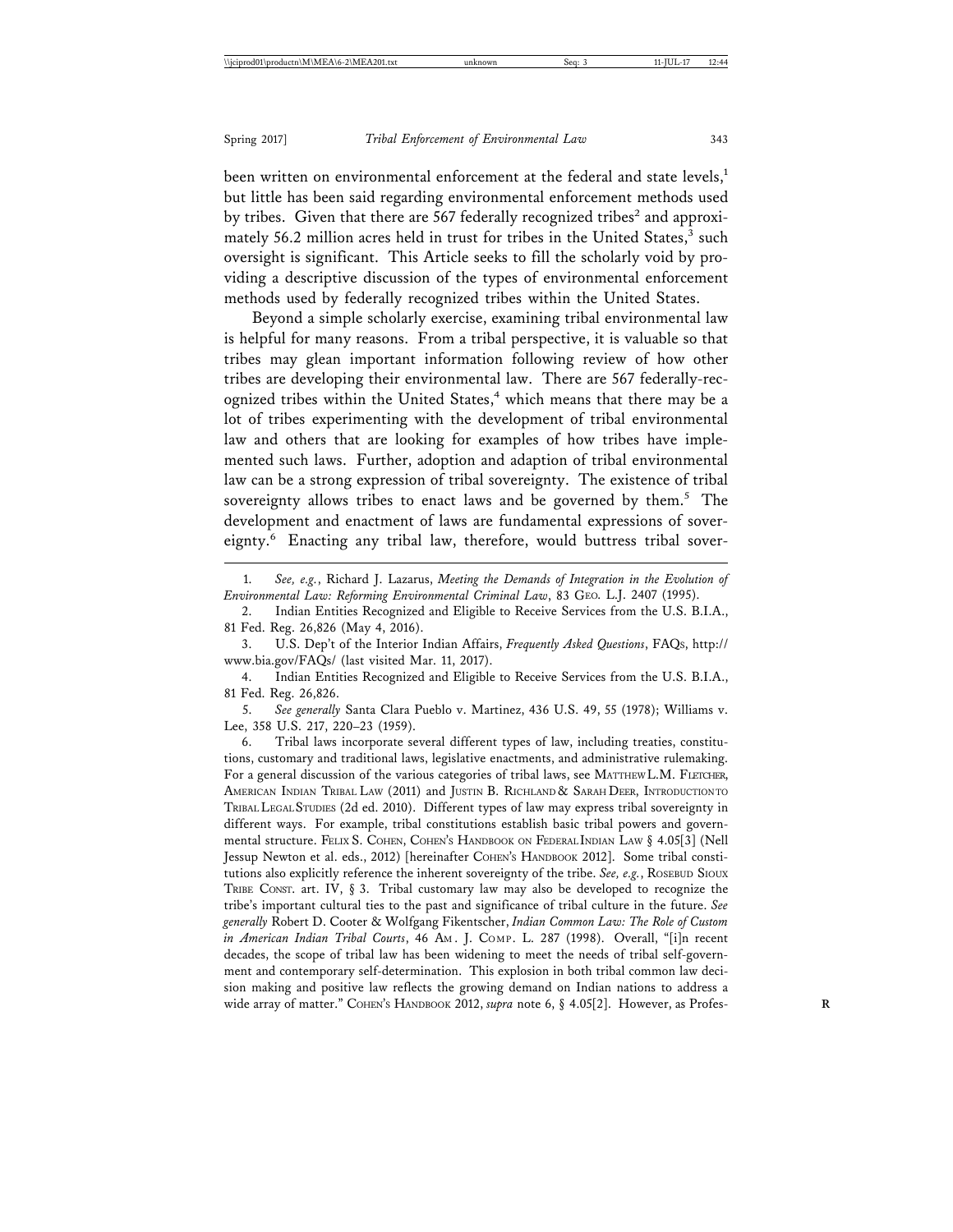eignty. Finally, in addition to being expressions of tribal sovereignty, adoption and adaptation of tribal environmental law may be particularly important for tribes with cultural and spiritual connections to their environment and land.<sup>7</sup> Although certainly not always the case, native cultures and traditions are often tied to the environment and land in a manner that traditionally differs from that of the dominant society. $8$  For a variety of reasons, including legal, cultural and spiritual reasons, many tribal nations are "landbased."9 Accordingly, for tribes with connections to the land and environment, enacting tribal environmental laws (and learning from the experiments of other tribes) may be especially helpful.

Other sovereigns—states and the federal government—also benefit from our exploration of tribal environmental law. Previously, the federal government engaged in significant experimentation related to environmental law. The period between 1969 and 1980 is often referred to as "the environmental decade"; it was a time of tremendous federal innovation in the field of environmental law.<sup>10</sup> During the environmental decade, the federal government expanded environmental regulations, passing numerous environmental statutes such as the Clean Water Act (CWA), Clean Air Act (CAA), and

sor Christine Zuni Cruz notes, not every sovereign act undertaken by an indigenous nation necessarily promotes [its] sovereignty . . . . Adoption of western law can create a gap between the adopted law and the people . . . . In this respect, an Indian nation's government can participate in the alienation of its own people.

Christine Zuni Cruz, *Tribal Law as Indigenous Social Reality and Separate Consciousness— [Re]Incorporating Customs and Traditions into Tribal Law*, 1 TRIBAL L.J. 2 (2000).

7. For a general discussion of the close spiritual and cultural connection that many tribes and individual Indians have with their tribal environments, see TRIBES, LAND AND THE ENVIRONMENT (Sarah Krakoff & Ezra Rosser eds., 2012).

8. The author recognizes that each Native nation has a different relationship with its environment and is hesitant to stereotype a common "Native experience," recognizing that there is a broad diversity of thought and experience related to one's relationship with land and the environment. In particular, the author would like to avoid traditional stereotypes of American Indians as "Noble Savages" or "Bloodthirsty Savages." *See* Rebecca Tsosie, *Tribal Environmental Policy in an Era of Self-Determination: The Role of Ethics, Economics, and Traditional Ecological Knowledge*, 21 VT. L. REV. 225, 270 (1996) ("The problems of cross-cultural interpretation and the attempt to define 'traditional' indigenous beliefs raise a common issues: the tendency of non-Indians to glorify Native Americans as existing in 'perfect harmony' with nature (the 'Noble Savage' resurrected) or, on the other hand, denounce them as being as rapacious to the environment as Europeans (the 'Bloodthirsty Savage' resurrected).").

9. *Id.* at 274.

10. ROBERT L. GLICKSMAN ET AL., ENVIRONMENTAL PROTECTION: LAW AND POLICY 68 (7th ed. 2015); ROBERT V. PERCIVAL ET AL., ENVIRONMENTAL REGULATION: LAW, SCIENCE AND POLICY 1 (6th ed. 2009) ("Since the late 1960s, spectacular growth in public concern for the environment has had a profound impact on the development of American law. During this period, U.S. environmental law has grown from a sparse set of common law precedents and local ordinances to encompass a vast body of state and federal legislation.").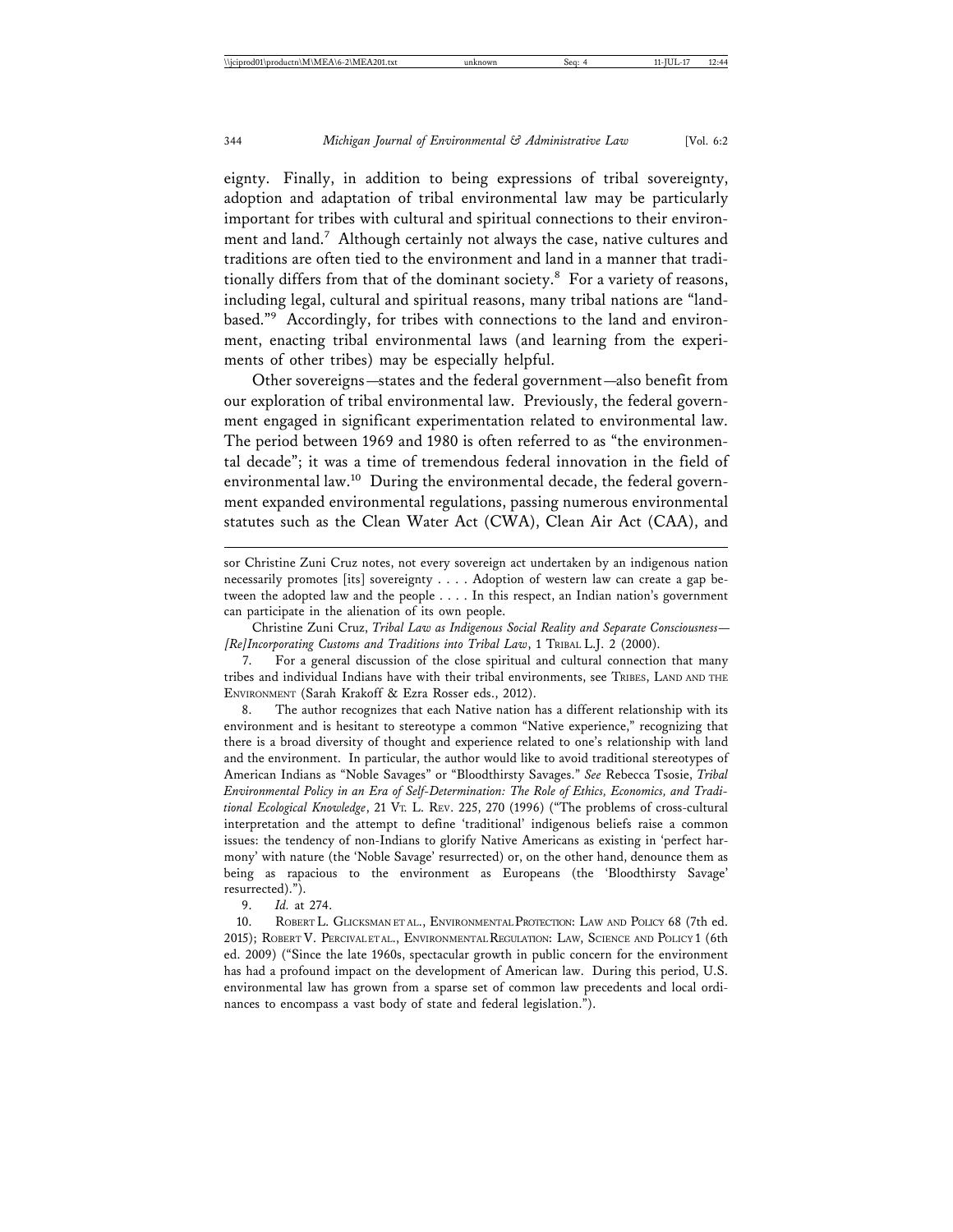National Environmental Policy Act (NEPA).<sup>11</sup> Since 1988, however, "there has been little innovation in environmental programs," especially at the federal level.12 Congress has only innovated in a few areas since the late 1980s, such as with the CAA amendments of the 1990s and hazardous waste and oil spill laws.13 Despite a demonstrated capacity for innovation in the field of environmental law, the federal government has largely ceased such efforts for the past couple of decades.

This reduction in federal innovation is problematic given the emergence of new environmental challenges that current federal environmental laws are not equipped to adequately address. Such challenging contemporary environmental problems include, "climate change and associated greenhouse gases, environmental inequities, ongoing struggles to clean America's many areas plagued by degraded rivers and substandard air quality, as well as widespread failure to enforce existing laws."14 Many existing federal environmental regulations are not properly designed to handle the nuanced environmental challenges of the current era, given the segmented approach of federal environmental laws.15 As a result, "[m]ulti-media, multi-jurisdiction problems strain the limits of the existing statutes" because the federal statutes tend to focus on only one resource.<sup>16</sup> Not only is the federal government failing to innovate in the area of environmental law, but the existing environmental statutory structure is ill-positioned to address many of the modern environmental challenges.

Given the modern realities, the federal regulatory vacuum creates a need for increased environmental legal experimentation to address this ongoing harm. And states and local governments are indeed experimenting with environmental law, developing "creative local and regional ad hoc environmental conservation and ecosystem restoration experiments."17 As a result, not only can the federal government learn from tribal environmental experimentation, but states may also be well positioned to learn from and adopt strategies developed by tribes. For example, this Article demonstrates how some tribes are experimenting with new ways of environmental enforcement outside of application of federal environmental law. Past arti-

<sup>11.</sup> GLICKSMAN ET AL., *supra* note 10, at 72. **R**

<sup>12.</sup> *Id.* at 74 ("We continue to live off the intellectual capital of the active first 15 years of the modern environmental movement."). *But cf.* EPA, *Clean Power Plan for Existing Power Plants*, http://www2.epa.gov/carbon-pollution-standards/clean-power-plan-proposed-rule (last visited Mar. 11, 2017).

<sup>13.</sup> GLICKSMAN ET AL., *supra* note 10, at 74. **R**

<sup>14.</sup> *Id.* at 78.

<sup>15.</sup> ROBIN KUNDIS CRAIG, ENVIRONMENTAL LAW IN CONTEXT 29 (2d ed. 2005).

<sup>16.</sup> *Id.*

<sup>17.</sup> GLICKSMAN ET AL., *supra* note 10, at 77. **R**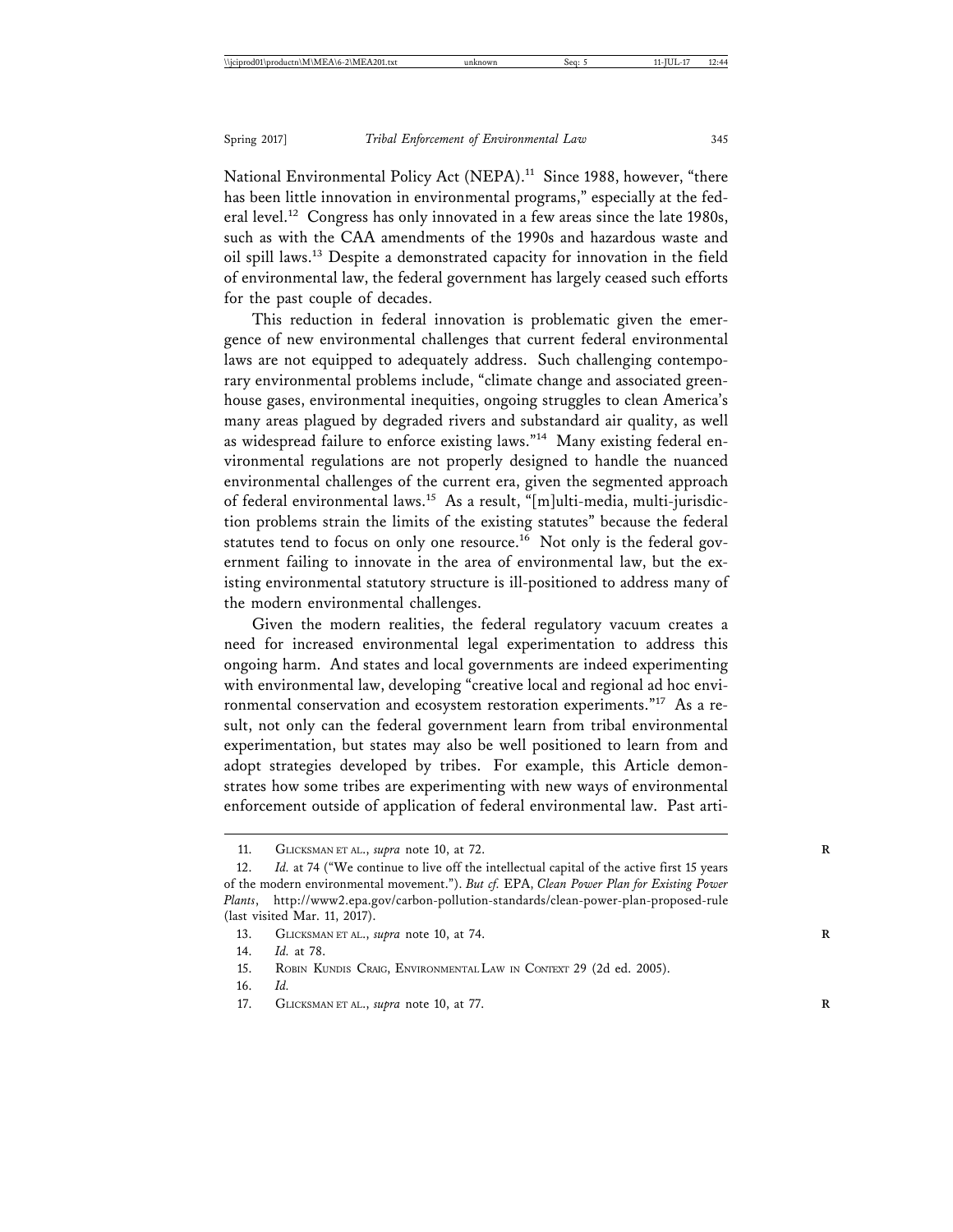cles have demonstrated evidence of such tribal ingenuity outside of the enforcement context, such as in the development of tribal water codes to protect cultural resources, and tribal climate adaptation plans.<sup>18</sup> Tribal, federal, and state policy makers all benefit from examination of tribal environmental law.

Consideration of tribal environmental law is especially valuable because tribes are uniquely situated to engage in meaningful experimentation. First, greater diversity exists between tribal governments than between state governments. The political structure of most states is nearly identical.19 Conversely, the political structures of tribal governments can vary significantly, from theocracies to systems utilizing three branches of government, similar to the federal system.<sup>20</sup> Unlike the United States, which is "a heavily homogenized culture with high levels of normative consensus,"<sup>21</sup> real variety exists within tribal political structures. Tribes may also be more motivated to innovate and experiment with environmental law given factors potentially driving tribes that do not have the same impact on states. Although certainly not true in every instance,<sup>22</sup> many tribes and individual Indians possess a strong connection to land and the environment for legal, cultural, and potentially spiritual reasons, as mentioned above. Because of tribal heterogeneity and the strong connections to land and environment for many tribes, tribal governments may be particularly well suited to experiment with tribal environmental law.<sup>23</sup>

This Article fills the existing scholarly void by reviewing tribal environmental enforcement provisions.<sup>24</sup> As mentioned above, effective regulation of any environment cannot occur without enforcement provisions, so it is helpful to look closely at how tribes are enforcing environmental laws

<sup>18.</sup> *See generally* Elizabeth Ann Kronk Warner, *Examining Tribal Environmental Law*, 39 COLUM. J. ENVTL. L. 42 (2014); Elizabeth Ann Kronk Warner, *Tribes as Innovative Environmental "Laboratories*,*"* 86 COLO. L. REV. 789 (2015); Elizabeth Ann Kronk Warner, *Justice Brandeis and Indian Country: Lessons from the Tribal Environmental Laboratory*, 47 ARIZ. STATE L.J. 857 (2015) [hereinafter Warner, *Justice Brandeis and Indian Country*].

<sup>19.</sup> Edward L. Rubin & Malcolm Feeley, *Federalism: Some Notes on a National Neurosis*, 41 UCLA L. REV. 903, 922 (1994).

<sup>20.</sup> *See* COHEN'S HANDBOOK 2012, *supra* note 6, § 4.04. **R**

<sup>21.</sup> Rubin & Feeley, *supra* note 19.

<sup>22.</sup> Given that every tribe constitutes a separate and distinct government with its own history and culture, one should avoid generalizing a common Indian experience.

<sup>23.</sup> For a fuller discussion of the tribal experimental environmental "laboratory," see generally Warner, *Justice Brandeis and Indian Country*, *supra* note 18.

<sup>24.</sup> This Article builds on three past articles that have examined the existence of tribal environmental law broadly: Warner, *Examining Tribal Environmental Law*, *supra* note 18; Warner, *Tribes as Innovative Environmental "Laboratories*," supra note 18; Warner, Justice Bran*deis and Indian Country*, *supra* note 18. None of these previous articles have specifically ex- **R** amined the existence of tribal enforcement provisions.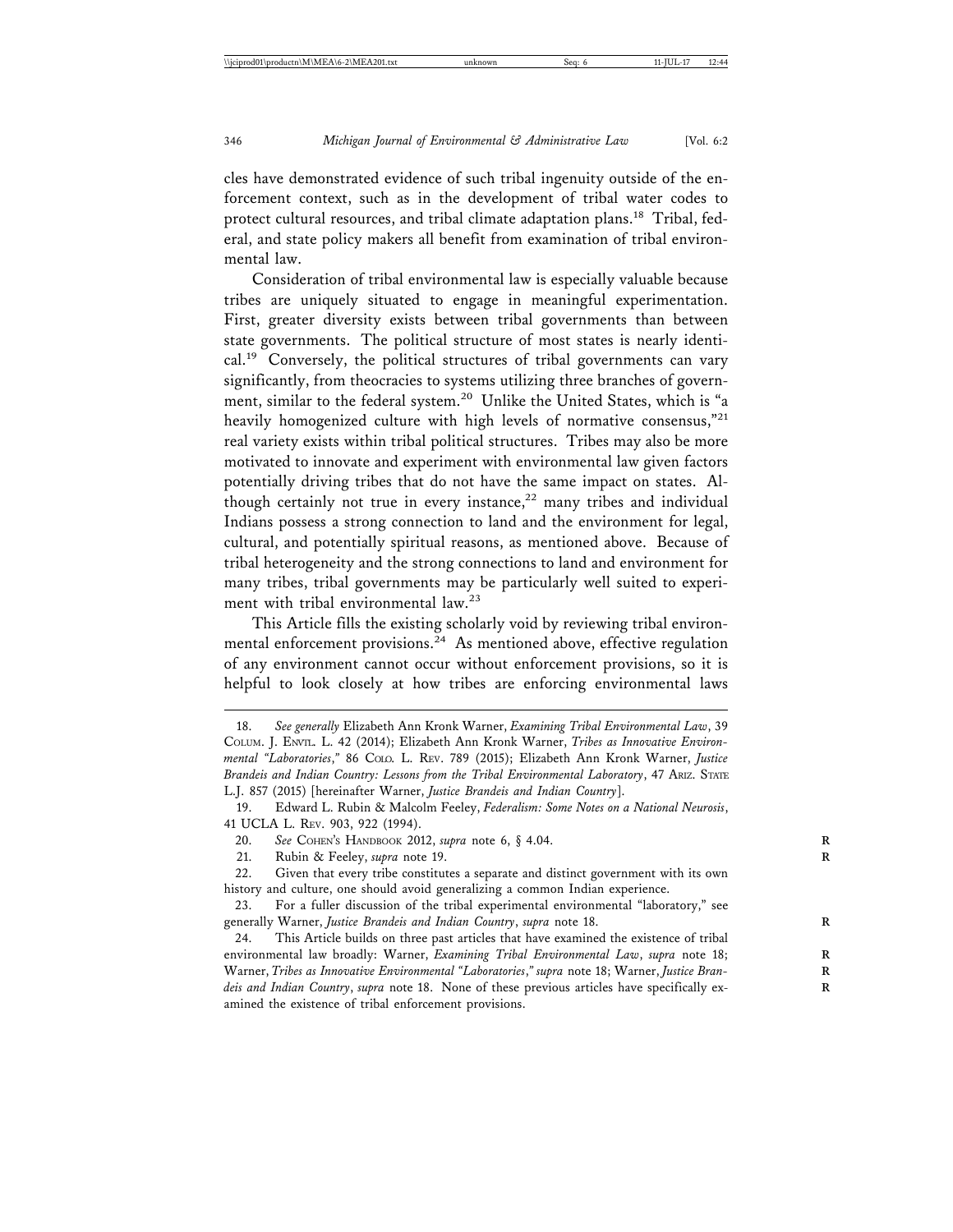within tribal communities. To do this, Part II of this Article introduces both environmental law generally applicable in Indian country, and the importance of effective enforcement. Both topics provide valuable foundations for later discussions, as understanding what environmental law applies in Indian country is crucial to any discussion of tribal environmental law. The second section of Part II demonstrates why specific consideration of environmental enforcement is relevant to any discussion of the overall efficacy of environmental regulations. Part III examines existing tribal environmental enforcement provisions contained within tribal codes. Part III offers a fuller understanding of the types of mechanisms being utilized by tribes located within the boundaries of Arizona, Montana, New York, and Oklahoma. Part IV looks closely at the enforcement mechanisms of nine federally recognized tribes, each of which responded to a survey gathering information on enforcement mechanisms. These survey results provide greater descriptive understanding of how tribes are (or are not) instituting such mechanisms. Part IV ends with reflections on the various mechanisms being utilized by tribes. This Article provides a critical description of tribal environmental enforcement provisions for various tribes across the country. This fuller picture is vital to understanding the extent and value of the tribal environmental "laboratories" that exist within Indian country.

## II. A STARTING POINT: APPLICATION OF ENVIRONMENTAL LAW IN INDIAN COUNTRY AND THE IMPORTANCE OF EFFECTIVE **ENFORCEMENT**

This Part offers background information crucial to fully developing the discussions below. Before delving into how tribes are enforcing their environmental laws, it is helpful to first understand the scope of environmental law applicable in Indian country<sup>25</sup> under both inherent tribal sovereignty and federal delegations. By starting with a brief description, one can better understand the ability of tribes to adopt their own tribal environmental laws within the existing legal regime. This Article is the fourth in a series on

<sup>25. &</sup>quot;Indian country" is a legal term of art that refers to designated lands, including: (a) all land within the limits of any Indian reservation under the jurisdiction of the United States Government, notwithstanding the issuance of any patent, and, including rights-of-way running through the reservation, (b) all dependent Indian communities within the borders of the United States whether within the original or subsequently acquired territory thereof, and whether within or without the limits of a state, and (c) all Indian allotments, the Indian titles to which have not been extinguished, including rights-of-way running through the same.

<sup>18</sup> U.S.C. § 1151 (2015).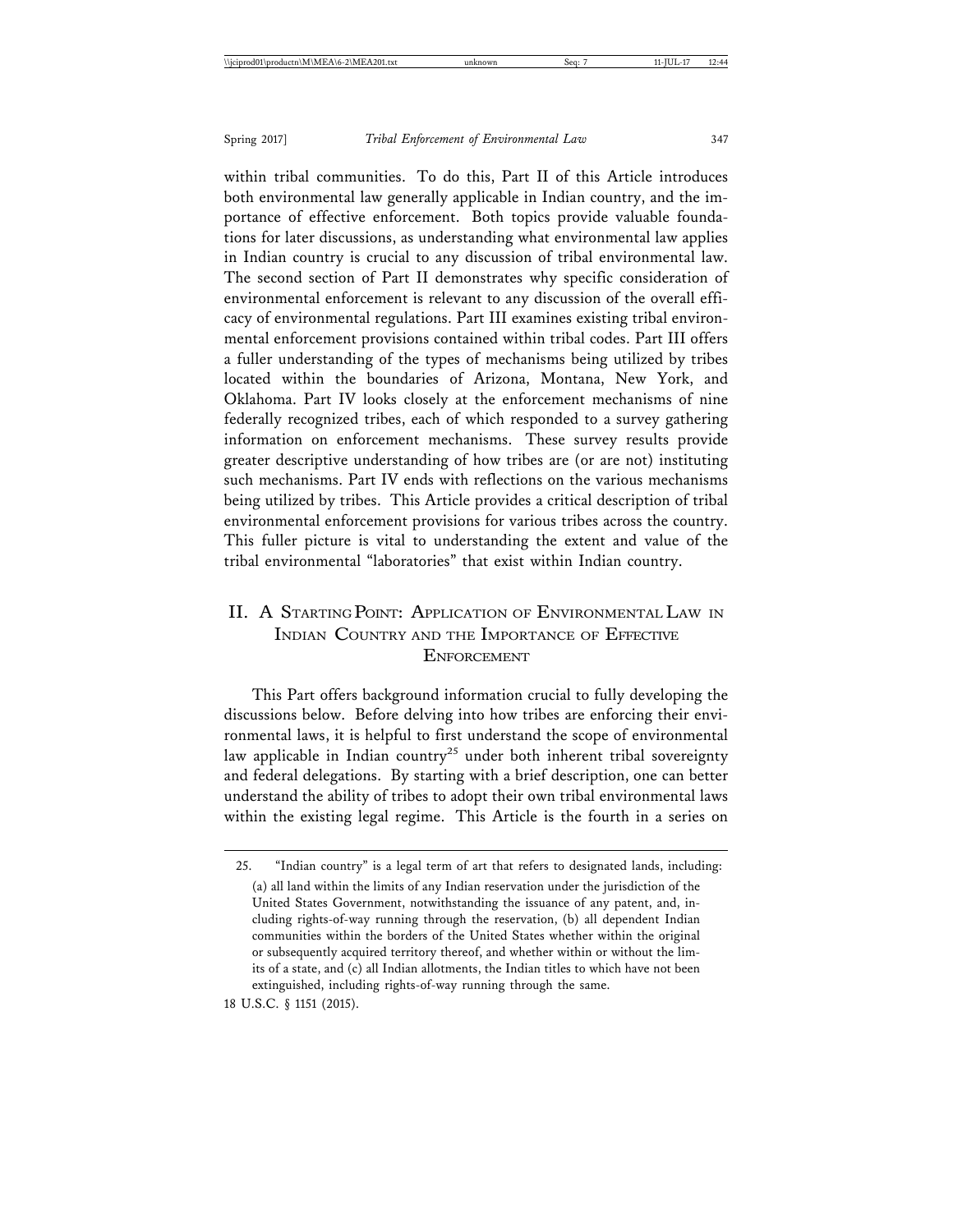tribal environmental law, and, as a result, this discussion will necessarily be brief.<sup>26</sup>

In addition to introducing the application of environmental law in Indian country, this Part discusses the importance of effective enforcement of environmental law generally. Such background information grounds subsequent discussions of what may normatively be "good" types of environmental enforcement. Accordingly, this Part clarifies the contours of environmental law applicable in Indian country and what constitutes effective enforcement generally.

## A. *A Brief Primer of Environmental Law Applicable in Indian Country*

Three sovereigns—tribes, states, and the federal government—can enforce their environmental laws in Indian country. It is helpful to understand not only tribal inherent sovereignty that allows tribes to adopt their own environmental laws, but also the scope of federal and state environmental laws applicable in Indian country.<sup>27</sup> If federal or state laws apply, the ability of the tribe to enact laws under its own tribal sovereignty may be limited. This is largely due to the fact that the federal government, through Congress, has plenary power over tribes.<sup>28</sup> Accordingly, this subpart starts with a brief introduction to the application of both federal and state environmental law to Indian country, and necessarily begins with a discussion of tribal sovereignty given the connection between sovereignty and environmental law.<sup>29</sup>

Despite the existence of federal plenary power, tribal sovereignty remains. Prior to the formation of the United States, tribes existed as independent, self-governing communities.<sup>30</sup> Despite contact with foreign

<sup>26.</sup> *See generally* Warner, *Examining Tribal Environmental Law*, *supra* note 18, at 53–63 **R** (providing a full discussion of the application of environmental law to Indian country).

<sup>27.</sup> Because the focus of this Article is not the application of federal or state environmental law in Indian country, this section is necessarily shortened. For a complete discussion of the application of federal and state environmental law in Indian country, see COHEN's HANDBOOK 2012, *supra* note 6, chs. 4 and 10. **R**

<sup>28.</sup> *See* United States. v. Kagama, 118 U.S. 375, 385 (1886).

<sup>29.</sup> For a more complete discussion of the application of federal and state environmental law in Indian country, see Gregory P. Crinion & Tracey Smith Lindeen, *Environmental Law & Indian Lands*, 69 WIS. LAW. 14 (1996) and Kevin Gover & James B. Cooney, *Cooperation Between Tribes and States in Protecting the Environment*, 10 NAT. RES. & ENV'T 35 (1996). For a general discussion of jurisdiction in Indian country, see FELIX S. COHEN, COHEN'S HAND-BOOK OF FEDERAL INDIAN LAW (Nell Jessup Newton et al. ed., 2005) [hereinafter COHEN'S HANDBOOK 2005].

<sup>30.</sup> COHEN's HANDBOOK 2012, *supra* note 6, § 4.01[1][a] ("Most Indian tribes were independent, self-governing societies long before their contact with European nations, although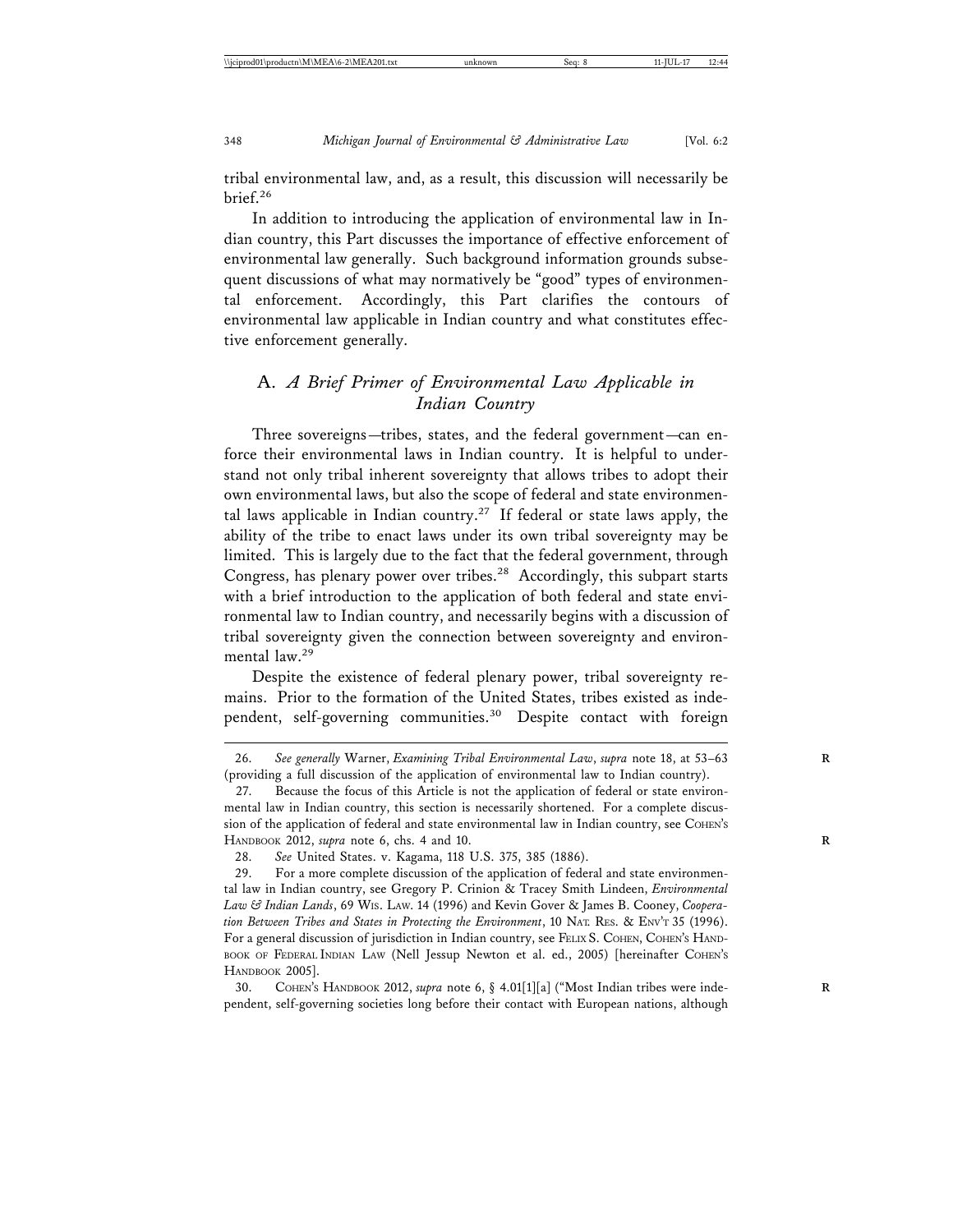governments, tribal governments continued to be recognized as independent, sovereign governments after the formation of the United States. The U.S. Supreme Court acknowledged in *Worcester v. Georgia* that tribes are "distinct, independent political communities."<sup>31</sup> Additionally, the federal government recognized tribal sovereignty through the Indian Commerce Clause of the U.S. Constitution.<sup>32</sup> These recognitions of tribal sovereignty remain today because tribal sovereignty has never been extinguished.<sup>33</sup> "Tribal powers of self-government are recognized by the Constitution, legislation, treaties, judicial decisions, and administrative practice."34 Unless Congress acts to divest a tribe of its inherent sovereignty, the tribe's sovereignty remains.<sup>35</sup> Ultimately, "Indian tribes are neither states, nor part of the federal government, nor subdivisions of either. Rather, they are sovereign political entities possessed of sovereign authority not derived from the United States, which they predate."<sup>36</sup>

In addition to inherent tribal sovereignty, Congress may also delegate federal authority to tribes through treaties or statutes.<sup>37</sup> Because federal environmental laws are usually considered to be laws of general application, federal courts have generally found that they apply in Indian country unless their application would directly interfere with tribal sovereignty.<sup>38</sup> The

33. United States v. Wheeler, 435 U.S. 313, 322–23 (1978). Although this assertion is generally true, it is worth noting that some tribes were "terminated" during the Termination Era of the mid-twentieth century. COHEN's HANDBOOK 2005, *supra* note 29, § 1.06 (citing Charles F. Wilkinson & Eric R. Biggs, *The Evolution of the Termination Policy*, 5 AM . IND. L. REV. 139, 151–54 (1977)). "Although the termination acts did not expressly extinguish the governmental authority of such [terminated] tribes, most were unable to exercise their governmental powers after losing their land base. Termination thus weakened the sovereignty of terminated tribes." *Id.* § 1.06.

34. COHEN'S HANDBOOK 2012, *supra* note 6, § 4.01[1][a]. **R**

35. *Id.*

36. Nanomantube v. Kickapoo Tribe in Kan., 631 F.3d 1150, 1151–52 (10th Cir. 2011) (quoting NLRB v. Pueblo of San Juan, 276 F.3d 1186, 1192 (10th Cir. 2002) (en banc)).

37. COHEN's HANDBOOK 2005, *supra* note 29, § 4.01[1][a] ("Whether such statutes actually delegate federal power, as opposed to affirming or recognizing inherent power, is a matter of congressional intent.").

38. COHEN's HANDBOOK 2005, *supra* note 29, § 10.01[2][a]. However, the application of federal environmental laws does not displace the ability of tribes to enact tribal environmental laws. *Id.* § 10.01[2][b].

the degree and kind of organization varied widely among them.") (citing STEPHEN CORNELL, THE RETURN OF THE NATIVE: AMERICAN INDIAN POLITICAL RESURGENCE 72–76 (1988)).

<sup>31.</sup> Worcester v. Georgia, 31 U.S. 515, 559 (1832). The Court went on to explain that even though the Court had described tribes as "domestic dependent nations" in *Cherokee Nation v. Georgia*, 30 U.S. 1 (1831), tribal sovereignty still existed and tribes were not dependent on federal law. COHEN'S HANDBOOK 2005, *supra* note 29, § 4.01[1][a] (citing Worcester v. Georgia, 31 U.S. 515, 559 (1832)).

<sup>32.</sup> COHEN'S HANDBOOK 2005, *supra* note 29, § 4.01[1][a]. **R**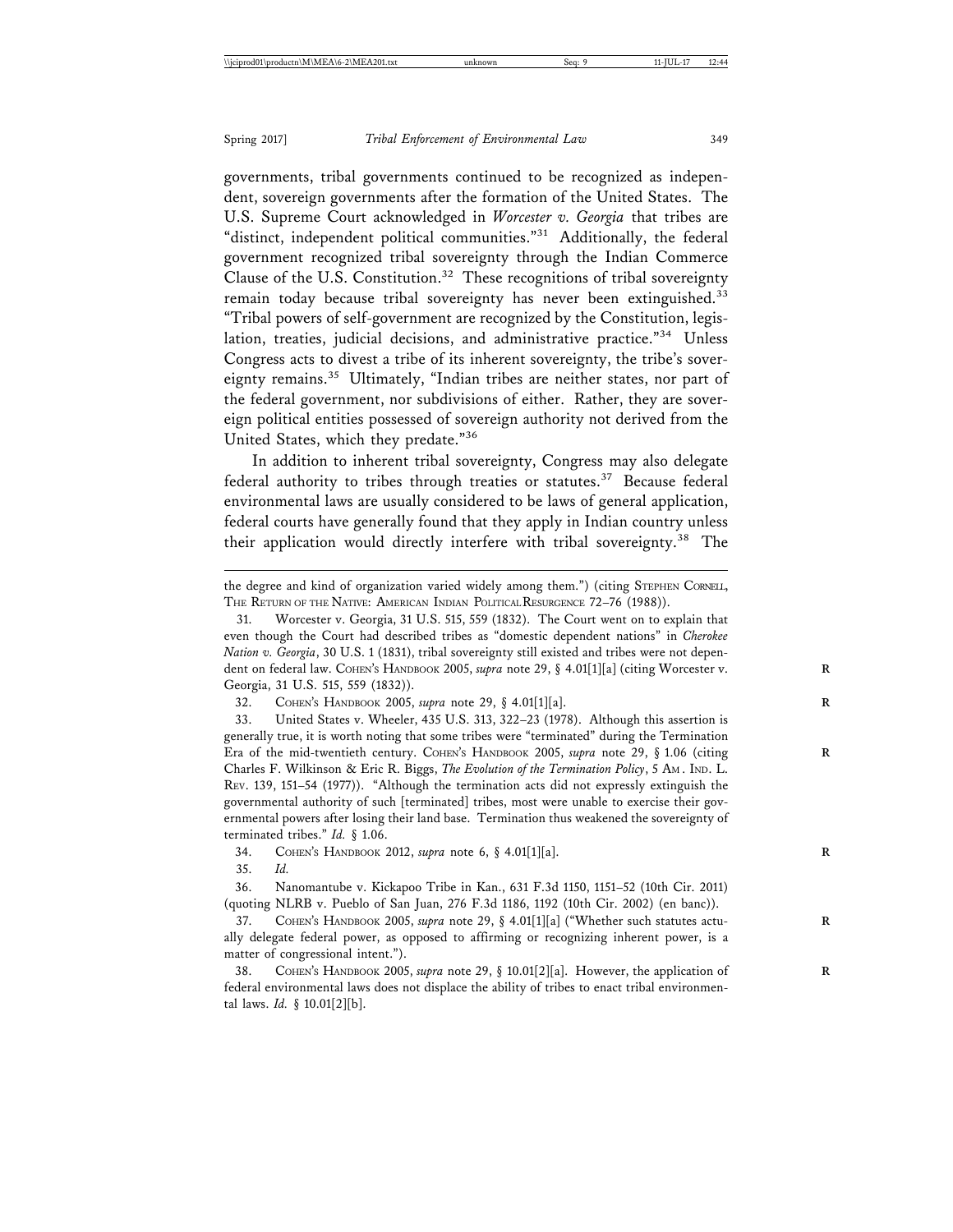federal Environmental Protection Agency (EPA) therefore has the authority to implement federal environmental laws in Indian country.39 Under several federal environmental statutes, however, tribes may choose to administer the federal environmental programs and standards through tribesas-states (TAS) mechanisms.<sup>40</sup> The TAS provisions of major federal environmental statutes, such as the CWA, allow tribes to act as states for purposes of implementing the statute under the cooperative federalism scheme.<sup>41</sup> Accordingly, tribes with TAS authority may find themselves implementing federal environmental standards in ways that accord with their tribal norms and customs.<sup>42</sup>

Relevant to the application of environmental law in Indian country is the question of who those laws apply to within tribal territories. Civil jurisdictional uncertainty sometimes arises in relation to a tribe's authority over the actions of non-members<sup>43</sup> and non-Indians acting within the tribe's territory.44 In *Montana v. United States*, the U.S. Supreme Court considered the extent of the Crow Tribe's inherent sovereignty over non-Indians on non-Indian land.45 Ultimately, because of implicit divestiture of the Tribe's inherent sovereignty, $46$  the Court determined that the Tribe did not have authority to regulate the hunting and fishing of non-Indians owning fee

45. *Montana*, 450 U.S. at 547.

<sup>39.</sup> *Id.* § 10.01[2][a].

<sup>40.</sup> JUDITH V. ROYSTER, MICHAEL C. BLUMM & ELIZABETH ANN KRONK, NATIVE AMERICAN NATURAL RESOURCES LAW 227 (3d ed. 2013).

<sup>41.</sup> *Id.*

<sup>42.</sup> For a discussion of TAS status in Indian country, see generally Warner, *Tribes as Innovative Environmental "Laboratories," supra* note 18.

<sup>43.</sup> A "non-member" refers to someone who is Indian, but not a citizen of the particular tribe in question.

<sup>44.</sup> Montana v. United States, 450 U.S. 544 (1981). Tribes' criminal jurisdiction is generally limited to Indians. Oliphant v. Suquamish Tribe, 435 U.S. 191 (1978).

<sup>46.</sup> *Id.* at 557; *see also* Bruce Duthu, *Implicit Divestiture of Tribal Powers: Locating Legitimate Sources of Authority in Indian Country*, 19 AM . INDIAN. L. REV. 353 (1994). "According to this theory, courts can rule that, in addition to having lost certain aspects of their original sovereignty through the express language of treaties and acts of Congress, tribes also may have been divested of aspects of sovereignty by implication of their dependent status." Gover & Cooney, *supra* note 29, at 35. **R**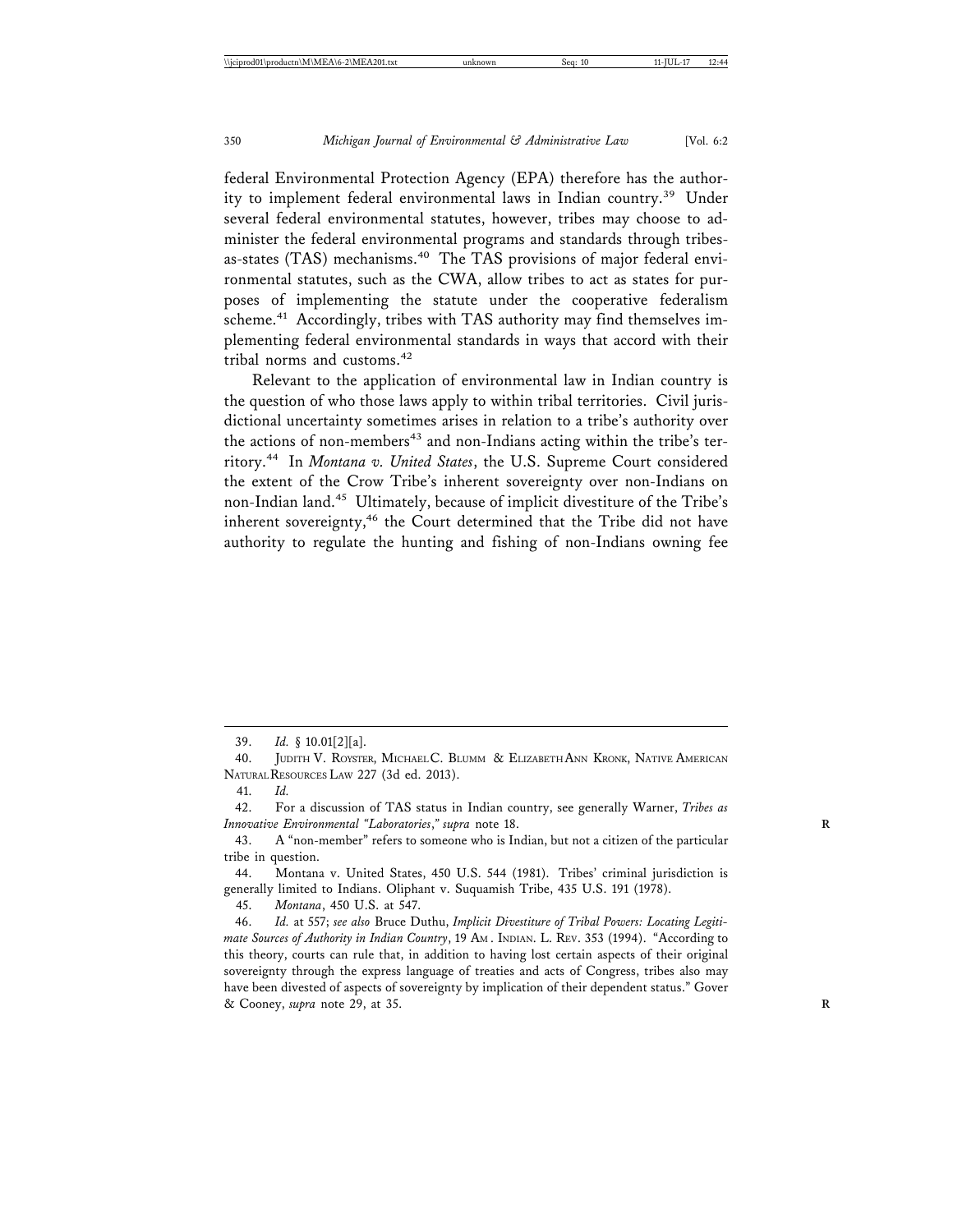land<sup>47</sup> within the Crow Tribe's reservation boundaries.<sup>48</sup> However, the Court acknowledged that, despite this implicit divestiture, tribes may regulate the activities of such individuals under two exceptions. First, tribes may regulate the activities of individuals who have entered into "consensual relationships with the tribe or its members."49 This has commonly become known as the "consensual relations" or first *Montana* exception. Second, a tribe retains the "inherent power to exercise civil authority over the conduct of non-Indians on fee lands within its reservation when that conduct threatens or has some direct effect on the political integrity, the economic security, or the health or welfare of the tribe."50 This is commonly known as the "direct effects" or second *Montana* exception. Although the *Montana* decision was limited to non-Indians on non-Indian land, the rationale of the decision was arguably extended to tribal lands by the U.S. Supreme Court's decision in *Nevada v. Hicks*. 51 In *Hicks*, the Supreme Court considered whether the Fallon Paiute-Shoshone Tribes had jurisdiction over a tribal member's civil claim against Nevada game wardens, in their individual capacities.52 When searching the tribal member's on-reservation property, the aggrieved tribal member alleged that the Nevada game wardens violated certain tribal civil provisions (in addition to violating federal law). The Court found that the tribal court could not hear the claim because the *Mon*tana exceptions were inapplicable.<sup>53</sup> It may therefore be argued that the Court implicitly suggested in *Hicks* that *Montana* applied to the actions of non-members and non-Indians within Indian country, regardless of the status of land where the activity occurred.<sup>54</sup>

Just like inherent tribal sovereignty plays an important role in the development of tribal environmental law, so too may federal law impact the

54. Alternatively, however, it may be argued that the result in the *Hicks* case came as a result of the sovereignty of the State of Nevada.

<sup>47.</sup> Since *Montana*, the Supreme Court has also considered the ability of tribes to regulate the conduct of non-members and non-Indians on other types of lands. For example, in *Strate v. A-1 Contractors*, the Court held that the Indian tribe did not possess the inherent sovereignty to adjudicate a civil complaint arising from an accident between two non-Indians on a state highway within the tribe's reservation boundaries. The *Strate* Court explained that "[a]s to nonmembers, we hold, a tribe's adjudicative jurisdiction does not exceed its legislative jurisdiction." 520 U.S. 438, 453 (1997).

<sup>48.</sup> *Montana*, 450 U.S. at 564–65 (holding that the "exercise of tribal power beyond what is necessary to protect tribal self-government or to control internal relations is inconsistent with the dependent status of the tribes, and so cannot survive without express congressional delegation").

<sup>49.</sup> *Id.* at 565.

<sup>50.</sup> *Id.* at 566.

<sup>51.</sup> Nevada v. Hicks, 533 U.S. 353 (2001).

<sup>52.</sup> *Id.*

<sup>53.</sup> *Id*. at 355–69, 374–75.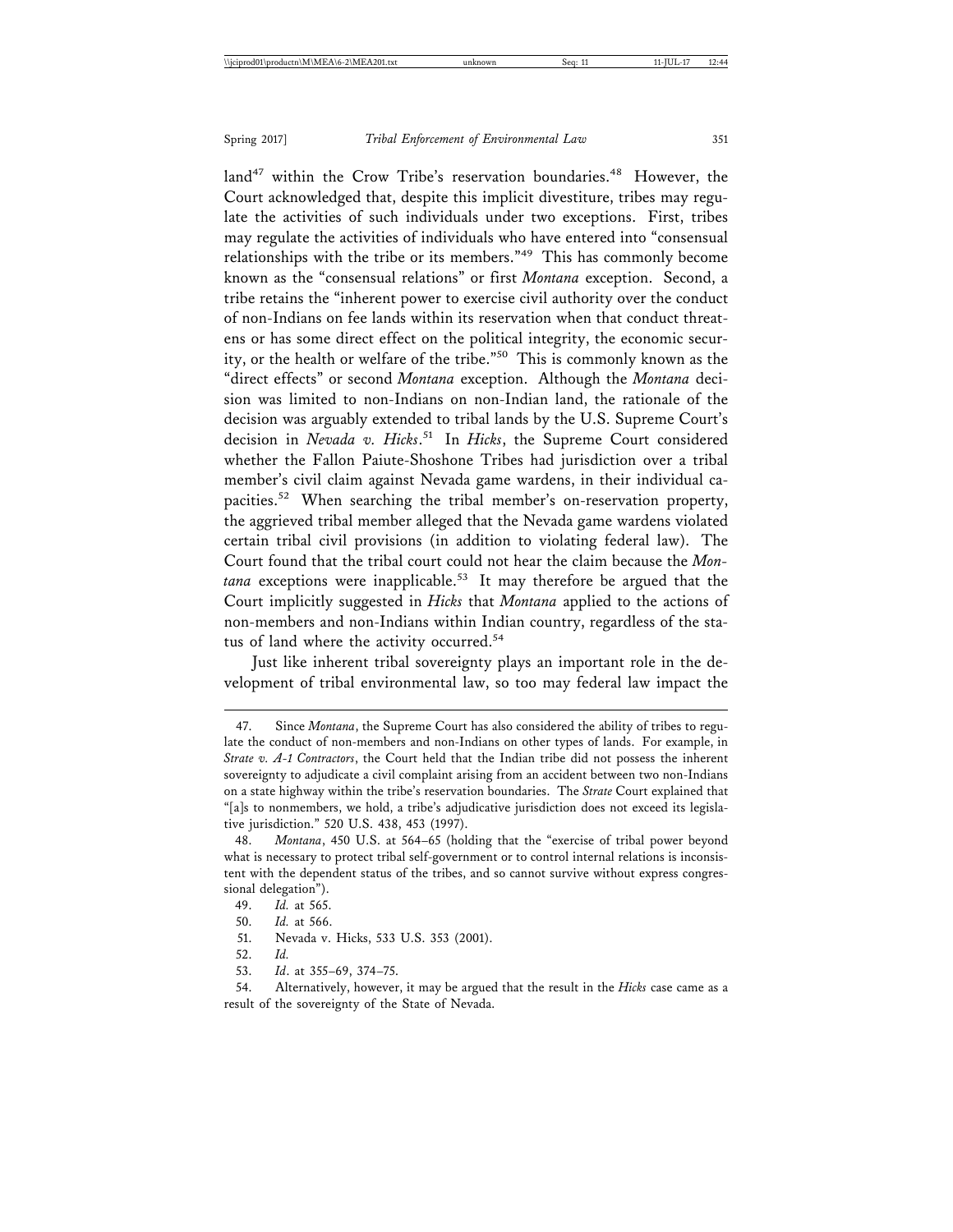law applicable in Indian country. Congress may delegate authority to tribes to implement federal laws. Also, Congress may limit the ability of tribes to enact environmental laws where the federal government is already occupying the field.<sup>55</sup> The federal government's limitation on tribal sovereignty as well as its delegation to tribes play important roles in understanding the development of environmental law applicable in Indian country.

Since 1970, the federal government has played an active role in the regulation of environmental pollution.<sup>56</sup> In the areas where the federal government extensively regulated the environment, questions arose as to whether such regulations applied to Indian country. In 1986, the U.S. Court of Appeals for the Tenth Circuit held that the Safe Drinking Water Act applied to Indian country, consistent with EPA's authority in Indian country and Congress' intention for it to be a general statute.<sup>57</sup> In 1987, Congress acknowledged the right of tribes to enforce their own environmental standards within their territorial boundaries when it adopted "tribal amendments" to several federal environmental statutes.<sup>58</sup> Assuming tribes meet certain established criteria, these amendments let tribes assume "TAS status" under federal environmental statutes, which in turn allows them to establish environmental quality standards and to issue permits.<sup>59</sup> Even if the statute does not specifically include TAS provisions, it may include language suggesting that the tribe should be treated like a state.<sup>60</sup> If a federal environmental statute does not specifically speak to the role of tribes, the EPA may determine whether tribes may be treated similar to states under the statute.<sup>61</sup> Therefore, under the federal environmental statutes, the EPA regulates in Indian country unless tribes have assumed regulatory authority under TAS provisions or the EPA is treating the tribe similar to a state. Tribes, however, are not always treated like states under federal environmental statutes. For example, "[t]he Resource Conservation and Recovery Act (RCRA), the only major federal environmental law that has not been

60. СОНЕМ'S НАМОВООК 2012, *supra* note 6, § 10.02[2].

61. For example, although both the Emergency Planning and Community Right-to-Know Act and lead-based paint program under the Toxic Substance Control Act are silent as to how tribes are to be treated, the EPA treats tribes as states under both programs. COHEN'S HANDBOOK 2012, *supra* note 6, § 10.02[2]. **R**

<sup>55.</sup> This is consistent with Congress' plenary authority over tribes. *See, e.g.*, United States v. Kagama, 118 U.S. 375 (1886) (holding that Congress possesses plenary authority over tribes).

<sup>56.</sup> PERCIVAL ET AL., *supra* note 10, at 94. **R**

<sup>57.</sup> Phillips Petrol. Co. v. EPA, 803 F.2d 545, 547 (10th Cir. 1986).

<sup>58.</sup> *E.g.*, 33 U.S.C. § 1377 (Clean Water Act); 42 U.S.C. § 300j-11 (Safe Drinking Water Act); 42 U.S.C. § 9626 (Superfund); and 42 U.S.C. § 7474 (Clean Air Act).

<sup>59. 33</sup> U.S.C. § 1377 (Clean Water Act); 42 U.S.C. § 300j-11 (Safe Drinking Water Act); 42 U.S.C. § 9626 (Superfund); and 42 U.S.C. § 7474 (Clean Air Act).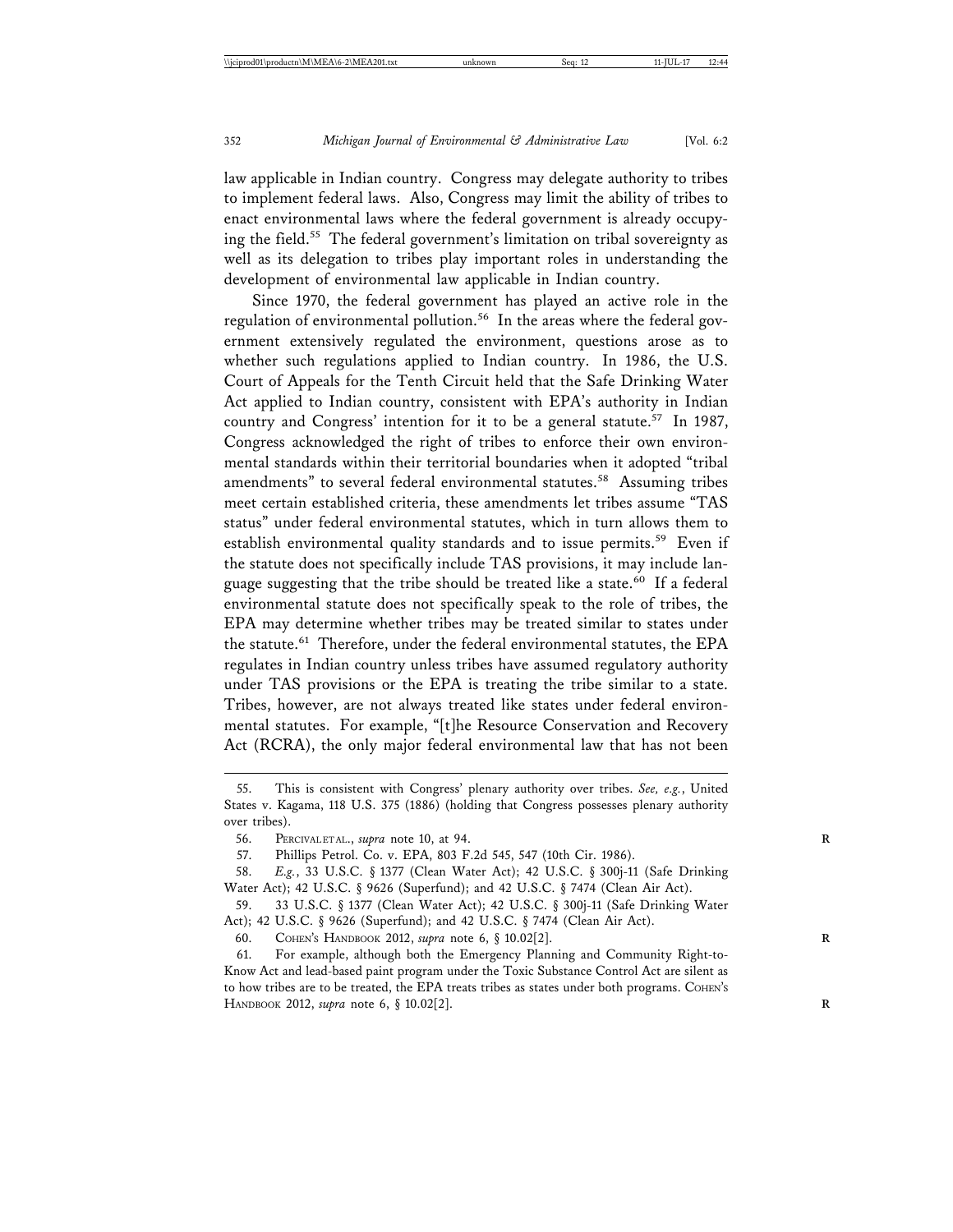amended to accord tribes primary regulator status, defines tribes as municipalities for purposes of the statute."<sup>62</sup>

Having considered the role of tribal sovereignty and federal authority in developing environmental law applicable in Indian country, it is helpful to also consider the application of state law to Indian country. States are generally preempted from regulating Indians acting within Indian country.63 In terms of environmental regulation and otherwise, the state's role in Indian country is thus severely limited.<sup>64</sup> The EPA generally requires states to show jurisdictional authority over their entire territory, including Indian country, before granting the state authority under federal environmental statutes.<sup>65</sup> Many states have therefore opted to participate under the federal environmental scheme without trying to regulate in Indian country.<sup>66</sup>

To summarize, tribes and the federal government have the authority to play a significant role in the development of environmental law in Indian country, while states play a much smaller role. For this reason, the discussion below focuses largely on how tribes are acting to enforce environmental law enacted by virtue of their tribal sovereignty, federal law delegated to the tribes, and laws developed by tribes under their TAS authority that are also consistent with the federal minimum standards.

## B. *The Importance of Effective Enforcement of Environmental Law*

Having a general idea of the scope of environmental law applicable in Indian country, this subpart turns to a general discussion of the need for effective enforcement of environmental provisions. As mentioned above, this Article is the fourth in a series of articles examining tribal environmen-

<sup>62.</sup> *Id.* (citing RCRA Section 1004(13), 42 U.S.C. § 6903(13)).

<sup>63.</sup> Gover & Cooney, *supra* note 29, at 36 (citing California v. Cabazon Band of Mission Indians, 480 U.S. 202 (1987)).

<sup>64.</sup> COHEN's HANDBOOK 2012, *supra* note 6, § 10.02[1] ("In general, states may exercise jurisdiction over Indians and Indian lands only as authorized by Congress, and state jurisdiction over nonmembers on fee lands is constrained both by tribal rights to regulate nonmembers in order to protect core tribal governmental interests and by federal preemption of state authority.").

<sup>65.</sup> Gover & Cooney, *supra* note 29, at 36 ("Accordingly, before a state may assume **R** primary enforcement responsibilities for federal environmental laws on reservations, the state must demonstrate to EPA's satisfaction that is has jurisdiction.").

<sup>66.</sup> *See, e.g.*, Wash. Dep't of Ecology v. EPA, 752 F.2d 1465 (9th Cir. 1985) (rejecting the state of Washington's attempt to regulate in Indian country).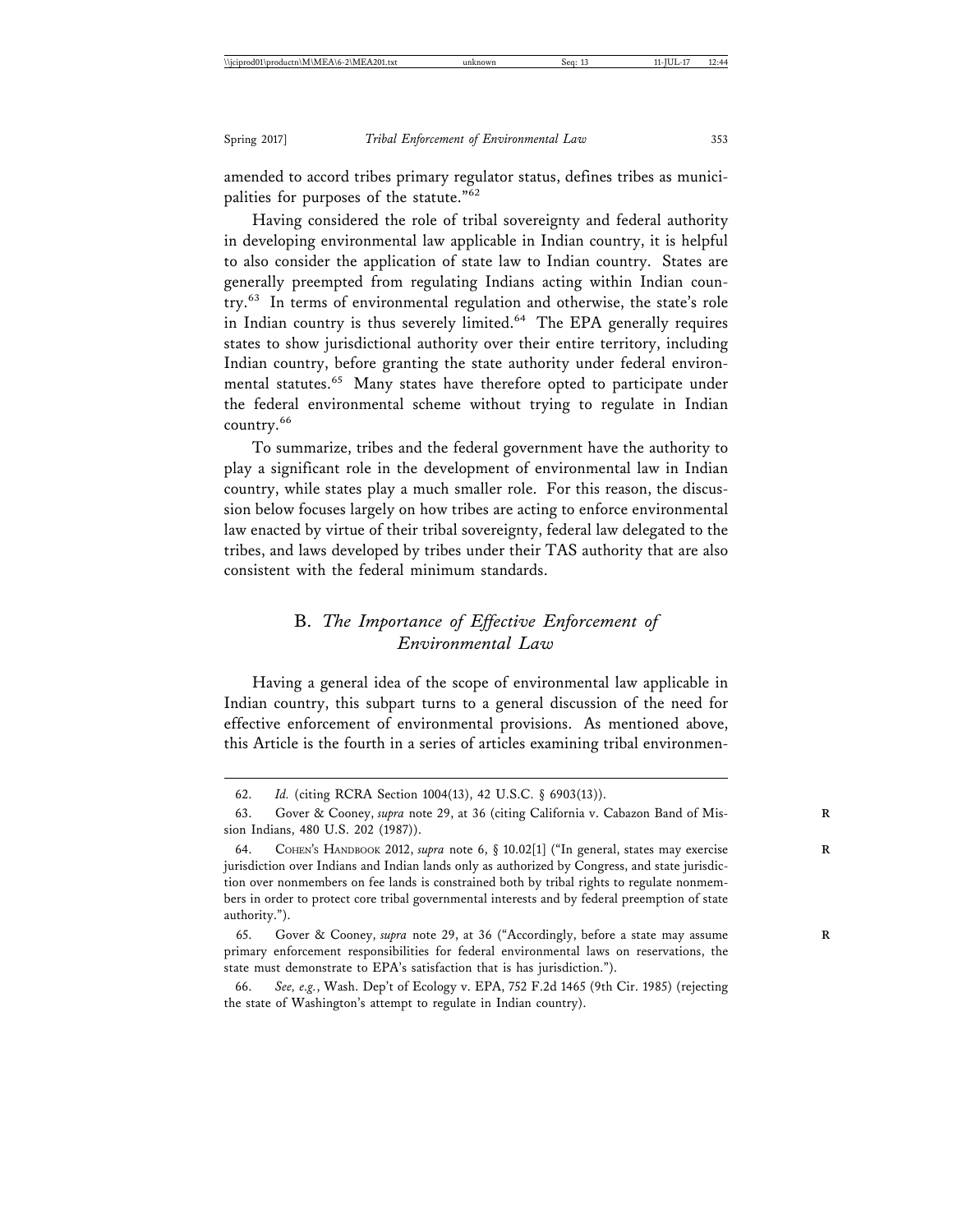tal law.<sup>67</sup> Previous articles examined the scope of tribal environmental laws and the different types of laws being enacted by tribes within the boundaries of Arizona, Montana, New York, and Oklahoma. This Article continues the tradition of focusing on federally recognized tribes within these four states, but diverges from previous articles by examining the type of environmental enforcement provisions being used by these tribes. As such, a general introduction to environmental law applicable to Indian country is not enough before launching into a discussion of such enforcement provisions; it is also necessary to discuss the necessity of effective enforcement provisions. In addition to generally discussing environmental enforcement, this subpart offers some insights into how tribal environmental enforcement may necessarily diverge from enforcement schemes used by other sovereigns, such as the federal government.

The United States has been actively engaged in regulating the environment since the late 1960s, and it is helpful to examine the evolution of federal environmental enforcement.<sup>68</sup> Civil fines and penalties have played an important role in the environmental enforcement mechanisms used by the federal government. Initially, the civil fines and penalties were relatively insignificant.<sup>69</sup> However, the federal government learned that relatively slight penalties yielded ineffective enforcement, because many regulated industries would prefer to pay a low fine than comply.<sup>70</sup> In response, the federal government adopted stronger enforcement mechanisms in order to increase compliance.<sup>71</sup> Congress increased the complexity of the environmental regulatory scheme and escalated some environmental crimes from misdemeanors to felonies.<sup>72</sup> Further, the EPA increased the number of its investigators and the Department of Justice (DOJ) created an Envi-

<sup>67.</sup> *See* Warner, *Examining Tribal Environmental Law*, *supra* note 18; Warner, *Tribes as* **R** *Innovative Environmental "Laboratories*,*" supra* note 18; Warner, *Justice Brandeis and Indian* **R** *Country*, *supra* note 18.

<sup>68.</sup> Admittedly, tribes have likely been regulating the tribal environment since time immemorial through custom, tradition, and community norms. This Article largely focuses, however, on enforcement provisions adopted through tribal environmental code provisions. *See infra* Part III. Accordingly, given the federal government has largely relied on statutes, codes and regulations to accomplish its environmental goals, considering the evolution of federal environmental enforcement is helpful.

<sup>69.</sup> *See* Lazarus, *supra* note 1, at 2442, 2446–47, 2454. **R**

<sup>70.</sup> *See* Robert W. Adler & Charles Lord, *Environmental Crime: Raising the Stakes*, 59 GEO. WASH. L. REV. 781, 782–84 (1991).

<sup>71.</sup> *See* Lazarus, *supra* note 1, at 2415–16. **R**

<sup>72.</sup> *See generally* WILLIAM H. RODGERS, ENVIRONMENTAL LAW § 3.1A (Supp. I 2002) (discussing amendments to the Clean Air Act); David M. Uhlmann, *Environmental Crime Comes of Age: The Evolution of Criminal Enforcement in the Environmental Regulatory Scheme*, 4 UTAH L. REV. 1223 (2009).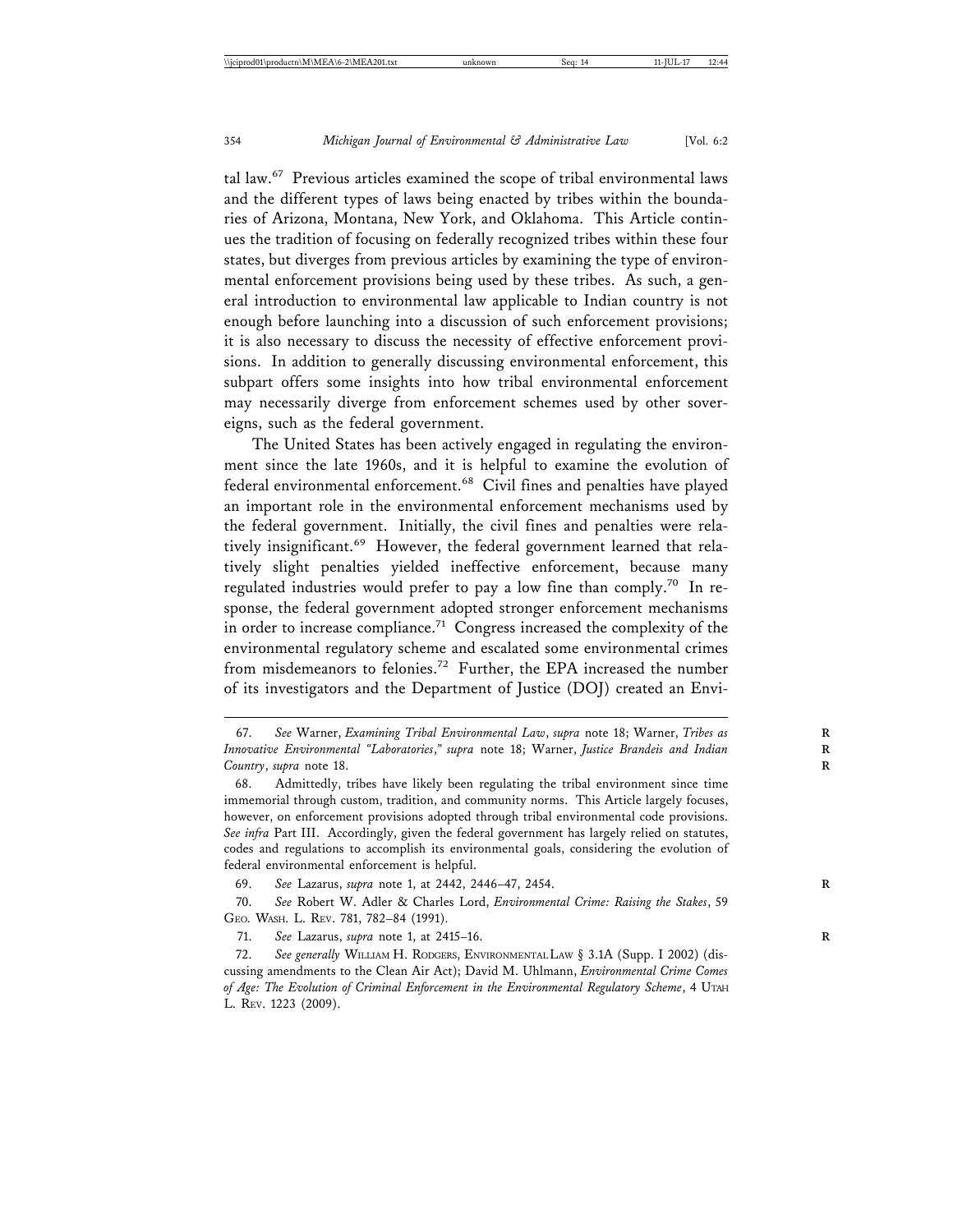ronmental Crimes Section.<sup>73</sup> In making these changes, the federal government acted on the theory that environmental compliance would only come with harsher potential sanctions, and sanctions that punished individual corporate officials rather than only the company itself.<sup>74</sup> As a result, the DOJ saw substantial increases in both the number of fines assessed and number of prison sentences for defendants in cases involving environmental crimes.<sup>75</sup>

Although the appropriate "mix" of enforcement options may be a constant work in progress, the federal government has come to rely on a combination of criminal offenses and civil fines to enforce its environmental laws. As discussed below, many tribes have also developed enforcement systems using criminal penalties, civil fines, or both. Notably, tribes may not be able to use those penalties with the same latitude that the federal government can. In 1978, the Supreme Court decided *Oliphant v. Suquamish Indian Tribe*, holding that tribes had been divested of their inherent tribal sovereignty over non-Indians.<sup>76</sup> At issue were the actions of Mark Oliphant, a non-Indian living as a permanent resident on the Suquamish Indian Tribe's Reservation.<sup>77</sup> Tribal police arrested and charged Mr. Oliphant for assault on a tribal officer and resisting arrest.78 Oliphant challenged the Tribe's exercise of criminal jurisdiction, and won.<sup>79</sup> Although criminal jurisdiction over non-Indians has subsequently been restored in very limited circumstances,<sup>80</sup> tribes today do not have criminal jurisdiction over non-

75. *See e.g.*, EPA OFFICE OF ENFORCEMENT, ENFORCEMENT ACCOMPLISHMENTS REPORT, FIS-CAL YEAR 1993, 2-2, app. (1994).

77. *Id.* at 194.

<sup>73.</sup> Judson W. Starr, *Turbulent Times at Justice and EPA: The Origins of Environmental Criminal Prosecutions and the Work that Remains*, 59 GEO. WASH. L. REV. 900, 909–10 (1991).

<sup>74.</sup> Mark A. Cohen, *Environmental Crime and Punishment: Legal/Economic Theory and Empirical Evidence on Enforcement of Federal Environmental Statutes*, 82 J. CRIM. L. & CRIMI-NOLOGY 1054, 1056 (1992); David B. Spence, *The Shadow of the Rational Polluter: Rethinking the Role of Rational Actor Models in Environmental Law*, 89 CALIF. L. REV. 917, 918 (2001). Some scholars have subsequently come to argue that criminal actions against individual corporate officers may not be the best method of enforcement. For a discussion of the potential negative implications of such enforcement methods, see David C. Fortney, *Thinking Outside the "Black Box": Tailored Enforcement in Environmental Criminal Law*, 81 TEX. L. REV. 1609, 1612 (2003). Further, some scholars, such as Richard Lazarus, argue that the purposes of criminal law and environmental law generally conflict, making it very difficult to resolve the two. Lazarus, *supra* note 1, at 2412. **R**

<sup>76.</sup> Oliphant v. Suquamish Tribe, 435 U.S. 191 (1978).

<sup>78.</sup> *Id.*

<sup>79.</sup> *Id.* at 195.

<sup>80.</sup> For example, in the 2013 reauthorization of the Violence Against Women Act, Congress allowed for tribal criminal jurisdiction over non-Indians engaged in domestic violence against citizens of the tribe in question. *See* Violence Against Women Reauthorization Act of 2013, Pub. L. 113-4, § 204, 127 Stat. 54, 120–22 (Mar. 7, 2013) ("Title IX—Safety for Indian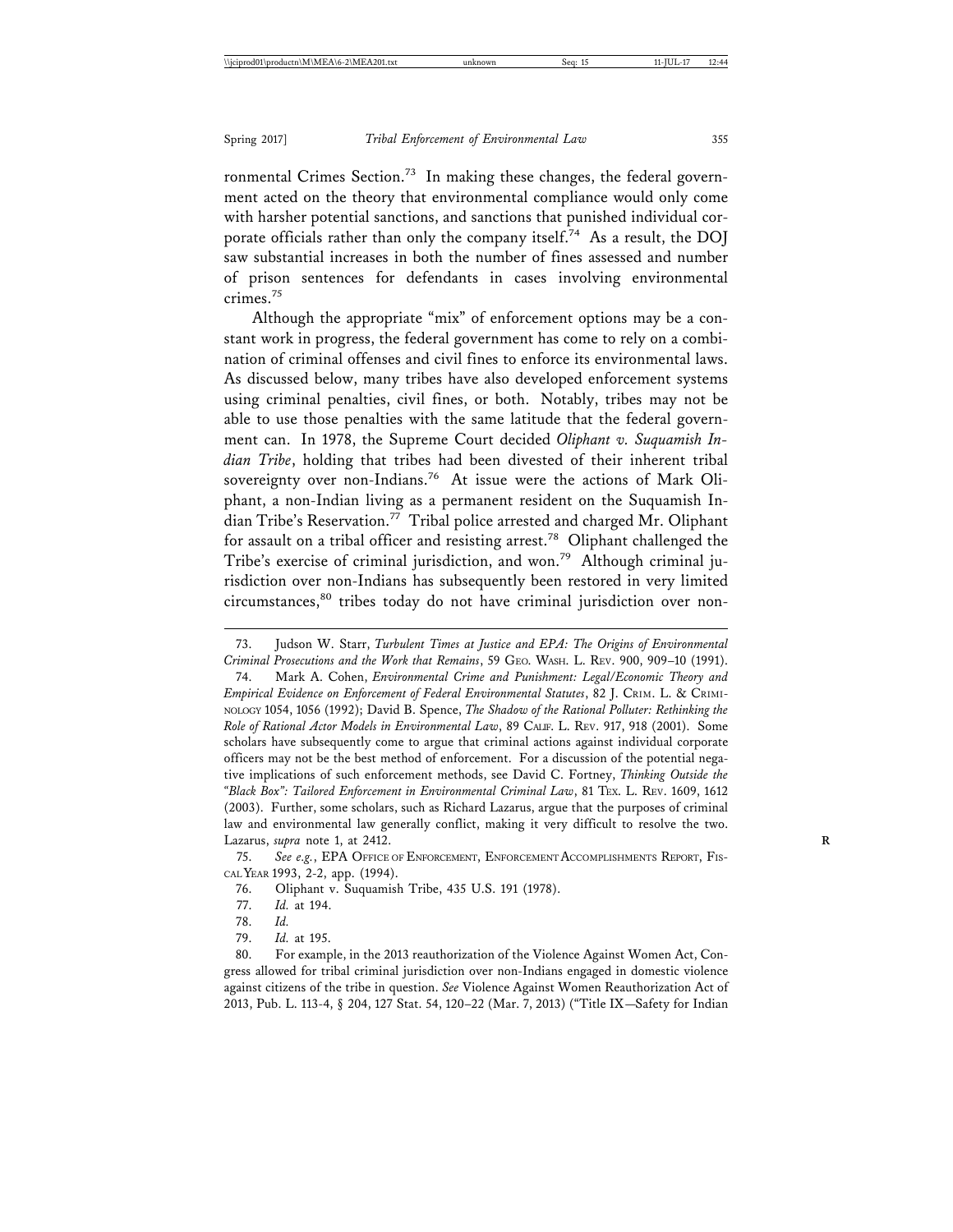Indians violating tribal environmental laws within the tribes' territories as a result of the *Oliphant* decision. Accordingly, any criminal enforcement provisions adopted by tribes by virtue of their tribal inherent sovereignty would be limited to Indians.<sup>81</sup>

Similarly, tribes may not have as broad civil environmental enforcement capabilities as the federal government because of the Supreme Court's decision in *Montana v. United States*. 82 As discussed above,83 the *Montana* decision found a general presumption against civil regulatory jurisdiction over non-Indians on non-Indian land within Indian country, unless one of the two exceptions applies. If not, tribes cannot apply civil fines against non-Indians on non-Indian lands within their territory. As discussed below, 84 many tribes now exercise civil jurisdiction over non-Indians by virtue of the second *Montana* exception, on the theory that environmental pollution threatens the health and safety of their communities. So, while tribal enforcement mechanisms may look similar to federal enforcement mechanisms, limitations exist due to constraints on tribal enforcement under the *Oliphant* and *Montana* decisions.

## III. ENVIRONMENTAL ENFORCEMENT PROVISIONS IN TRIBAL ENVIRONMENTAL CODES

With the necessary background information on the extent of environmental law applicable in Indian country and the importance of effective enforcement mechanisms in hand, this Part discusses enforcement mechanisms being used by federally recognized tribes located within the boundaries of Arizona, Montana, New York, and Oklahoma.<sup>85</sup> This Part describes enforcement provisions included in the tribal codes providing insight into the general scope and structure of such mechanisms. To be consistent with past articles on the topic, this Part is generally limited to enforcement provisions related to the regulation of air, water, and solid waste, with some

Women"). This restoration of tribal criminal jurisdiction over non-Indians, however, is quite limited and would not apply to criminal violations of environmental laws.

<sup>81.</sup> In *United States v. Lara*, the U.S. Supreme Court held that tribes maintain criminal jurisdiction over all Indians, regardless of whether the Indian in question is a citizen of the tribe. 541 U.S. 193, 198 (2004).

<sup>82.</sup> Montana v. United States, 450 U.S. 544, 564–66 (1981).

<sup>83.</sup> *See supra* notes 48–54 and accompanying text.

<sup>84.</sup> *See infra* Part IV.B.4.

<sup>85.</sup> To be consistent with the past articles written on tribal environmental law, this Article focuses on federally recognized tribes located within these four states, as those were the areas of focus in past articles. *See e.g.*, Warner, *Examining Tribal Environmental Law*, *supra* note 18; Warner, *Tribes as Innovative Environmental "Laboratories*,*" supra* note 18; Warner, **R** *Justice Brandeis and Indian Country*, *supra* note 18.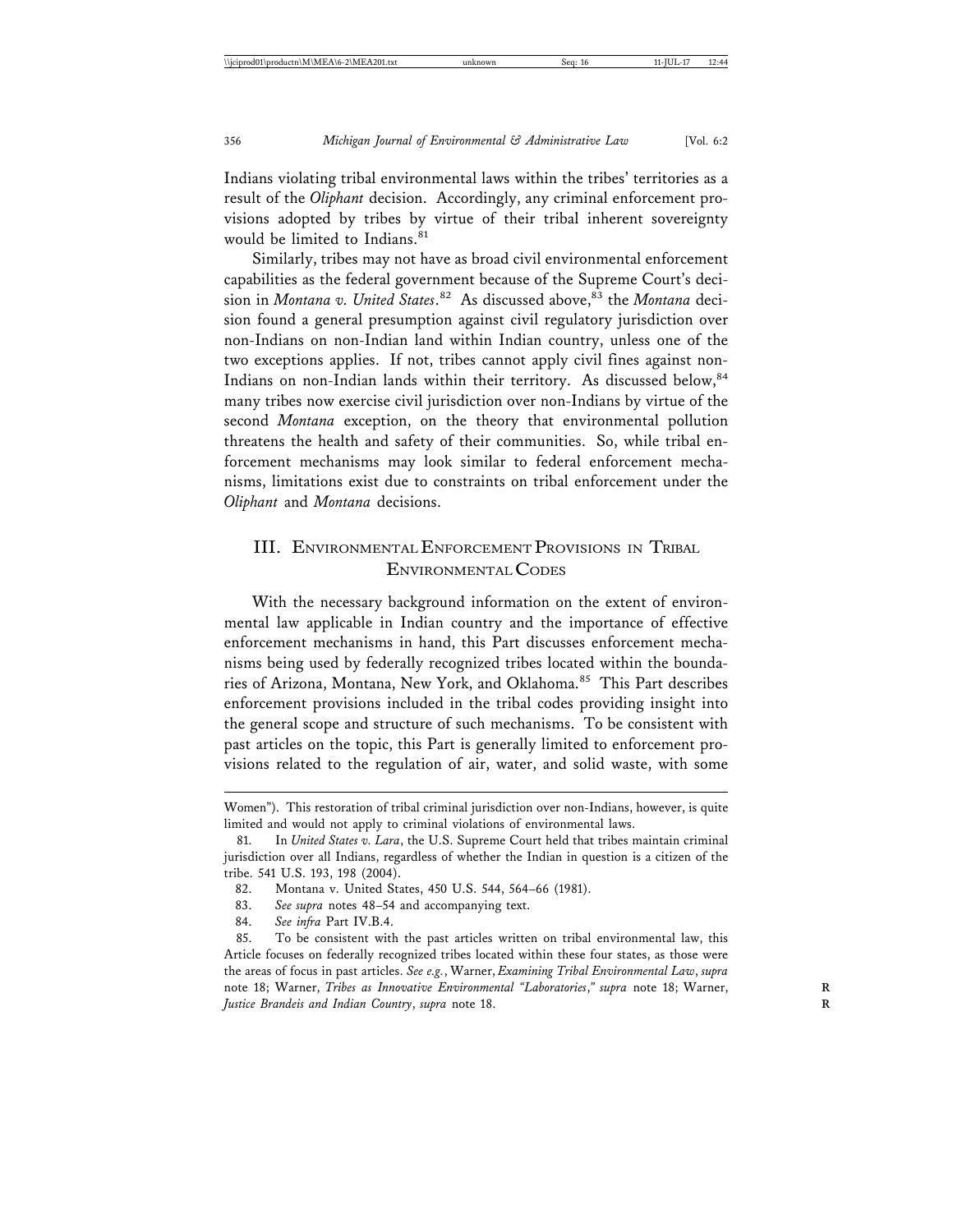helpful commentary also provided. This Part builds on this initial structure by taking a close look at the enforcement mechanisms used by nine federally-recognized tribes.

As a starting point, tribes located within Oklahoma may be more restricted in their ability to enact laws under TAS status. Specifically, it may be that tribes located within the boundaries of Oklahoma develop fewer environmental programs under the TAS provisions of various environmental statutes. If true, that is likely a result of the specific provision requiring that any Indian tribe seeking TAS status must enter into an agreement with the appropriate Oklahoma state agency, and that the tribe and state agency jointly administer the program requirements.<sup>86</sup> This requirement is only applicable to federally recognized tribes located within Oklahoma. Accordingly, if tribes located within Oklahoma seem to participate in TAS programs under federal environmental statutes at a lower rate than tribes located within other states, there is a strong possibility that it is because of this requirement to obtain approval from the appropriate Oklahoma state agency before a TAS application can be approved.<sup>87</sup>

In addition to enacting tribal code provisions regulating air, water, and solid waste pollution, some tribes adopted overarching tribal code provisions speaking to environmental quality broadly. For example, the Cherokee Nation of Oklahoma adopted the Environmental Quality Act.<sup>88</sup> One of the purposes of the Act is to make "pollution unlawful,"89 and it contemplates penalties where violations are found.<sup>90</sup> The Absentee Shawnee Tribe

87. Completed Enforcement of Tribal Environmental Law Survey by Tribe A (on file with author) [hereinafter Tribe A Survey].

88. Cherokee Nation Quality Code Amendments Act of 2004, Legislative Act 31-04 (2004) (Cherokee Nation of Oklahoma) (amending the existing Environmental Quality Act). 89. *Id.* § 2.

90. *Id.* § 1006 ("Except as otherwise specifically provided by law, any person who violates any of the provisions of, or who fails to perform any duty imposed by, the Cherokee Nation Environmental Quality Code or who violates any order, permit or license, or rule promulgated by the Commission pursuant to the Cherokee Nation Code: 1. Shall be guilty of a crime and upon conviction therefore may be punished by a fine of not less than Two Hundred Dollars (\$200.00) for each violation and not more than Five Thousand Dollars (\$5,000.00) for each violation or by imprisonment for not more than one year, or by both such fine and imprisonment. Each day a violation continues may be considered a separate crime; 2. May be published in civil proceedings in district court by assessment of a civil penalty of not more than Five Thousand Dollars (\$5,000.00) for each violation, and for each

<sup>86.</sup> Safe, Accountable, Flexible, Efficient Transportation Equity Act: A Legacy For Users, Or "SAFETEA-LU", Pub. L. No. 109-59, § 10211(b)(2), 119 Stat. 1937 (Aug. 10, 2005) ("[T]he Indian tribe and the agency of the State of Oklahoma with federally delegated program authority enter into a cooperative agreement, subject to review and approval of the Administrator after notice and opportunity for public hearing, under which the Indian tribe and that State agency agree to treatment of the Indian tribe as a State and to jointly plan administer program requirements.").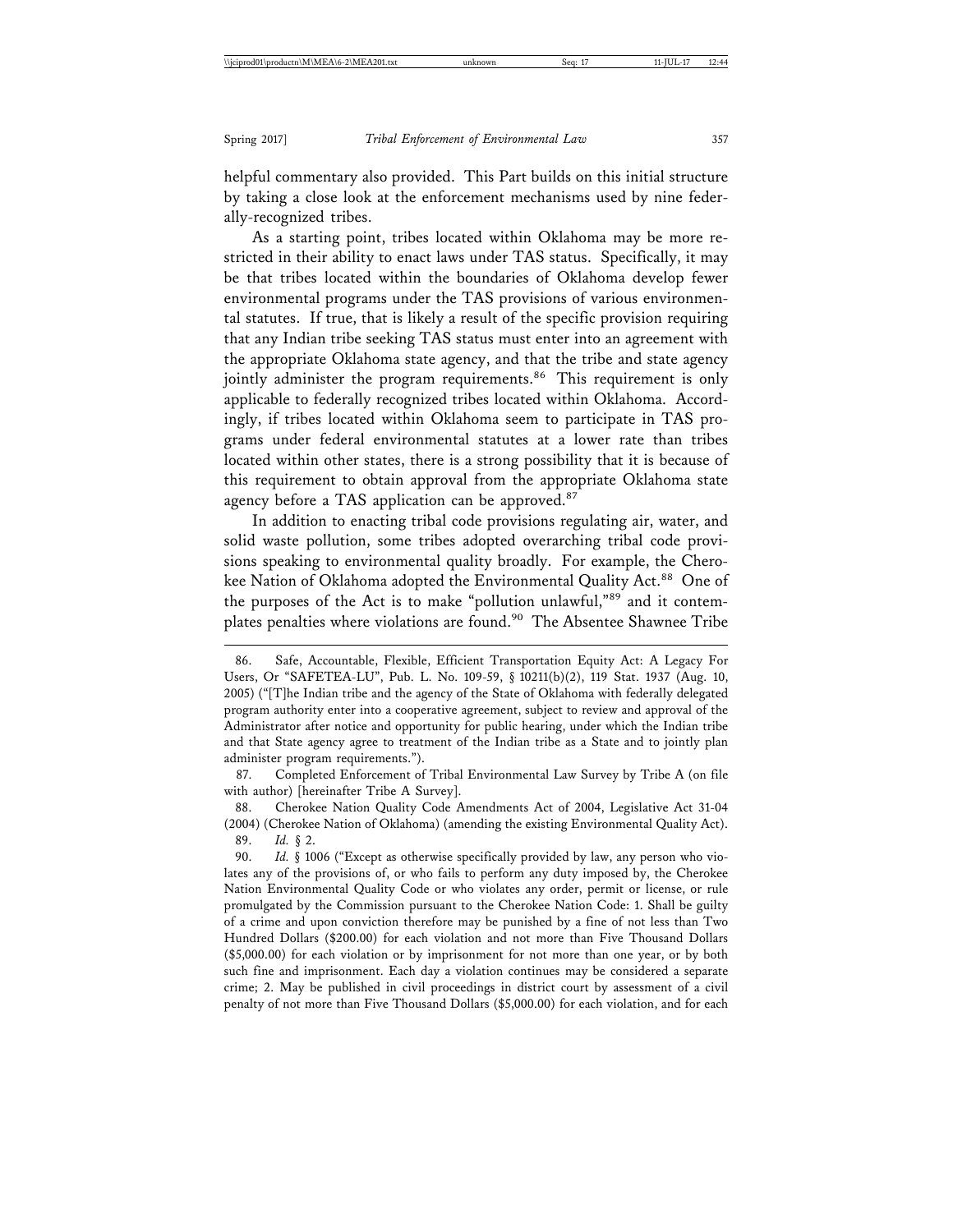of Indians of Oklahoma also has a tribal code provision speaking generally to environmental protection. Interestingly, the Tribe contemplates assessing monetary penalties against any violators of the Act (up to \$5,000 per day for each day of such violation or continued violation following noncompliance) in addition to any federal penalties that may be applicable.<sup>91</sup> Some tribes have enforcement provisions related to the general maintenance of the environment, in addition to mechanisms associated with specific resources—such as air and water.

## A. *Enforcement Provisions Related to the Regulation of Air Pollution*

A previous survey of tribal environmental codes reviewed the codes of the 74 federally recognized tribes located within the boundaries of Arizona, Montana, New York, and Oklahoma to determine how many of these tribes possessed tribal environmental code provisions related to air pollution, water pollution, solid waste disposal, and environmental quality generally.<sup>92</sup> As to the regulation of air pollution, the survey determined that only four tribes, or 5% of the survey group, enacted tribal code provisions related to the regulation of air pollution. $93$ 

As previous research demonstrates, relatively few tribes have enacted tribal code provisions related to the regulation of air pollution.<sup>94</sup> It therefore makes sense that, within the scope of this article's study, only three tribes—the Navajo Nation, Saint Regis Mohawk Tribe, and Cherokee Nation of Oklahoma—have adopted tribal code provisions speaking to the enforcement of such tribal code provisions related to air pollution regulation.

Located partially within the borders of Arizona, the Navajo Nation adopted the Navajo Nation Air Pollution Prevention and Control Act. In adopting the Act, the "Navajo Nation Council . . . is creating a coordinated program to control present and future sources of air pollution on the Navajo Nation," and it "declared to be the policy of this Nation that no further significant degradation of the air in the Navajo Nation shall be tolerated, and that economic growth will occur in a manner consistent with the preser-

day that the violation continues; 3. May be assessed an administrative penalty not to exceed Five Thousand Dollars (\$5,000.00) per day of noncompliance; and 4. May be subject to injunctive relief granted by a district court. A district court may grant injunctive relief to prevent a violation of, or to compel a compliance with, any of the provisions of this Code or any rule promulgated thereunder or order, license or permit issued pursuant to this Code.").

<sup>91.</sup> ENVIRONMENTAL CODE ch. 3, § 2 (Absentee Shawnee Tribe of Indians of Oklahoma).

<sup>92.</sup> See generally Warner, *Examining Tribal Environmental Law*, *supra* note 18.

<sup>93.</sup> *Id.* at 68.

<sup>94.</sup> *Id.*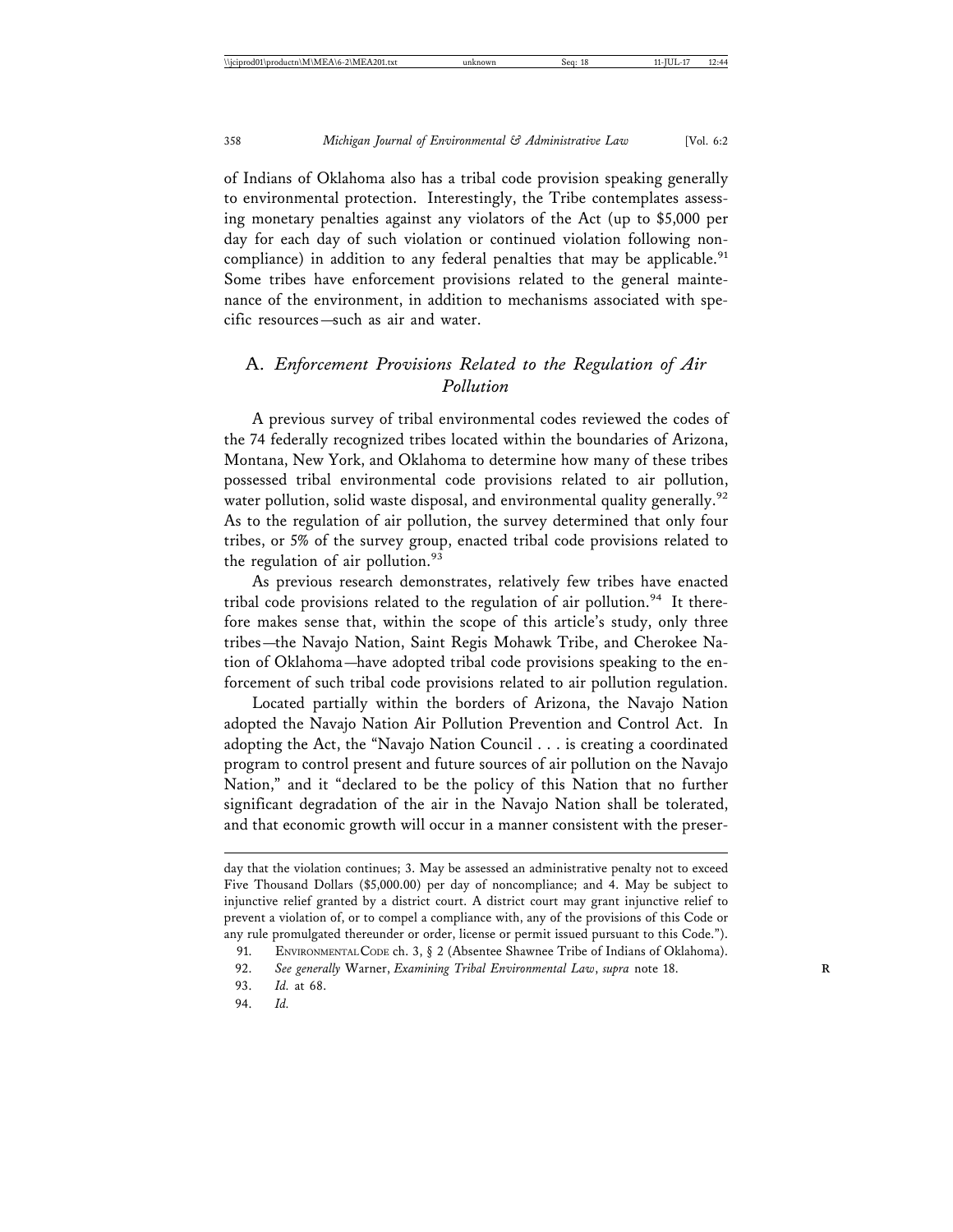vation of existing clean air resources."<sup>95</sup> The Code provides for potentially both civil<sup>96</sup> and criminal penalties,<sup>97</sup> and also contemplates the potential administrative assessment of penalties<sup>98</sup> and citizen suits under the appropriate conditions.<sup>99</sup>

Located in New York, the Saint Regis Mohawk Tribe adopted a Tribal Implementation Plan (TIP) under the TAS provisions of the CAA. "It is the purpose of this TIP to safeguard the air resources from pollution by: (1) controlling or abating air pollution which shall exist when this Plan shall be enacted; and (2) preventing new air pollution."100 The TIP provides for enforcement of the Plan, explaining that "[t]he Peacemakers Court, Civil Disobedience Division, shall be the arbiter of all summons and complaints filed under this Plan."<sup>101</sup>

Finally, the Cherokee Nation of Oklahoma adopted an Air Quality Code, as part of its overall Environmental Quality Code. The Code states "that the Nation has an air quality code that is comprehensive and will ensure that the Nation has the authority in place to obtain treatment as state for air programs."102 The Code establishes that potential violators may be subject to compliance orders, administrative penalties, settlements and/or consent orders.<sup>103</sup> Although the Code does not specify actual pen-

99. *Id.* § 1156.

100. TRIBAL IMPLEMENTATION PLAN § 2.1 (Feb. 2004) (Saint Regis Mohawk Tribe). The TIP also goes on to explain that the Plan was adopted as part of a federal delegation to the Tribe, "TCR 99-43 expressly states that the Tribe authorizes the SRMT's Air Quality Program to submit applications for federal assistance and to receive delegation of the federal CAA authority, as allowed by law under the CAA of 1970 and Amendments to the act thereafter." *Id.*

101. *Id.* § 18.2(2).

102. Cherokee Nation Air Quality Act of 2004, Legislative Act 42-04, § 2 (Nov. 23, 2004) (Cherokee Nation of Oklahoma).

103. *Id.* § 2-5-110. In relevant part, the Code explains that:

Any penalty assessed in the order shall not exceed Five Thousand Dollars (\$5,000.00) per day for each violation or the maximum established in the Environmental Quality Code. In assessing such penalties, the Commission shall consider the seriousness of the violation or violations, any good faith efforts to comply, and other factors determined by rule to be relevant.

*Id.* § 2-5-110(D).

<sup>95.</sup> NAVAJO NATION CODE ANN. tit. 4, § 1102(A)–(B) (2009) (Navajo Nation).

<sup>96.</sup> *Id.* § 1154(A) ("The Director shall request the Attorney General to file an action for a temporary restraining order, a preliminary injunction, a permanent injunction or any other relief provided by law, including the assessment and recovery of civil penalties not more than thirty-two thousand five hundred dollars (\$32,500) per day, which amount shall increase automatically whenever the federal maximum civil penalty increases, in any of the following instances  $\ldots$ .").

<sup>97.</sup> *Id.* § 1154(B).

<sup>98.</sup> *Id.* § 1155.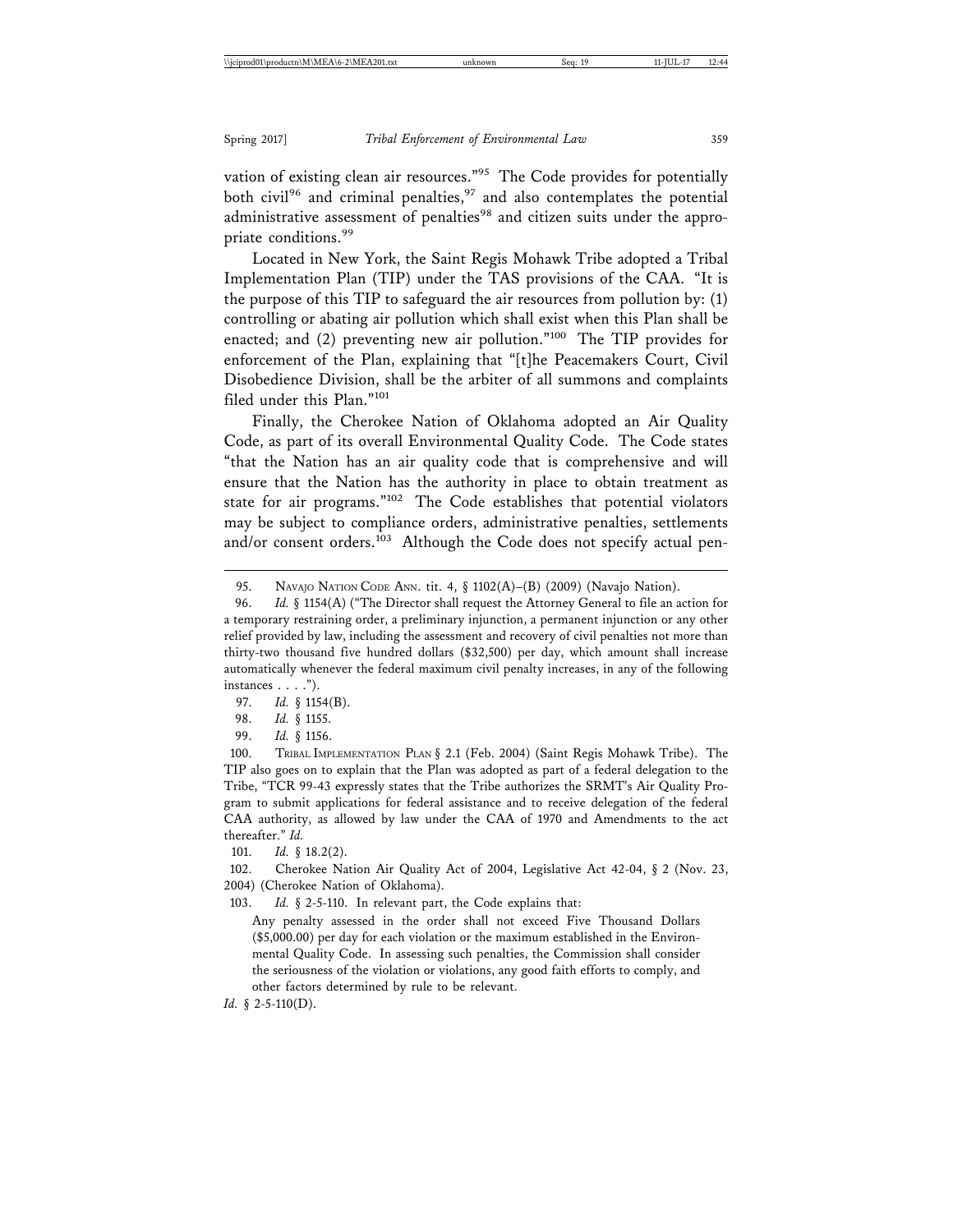alty amounts, it does explain that violators may be subject to civil and/or criminal fines.104 Finally, the Code also contemplates the possibility of an injunction being entered against a violator; such an injunction would be limited to the extent of the Tribe's jurisdiction as defined by federal Indian law.105

## B. *Enforcement Provisions Related to the Regulation of Water Pollution*

A previous survey examined the tribal environmental code provisions for the 74 federally recognized tribes located within the boundaries of Arizona, Montana, New York, and Oklahoma.<sup>106</sup> As to tribal code provisions related to the regulation of water pollution, twenty-three tribes, or 31% of the survey group, enacted some tribal environmental code provision related to the regulation of water. $107$ 

Looking more closely at enforcement provisions of such tribal environmental codes, several tribes located within the borders of Arizona adopted tribal code provisions on water pollution that are remarkably similar. These Tribes are the Fort McDowell Yavapai Nation,<sup>108</sup> Hualapai Tribe,<sup>109</sup> Salt River Pima Maricopa Indian Community,<sup>110</sup> Tonto Apache Tribe,<sup>111</sup> and Yavapai-Prescott Indian Tribe.<sup>112</sup> In each instance, the provisions related to water pollution are included in the Tribes' Health and Sanitation Codes. Each code provision is similar to the following: "[i]t shall be unlawful for any Indian to pollute any source of domestic water by disposing of, in or near the water, garbage, dead animals or other polluting items or to locate a privy within fifty (50) feet of said water source."<sup>113</sup> Similarly, all codes contemplate penalties for violations of these prohibitions against polluting water.<sup>114</sup>

Several other tribes located within the borders of Arizona have adopted comprehensive water codes. For example, the Hualapai Tribe adopted a Water Resources Ordinance, which was designed to allow "the standards set forth in this Ordinance into permits issued pursuant to the NPDES provi-

<sup>104.</sup> *Id.* § 2-5-116.

<sup>105.</sup> *Id.* § 2-5-117.

<sup>106.</sup> Warner, *Examining Tribal Environmental Law*, *supra* note 18.

<sup>107.</sup> *Id.* at 69.

<sup>108.</sup> LAW & ORDER CODE ch. 13, § 13-2 (1979) (Fort McDowell Yavapai Nation).

<sup>109.</sup> TRIBAL CODE ch. 9, § 9.2 (Hualapai Tribe).

<sup>110.</sup> CODE OF ORDINANCES ch. 13, § 13-2 (Salt River Pima Maricopa Indian Community).

<sup>111.</sup> CIVIL & CRIMINAL LAW & ORDER CODE ch. 8, § 8.1 (Tonto Apache Tribe).

<sup>112.</sup> LAW & ORDER CODE ch. 9, § 9.2 (Yavapai Prescott Indian Tribe).

<sup>113.</sup> *Id.*

<sup>114.</sup> *See, e.g.*, *id.* § 9.3.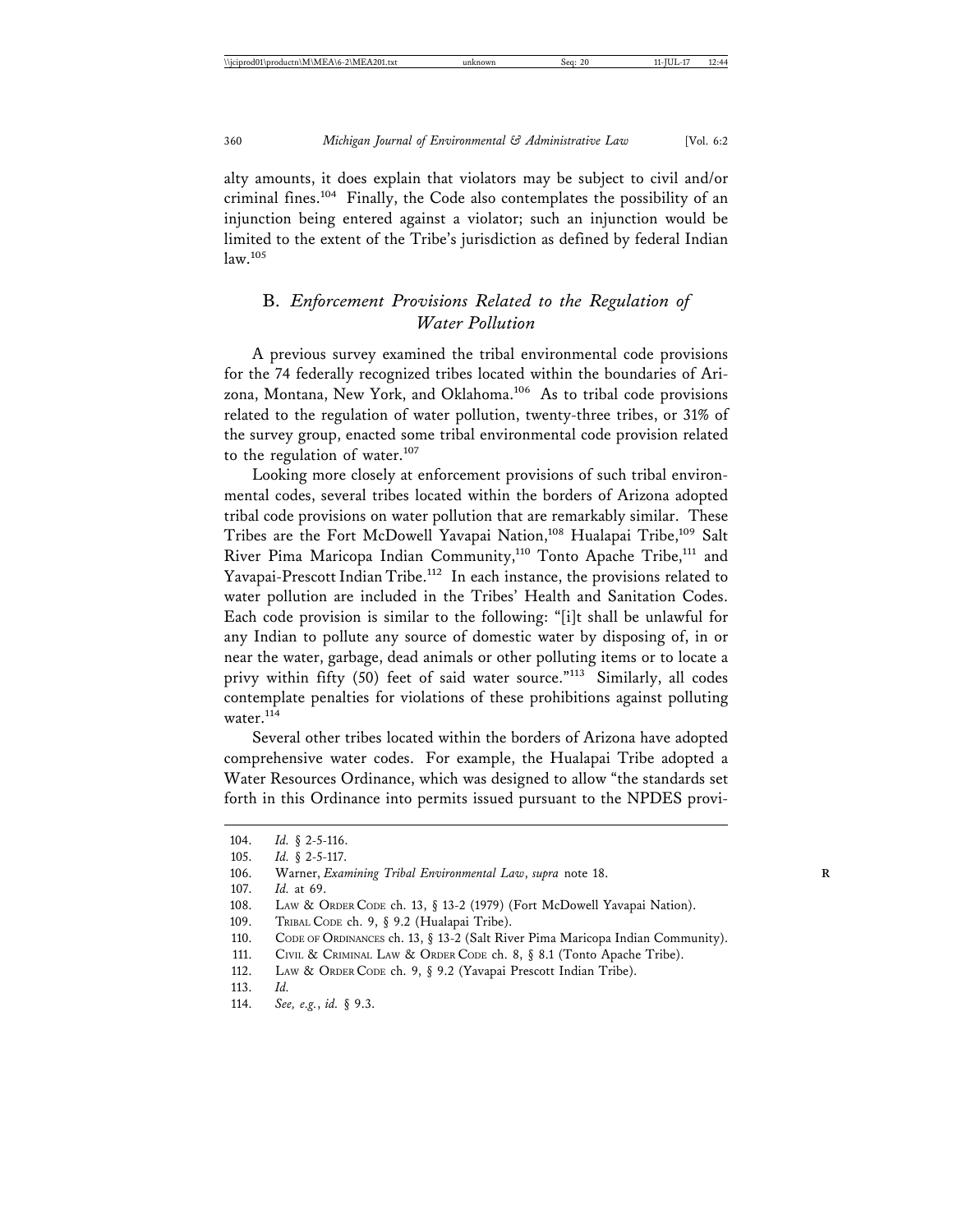sions of Section 402 of the Clean Air Act or Section 604 of this Ordinance and into the management process for nonpoint source generators."<sup>115</sup> The Tribe therefore contemplates incorporating its provisions into federal permits. The Tribe's Ordinance specifically calls for enforcement, including administrative enforcement, judicial enforcement, cease and desist orders, civil penalties, criminal penalties, and potential referral to federal court for enforcement.<sup>116</sup> In relation to civil penalties, the Ordinance recites several factors that the tribal court may take into consideration when determining the penalty amount, and also contemplates potential referral to federal authorities for civil penalties.<sup>117</sup>

The Navajo Nation adopted three code provisions related to water: the Navajo Nation Clean Water Act, the Navajo Nation Safe Drinking Water Act, and the Navajo Nation Water Code. The Navajo Nation Clean Water Act provides for general enforcement authority for the Nation.<sup>118</sup> The Code also contemplates judicial enforcement, allowing for the "assessment and recovery of civil penalties of not less than five hundred dollars (\$500.00) and not more than twenty-five thousand dollars (\$25,000) per day per violation" under certain circumstances.<sup>119</sup> In addition to judicial enforcement, the Code also contemplates administrative assessment of penalties,120 and the possibility of citizen suits under the appropriate circumstances.<sup>121</sup> Similarly, the Navajo Nation Safe Drinking Water Act<sup>122</sup> also discusses the Nation's general enforcement authority.<sup>123</sup> Further, the Act contemplates judicial enforcement, including how a tribal court might calculate civil penalties, and the potential assessment of criminal penalties.124 Although not speaking directly to the pollution of water re-

118. NAVAJO NATION CODE ANN. tit. 4, § 1382 (2009) (Navajo Nation).

- 119. *Id.* § 1383.
- 120. *Id.* § 1384.
- 121. *Id.* § 1385.

124. *Id.* § 2583.

<sup>115.</sup> ENVIRONMENTAL REVIEW CODE pt. 1, ch. 1, § 102(B) (Hualapai Tribe).

<sup>116.</sup> *Id.* §§ 701–811

<sup>117.</sup> *Id.* § 806. Interestingly, and related to the discussion of trespass actions below (*see infra* Part III on Common Law Provisions) this portion of the Ordinance also contemplates violations as Trespass, "[v]iolation of any provision of this Ordinance by any person who is not a member of the Hualapai Tribe constitutes a trespass on the Hualapai Indian Reservation, subject to exclusion or expulsion from the Reservation pursuant to the provisions of the Hualapai Law and Order Code." *Id.* § 808.

<sup>122. &</sup>quot;The purpose of this Act is to protect the health and welfare of the Navajo people and the environment by establishing appropriate drinking water standards to ensure that drinking water is safe for consumption, and by protecting underground sources of drinking water from potential contamination by underground injection activities." Safe Drinking Water Act, NAVAJO NATION CODE ANN. tit. 22, § 2503 (2009) (Navajo Nation).

<sup>123.</sup> *Id.* § 2582.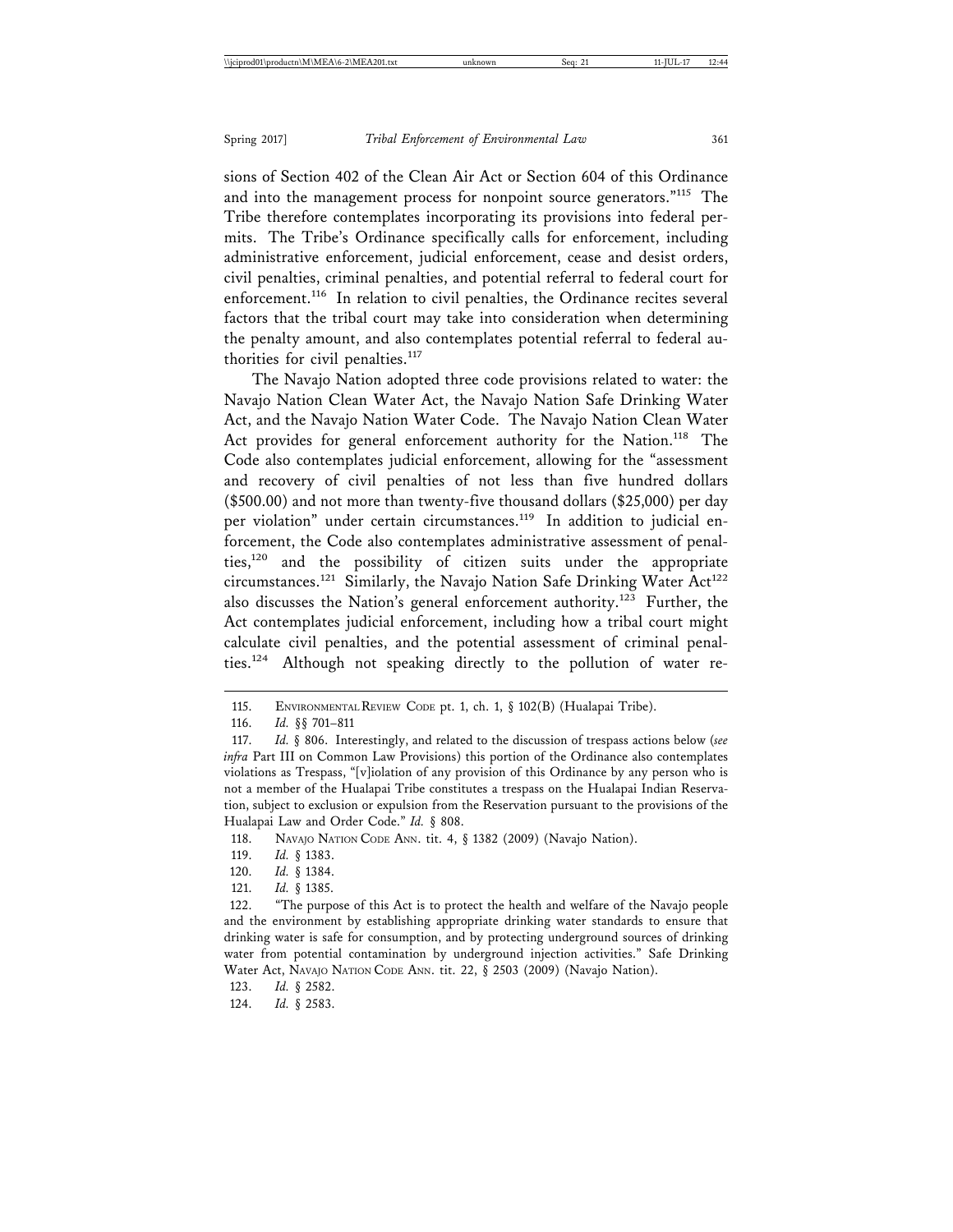sources,<sup>125</sup> the Navajo Nation Water Code does provide sanctions for violation of the code.126

The San Carlos Apache Tribe has also adopted a Water Pollution Code. The purpose of the code is to "eliminate all discharges of pollutants into the waters of the San Carlos Apache Reservation."<sup>127</sup> The Water Pollution Code does establish civil penalties for individuals who violate the  $Code<sub>128</sub>$ and contemplates the possibility of court action and injunctions.<sup>129</sup> A Chapter of the Salt River Pima Maricopa Indian Community's tribal code is dedicated to water and other resources, which provides that the Tribe is the responsible party for ensuring the health and welfare of its citizens through regulation of the Tribe's waters.130 The Code contemplates the enforcement of water quality regulations,<sup>131</sup> and also provides penalties for violators where appropriate. $132$ 

provide for a permanent homeland for the Navajo People to protect the health, the welfare and the economic security of the citizens of the Navajo Nation, to develop, manage, and preserve the water resources of the Navajo Nation, to secure a just and equitable distribution of the use of water within the Navajo Nation through a uniform and coherent system of regulation, and to provide for the exercise of the inherent sovereign powers of self-government by the Navajo Nation, the Navajo Nation asserts its sovereign authority over all actions taken within the territorial jurisdiction of the Navajo Nation which affect the use of water within the Navajo Nation.

126. *Id.* § 2305 ("Violations of this chapter may subject the person(s) or entity(ies) responsible to forfeiture or suspension of rights to the use of water administered under this Code. Sanctions may also include the requirement of payment for water improperly used or adversely affected by the improper use; payment of the costs for all associated remedial actions taken, including the replacement of lost water; payment of associated administrative costs incurred by the Navajo Nation as a result of the violation; and payment of such other costs as are necessary to render the Navajo Nation and its inhabitants whole.").

127. WATER POLLUTION CODE § 1.1 (2000) (San Carlos Apache Tribe).

128. *Id.* § 4 ("Any person discharging any pollutant into the waters of the Reservation shall pay a civil fine in an amount not to exceed five thousand dollars (\$5,000) for each day in which the violation occurs. The civil fine required by this Section shall be imposed by any court of competent jurisdiction in accordance with Sections 5 and 6 of this Ordinance.").

129. *Id.* § 6.

131. *Id.* § 18-44.

132. *Id.* § 18-80 ("Any permittee who violates the conditions of the permit or the provisions of this code shall be subject to the forfeiture of the permit after notice and hearing as provided for in section 18-77. The Salt River Pima-Maricopa Indian Community shall have

<sup>125.</sup> The purpose of the Navajo Nation Water Code is to

*Id.* § 1101.

<sup>130.</sup> CODE OF ORDINANCES § 18-41(2) (Salt River Pima Maricopa Indian Community) ("Consistent with the 1984 statement of policy by the United States Environmental Protection Agency entitled 'EPA Policy for the Administration of Environmental Programs on Indian Reservations,' the community develop and fulfill its principal role as the appropriate nonfederal party for making decisions and carrying out program responsibilities affecting the reservation, its environment, and the health and welfare of the reservation populace.").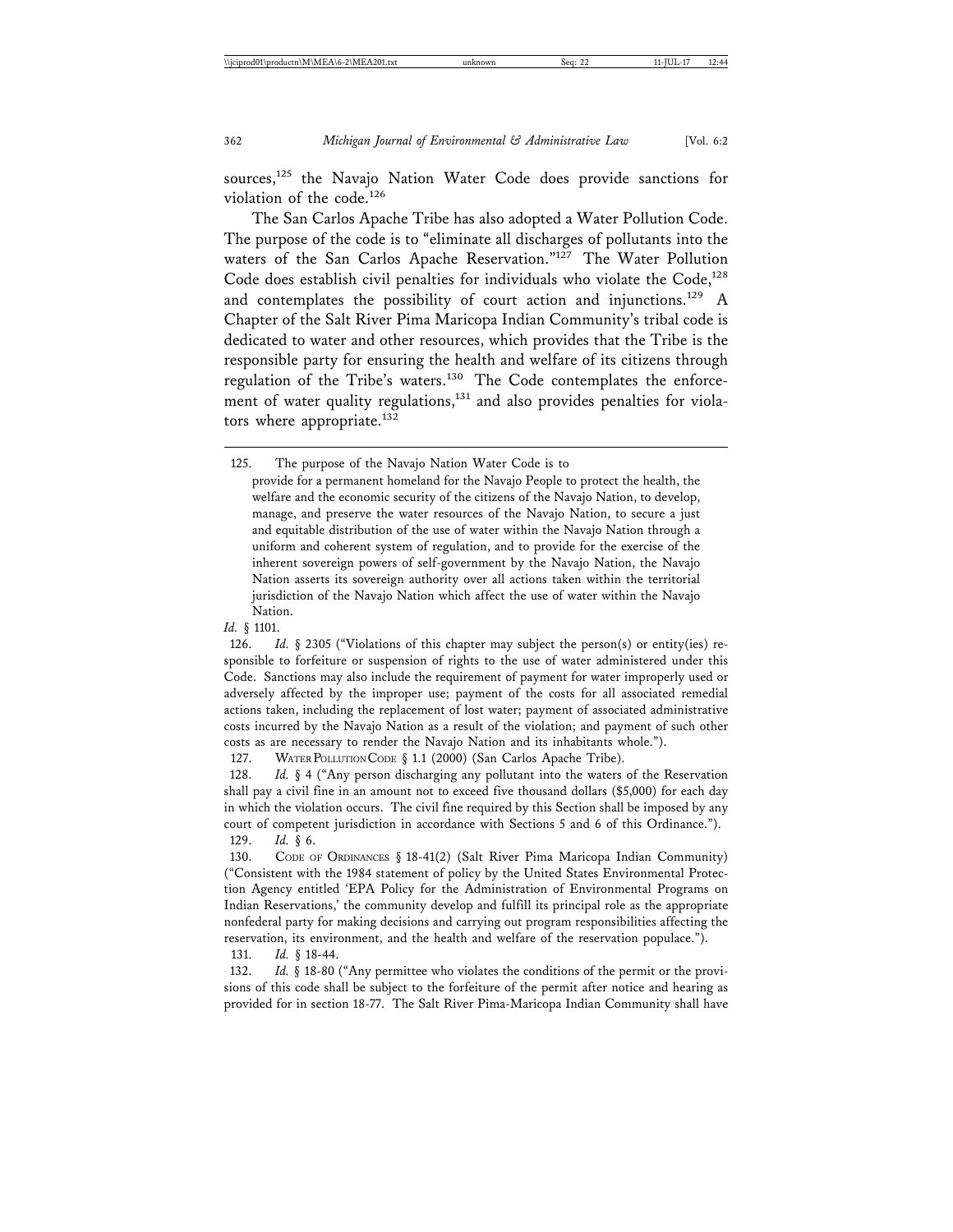Similarly, the Tohono O'odham Nation has also adopted a water code, because the Nation has determined that "[a]ll waters which originate in or flow in, into or through the Tohono O'odham Nation . . . are a sacred and valuable public resource of the Tohono O'odham Nation to be protected for the present and future use of the Tohono O'odham Nation as a whole."133 Article 9 of the Code contemplates enforcement of the Code, and specifically allows for potential issuing of orders to comply<sup>134</sup> and penalties for violations.135 Likewise, the White Mountain Apache Tribe has also adopted a tribal code provision to provide water quality protection. In adopting this portion of its Code, the Tribe recognizes that water is "essential to the survival" of the Tribe.<sup>136</sup>

The Code provides both for the enforcement of the code and potential penalties to be applied against violators.<sup>137</sup> The Code goes on to recognize

133. TOHONO O'ODHAM CODE tit. 25, ch. 3, pmbl. (Tohono O'odham Nation).

134. *Id.* § 3902.

135. *Id.* § 3903 ("(A) Except as provided in subsection (B), any Person found to be in violation of the Code or any Permit, license to perfect, rule, regulation or order of the Director issues pursuant to the Code, as provided in subsection 3902(B), may be assessed a civil penalty of up to \$1,000.00 for each day the violation continues following the issuance of a Final Decision by the Director pursuant to that section. (B) If the Director determines, pursuant to subsection 3902(B), that the violation was willful or that the violation constitutes an illegal use of disposition of any of the Nation's Water, a civil penalty of up to \$10,000.00 per day may be assessed by the Director for each day the violation continues following the issuance of a Final Decision by the Director pursuant to that subsection.").

136. ENVIRONMENTAL CODE ch. 3, pmbl. (1999) (White Mountain Apache Tribe) ("Tú water, is one of the gifts of the Creator that is essential to the survival of the White Mountain Apache People. Water is inseparable from our land and culture. Our homeland has always been blessed with a great number of springs, streams, and meadows to sustain a diverse and vibrant community of plants, wildlife, and people . . . . We recognize that we must assert full authority over all the lands and waters of our Reservation to protect them from abuse. The standards for water quality in this Tribal Ordinance will guide the protection of our waters for present and future generations.").

137. *Id.* § 3.4. Interestingly, the Tribe provides that its jurisdiction under the Code provision applies to both Indians and non-Indians. *Id.* § 3.4(A). Moreover, the Code also contemplates potential federal prosecution, which is not prohibited by tribal prosecution. *Id.* § 3.4(D). In terms of civil citations, the Code provides that "[a]ny Authorized Officer can issue civil citations imposing fines of up to \$500 for violations of this Code." *Id.* § 3.4(G)(1).

the jurisdiction to provide injunctive relief in order to prevent the use of surface water in violation of this code upon a petition of the surface water administrator. The Salt River Pima-Maricopa Indian Community Court shall have the jurisdiction over civil actions brought by the surface water administrator against permitees for civil damages resulting from the violation of the permit issued, or for using surface water without a permit, and such damages shall include the value of the water use in violation of this code, the cost of investigations and attorney's fees, and all hearing and court costs incurred.").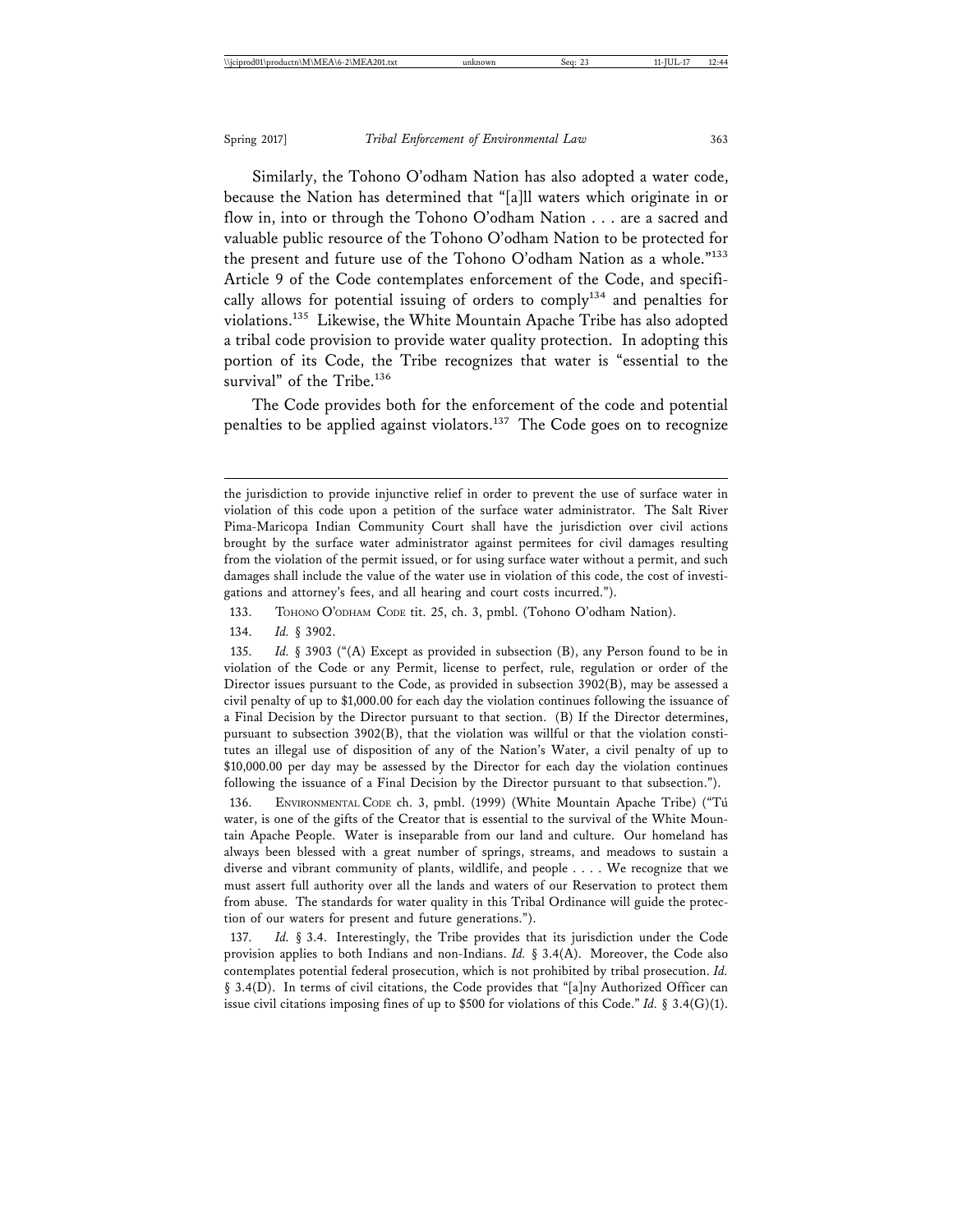the possibility of liquidated damages<sup>138</sup> and nothing in the Code precludes the Tribe from applying punitive damages against a violator.<sup>139</sup>

Located within the boundaries of Oklahoma, the Sac & Fox Tribe of Oklahoma adopted a tribal code chapter focused on crimes against public health, safety, and welfare. The Code provides for a "water offense," which makes it unlawful to "[i]nterfere with or alter the flow of water in any stream, river, or ditch, without lawful authority to do so, or a permit from the Tribe, and in violation of the right of any other person; or . . . pollute or befoul any water in any of the following ways."140 The code also provides for specific penalties for violations of this section.<sup>141</sup>

Located in New York, the Saint Regis Mohawk Tribe has adopted water quality standards effective within its territory. "The purpose of these water quality standards is to facilitate sovereign self-determination and the restoration and preservation of traditional hunting, fishing, gathering and cultural uses in, on and around Tribal Surface Waters."<sup>142</sup> The standards provide for compliance schedules, as appropriate.<sup>143</sup>

## C. *Enforcement Provisions Related to the Regulation of Solid Waste*

As mentioned above, a previous survey reviewed the tribal environmental code provisions of 74 federally recognized tribes, and this survey determined that 27 of those tribes, or approximately 36 percent of the survey group, possessed a tribal environmental code provision related to the disposal of solid waste.<sup>144</sup> In addition to adopting tribal code provisions related to solid waste disposal, many tribes also provide for enforcement mechanisms for their solid waste ordinances. For example, several tribes located within Oklahoma have adopted enforcement provisions for their solid waste code provisions. The Seneca-Cayuga Tribe of Oklahoma proposed recovery costs related to its Solid Waste Code.<sup>145</sup> The Cherokee Nation of

<sup>138.</sup> *Id.* § 3.4(L)–(M).

<sup>139.</sup> *Id.* § 3.4(N).

<sup>140.</sup> CODE OF LAWS ch. 5, § 566 (Sac & Fox Tribe of Oklahoma).

<sup>141.</sup> *Id.* § 566(b) ("A water offense shall be punishable by a fine not to exceed Two Hundred Fifty Dollars (\$250.00), or by a term of imprisonment in the Tribal jail not to exceed three months, or both.").

<sup>142.</sup> WATER QUALITY STANDARDS § I(A) (2013) (Saint Regis Mohawk Tribe).

<sup>143.</sup> *Id.* § III(F).

<sup>144.</sup> Warner, *Examining Tribal Environmental Law*, *supra* note 18, at 70. **R**

<sup>145.</sup> SOLID WASTE CODES IV (2009) (Seneca-Cayuga Tribe of Oklahoma) ("If a person violates this ordinance and the Seneca-Cayuga Tribe arranges for or executes the lawful disposal of solid waste, that personal shall be responsible to the Seneca-Cayuga Tribe for all reasonable costs and expenses associated with transportation and disposal of solid waste."). Attorney's fees may also be awarded to a prevailing party. *Id.* at IV(B). Notably, although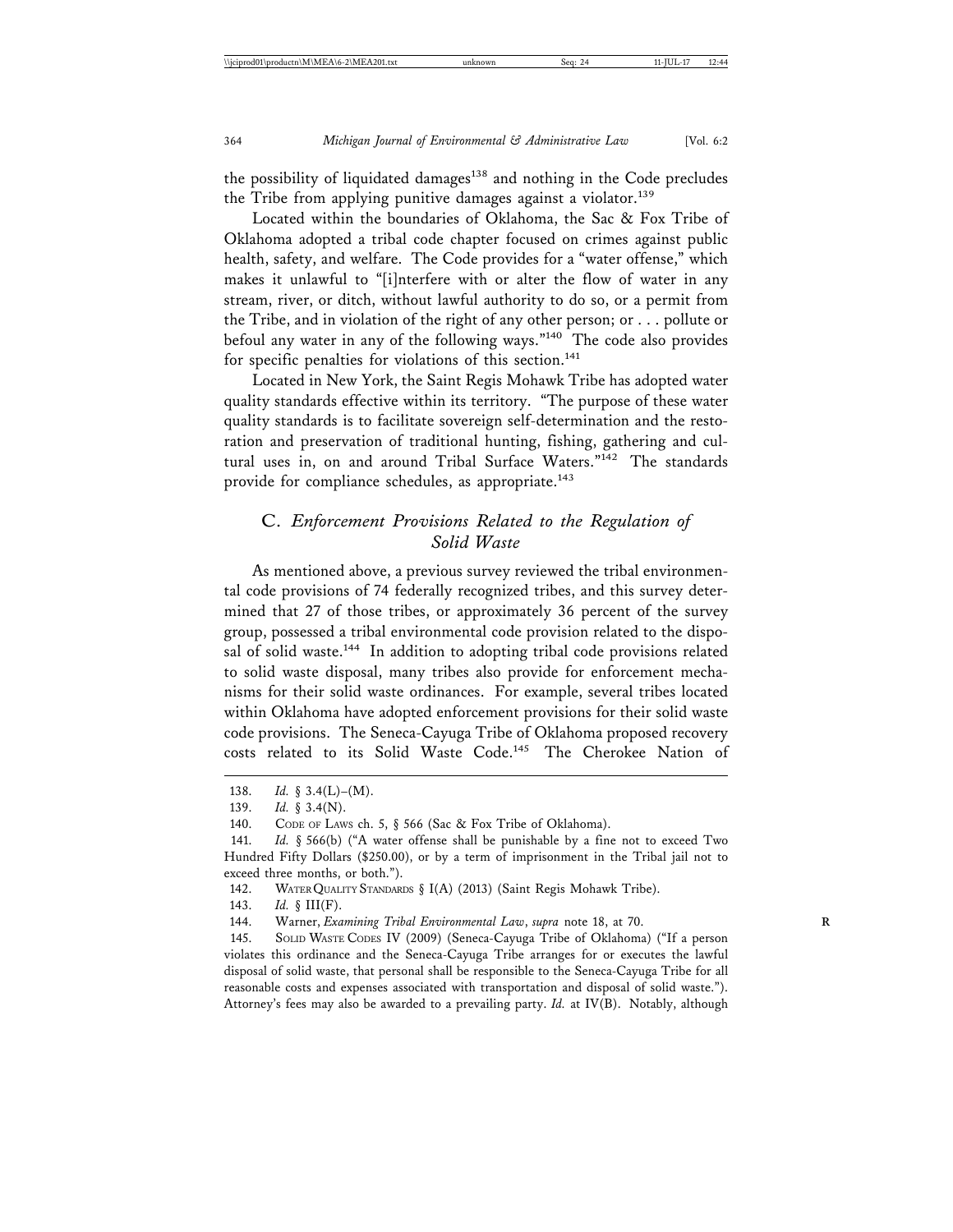Oklahoma generally prohibits illegal dumping on tribal land, and "[a]ny violation of this statute shall be subject to any provision for fine and/or other punishment as provided by state or federal law."146 The Apache Tribe of Oklahoma enacted an entire code provision focused on solid waste disposal, titled "Solid Waste Code."147 Section 613 of the Tribe's Code focuses on enforcement authority, and Section 614b focuses on enforcement actions.<sup>148</sup>

In terms of enforcement actions, the Code contemplates complaints, cease and desist orders, remedial actions, revocation and suspension of permits, hearings, compliance orders, or appeals.149 The Tribe also goes on to specify the penalties associated with violations.<sup>150</sup> Under the Absentee Shawnee Tribe of Indians of Oklahoma Solid Waste Code, the Tribe contemplates using cooperative compacts with surrounding tribes, states, and the federal government in order to ensure compliance of its solid waste provisions.151 In addition to the possibility of inter-sovereign compacts to ensure compliance, the Tribe's Code also contemplates complaints, cease and desist orders, remedial actions, revocation of permits, hearings, appeals, and compliance orders as methods of potential enforcement of its Solid Waste Code.152 Very similar to other tribes in Oklahoma, the Tribe goes on

146. A New Act Relating to the Cherokee Nation of Oklahoma Law Regarding Illegal Dumping on Tribal Land, Legislative Act 26-87 (Nov. 14, 1987).

147. SOLID WASTE CODE §§ 600–616f (Apache Tribe of Oklahoma).

149. *Id.* §§ 613, 614a-c.

150. *Id.* § 614d(A)-(B) ("Any person under Apache jurisdiction who violates any of the provisions of this Act or orders or regulations of the ATEP shall be guilty of a crime and upon conviction thereof may be subject to imprisonment in facilities normally used by the Apache Tribe for detention of criminals for not more than one year, or a fine of not more than \$5000 per incident, or by both fine and imprisonment. Each day or part of a day during which such violation is continued or repeated shall constitute a separate offense. B) Any person who violates any of the provisions of the Act or orders regulations of the ATEP may be subject to a fine of not more than \$5000; each day or part of a day during which such violation is continued or repeated shall constitute a separate offense.").

151. SOLID WASTE CODE, ENFORCEMENT ACTIONS (A)(2) (2010) (Absentee Shawnee Tribe of Indians of Oklahoma); *id.* at COMPLIANCE ORDERS (A)(3).

152. *Id.* at PENALTIES ("(A) Any person under ABSENTEE SHAWNEE TRIBE OF OKLAHOMA jurisdiction who violates any of the provisions of this Act or orders or regulations of the EPC shall be guilty of a crime and upon conviction thereof may be subject to imprisonment in facilities normally used by the Absentee Shawnee Tribe of Oklahoma for detention of criminals for not more than one year, or a fine of not more than \$5,000 per incident, or by both fine and imprisonment. Each day or part of a day during which such violation is continued or repeated shall constitute a separate offense. (B) Any Person who violates any of the provisions of the Act or orders or regulations of the EPC may be subject to a fine of not more than \$5,000, each day or part of a day during which such violation is

this ordinance indicates that the Business Committee of the Tribe was to consider passage of the Ordinance on Aug. 11, 2009, the copy on file with the author is not signed, and, it is therefore possible that this provision was not adopted.

<sup>148.</sup> *Id.* §§ 613, 614b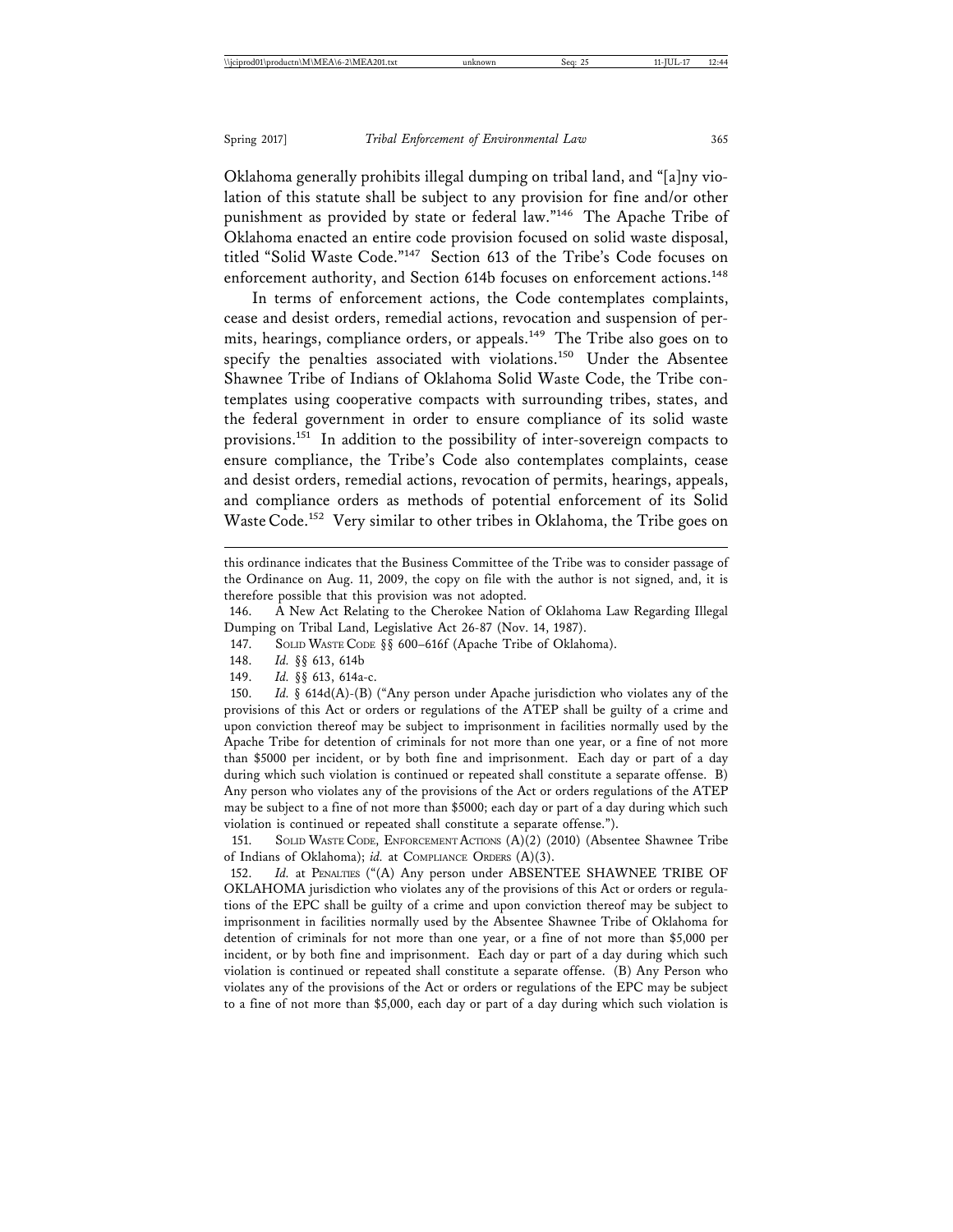to specify penalties potentially applicable to violations of the Solid Waste Code.

Like tribes located within the borders of Oklahoma, tribes located within the borders of Arizona also have enacted tribal code provisions speaking to the enforcement of tribal solid waste provisions. For example, the Colorado River Indian Tribes adopted an Article of its Health and Safety Code dedicated to the disposal of solid waste, and a chapter of the Article speaks to enforcement.<sup>153</sup> The Code provision also specifies the civil penalties applicable to those who violate the Code.<sup>154</sup> The San Carlos Apache Tribe has adopted a Solid Waste Ordinance, and the Ordinance does provide both for criminal prosecution<sup>155</sup> and civil proceedings depend-

Id. at KNOWING ENDANGERMENT.

153. HEALTH AND SAFETY CODE art. VIII, ch. 7 (Colorado River Indian Tribes).

154. *Id.* at ch. 8, § 11-8801 ("Any person who violates or fails to comply with any provision of this Article shall be subject to the following civil fines: (1) for a first violation, a fine not less than one hundred dollars (\$100) but not to exceed one thousand dollars (\$1,000). (2) Subsequent Violations: (A) Except as provided for in Subsection (2)(b) of this Section, for subsequent violations committed within one year of a previous violation of any provision of this Article, a fine not less than five hundred dollars (\$500) but not to exceed one thousand five hundred dollars (\$1,500)."). Further, Section 11-8802 discusses the application of punitive damages:

Any person adjudged to have engaged in a pattern or practice of violating this Article may be liable for punitive damages in an amount not to exceed one thousand dollars (\$1,000). The Court may assess punitive damages pursuant to this Section 11-8802 for each violation of which the pattern or practice is found to consist.

*Id.* § 11-8802.

155. SOLID WASTE ORDINANCE § 1004(a) (San Carlos Apache Tribe) ("Criminal Prosecution (i) Any person who commits one or more violations of the provisions of this Code or its regulations shall be subject to criminal prosecution in the Tribal Courts of the San Carlos Apache Tribe. Such prosecution shall be initiated by the Administrator through a sworn statement specifying the violation(s). (ii) Any person found to be guilty of violations of this Code shall be subject to a fine not less than three hundred dollars (\$300.00) and/or imprisonment for a period not to exceed six months and/or similar period of community service. Each violation shall be treated as a separate offense. (iii) Any person found to be guilty of repeat violations shall be fined not less than \$1,000.00 and/or imprisoned for a period not to exceed one year and/or similar period of community service.").

continued or repeated shall constitute a separate offense."). If someone is deemed to have knowingly violated the Solid Waste Code and put another into imminent danger of death or serious bodily injury, then that person

shall be guilty of a crime and or shall be referred to the appropriate prosecutor as provided for in 42 USC 6992d(c) upon conviction under subsection (e) be subject to a fine of not more than \$250,000 or imprisonment for not more than 1 year or both as provided for in this Act. The EPC is directed under these circumstances to pursue federal enforcement of the federal provisions.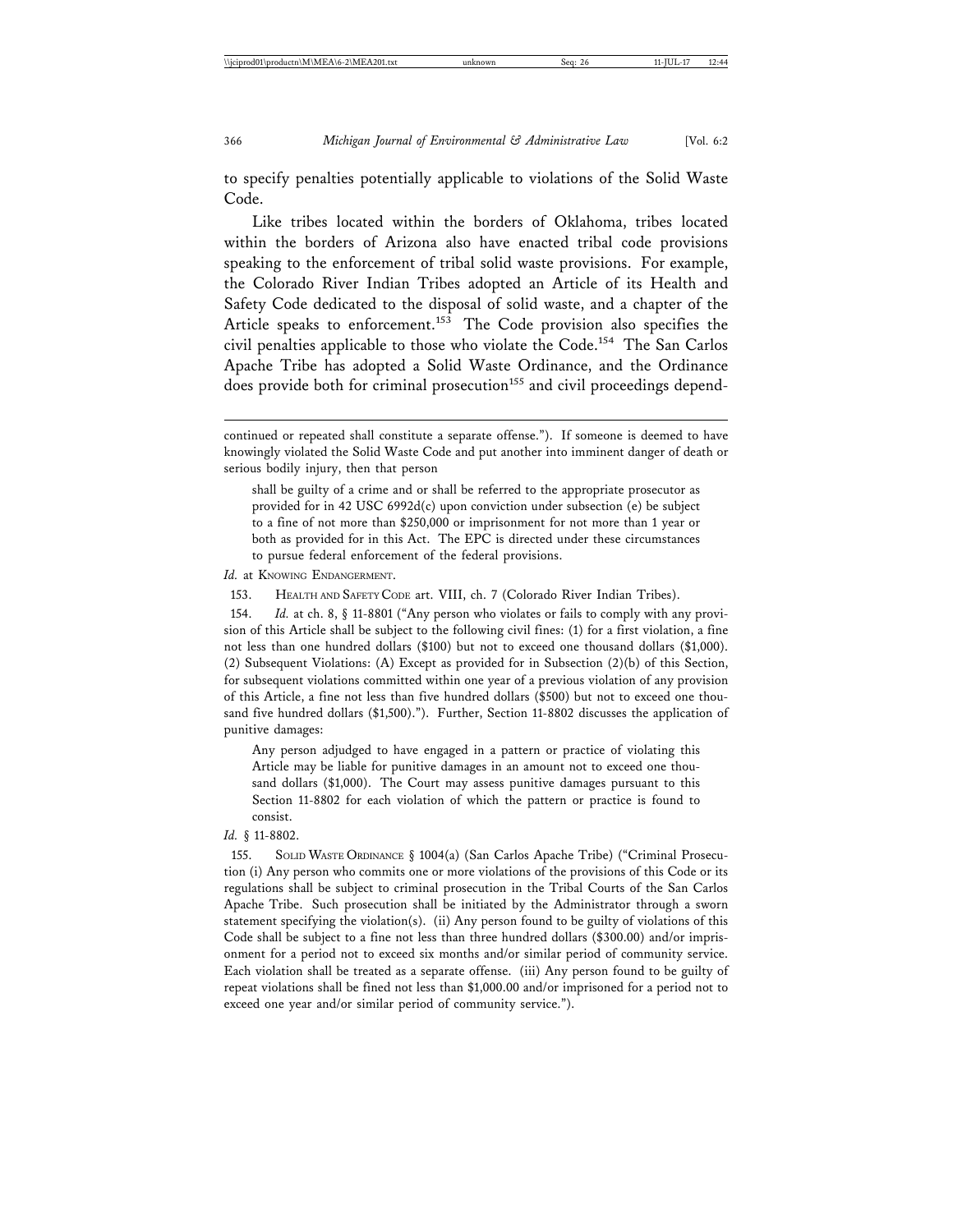ing on the nature of the violation of the Ordinance.156 Likewise, the Tohono O'odham Nation's Solid Waste Management Code provides both for the Code's enforcement and penalties, as appropriate.<sup>157</sup> The Fort Mc-Dowell Yavapai Nation also generally precludes solid waste disposal within its territory without prior approval,<sup>158</sup> and provides for an enforcement process in its tribal code.159 The Code also provides information on how civil and criminal penalties are to be determined.<sup>160</sup> Unlike other tribal code provisions previously discussed, the Nation includes a list of factors to be taken into consideration by a court when determining the appropriate civil penalty.161 Similar to the Fort McDowell Yavapai Nation, the Navajo Nation has also adopted a robust tribal code provision related to the disposal of solid waste, the Navajo Nation Solid Waste Act.<sup>162</sup> The Navajo Nation Solid Waste Act contemplates the Nation's general enforcement author-

(1) injunction, including an order to clean up or remediate unauthorized dumping; (2) a civil penalty in an amount not to exceed Twenty Five Thousand Dollars (\$25,000) for each day each violation occurs; (3) reasonable attorneys' fees and costs; and (4) compensatory damages for the damage to the land or natural resources of the Nation, and for the reasonable costs actually incurred or to be incurred by the Nation for cleaning up any solid or hazardous waste, or abating the effects of the conduct complained of.

*Id.* § 702(a). Moreover, the court may also order a violator to complete community service, if appropriate. *Id.* § 702(b).

158. LAW AND ORDER CODE ch. 23, § 23-9 (2015) (Fort McDowell Yavapai Nation). 159. *Id.* § 23-15.

160. *Id.* § 23-12(A) ("Any person who violates any provision of this Article that is specifically criminalized pursuant to Chapter 6 Section 113 of the Criminal Code shall be guilty of a criminal offense. Any person who violates any provision of this Article shall be subject to civil penalty based upon the severity of the offense and be based on the factors set forth in Subsection B of this Section. The Tribal Court may impose a civil penalty either: 1.) Not less than fifty dollars (\$50.00) but not more than ten thousand dollars (\$10,000) for each violation, or 2.) The actual damage caused plus up to three (3) times the actual damages sustained by the Tribe, the owner, or possessor of the property.").

161. *Id.* § 23-12(B) ("In determining the amount of a civil penalty under this section, the following factors shall be considered: 1. The seriousness of the violation. 2. As an aggravating factor only, the economic benefit, if any, resulting from the violation. 3. Any history of that violation. 4. Any good faith efforts to comply with this chapter. 5. The economic impact of the penalty on the alleged violator. 6. The duration of the violation. 7. Previous violations of the alleged violator. 8. Other factors deemed relevant.").

162. NAVAJO NATION CODE ANN. tit. 4, ch. 1, §§ 101–62 (2009) (Navajo Nation).

<sup>156.</sup> *Id.* § 1004(b)(ii) ("Any person who violates any provision of the Code may be assessed a civil penalty by the Administrator of not more than five thousand dollars (\$5,000.00) for each violation; provided, however, that no civil penalty shall be assessed unless the person cited shall have been given notice and opportunity for a hearing on such violation.").

<sup>157.</sup> SOLID WASTE MANAGEMENT CODE ch. 7 (1997) (Tohono O'odham Nation). Civil penalties for violating the Code may include any of the following or a combination of the following: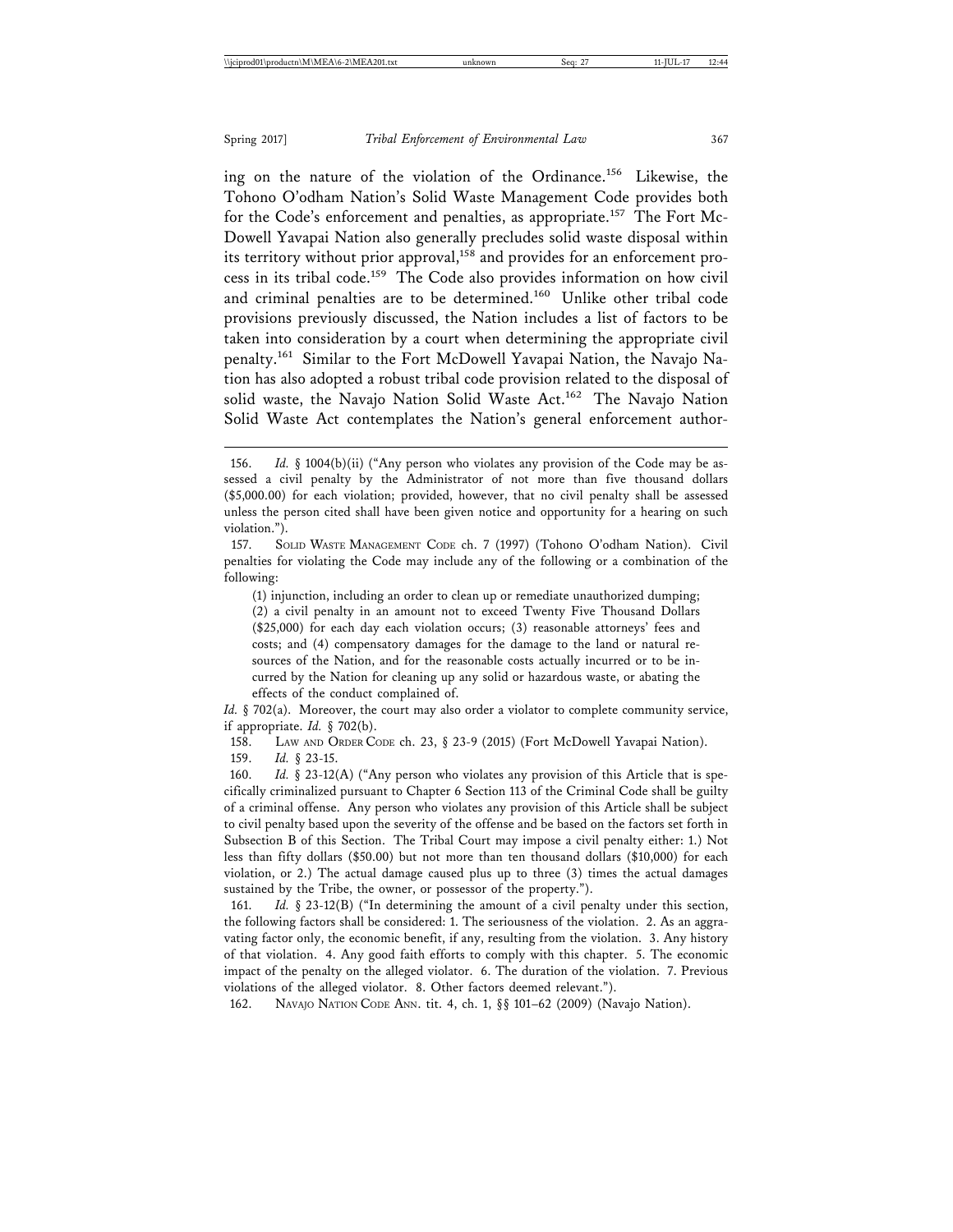ity,<sup>163</sup> judicial enforcement,<sup>164</sup> administrative assessment of penalties,<sup>165</sup> and the ability to bring citizen suits under certain circumstances.<sup>166</sup>

Located in Montana, the Fort Peck Assiniboine and Sioux Tribes also adopted a Solid Waste Code.<sup>167</sup> In addition to creating a plan for the disposal of solid waste and permitting as appropriate, the Code also contemplates enforcement, including establishing an enforcing agency, establishing a compliance schedule, and contemplating potential enforcement mechanisms such as cease and desist orders, and revocation, suspension, or modification of a permit.168 Further, Subchapter 12 of the Code details the potentially applicable criminal and civil penalties.<sup>169</sup>

Located within the borders of New York, the Saint Regis Mohawk Tribe adopted a Solid Waste Management Code and a Solid Waste Handbook.170 At the start of the Code, the Tribe explains that the Code is enacted as part of the Tribe's sovereign inherent authority and that, by virtue of this inherent authority, the Tribe maintains its "sovereign power to exercise civil authority and jurisdiction over the conduct of both Tribal and non-Tribal members on all lands within the Akwesasne Mohawk territory."<sup>171</sup> The Code contemplates public involvement and enforcement of the solid

165. *Id.* § 154.

166. *Id.* § 155.

167. COMPREHENSIVE CODE OF JUSTICE tit. 22, ch. 3 (Fort Peck Assiniboine and Sioux Tribes).

168. *Id.* §§ 1101–08.

169. *Id.* § 1202 (explaining that potential violators "shall be liable for a civil penalty not to exceed fifteen thousand dollars (\$15,000.00) each day for each violation, to be assessed by the Office of Environmental Protection. Any Person who commits any of the above prohibited acts may be subject to criminal penalties, may be liable for any civil damages caused by the commission of such acts, and may be excluded from the Reservation in accordance with CCOJ. Any Person who commits any of the above prohibited acts, or whose employees of Agent(s) in the course of their employment or agency commit any of the above prohibited acts, may have its rights to engage in activities on the Reservation suspended or terminated.").

170. SOLID WASTE MANAGEMENT CODE (2002) (Saint Regis Mohawk Tribe); SOLID WASTE HANDBOOK (2002) (Saint Regis Mohawk Tribe).

171. SOLID WASTE MANAGEMENT CODE § 1.2 (2002) (Saint Regis Mohawk Tribe).

<sup>163.</sup> *Id.* § 152.

<sup>164.</sup> *Id.* § 153 ("The Director shall request the Attorney General to file an action for a temporary restraining order, a preliminary injunction, a permanent injunction or any other relief provided by law, including the assessment and recovery of civil penalties in a maximum amount per day per violation of not less than five hundred dollars (\$500.00) but not to exceed twenty-five thousand dollars (\$25,000)."). Section 153 goes on to provide guidance to the tribal court as to how to calculate civil penalties.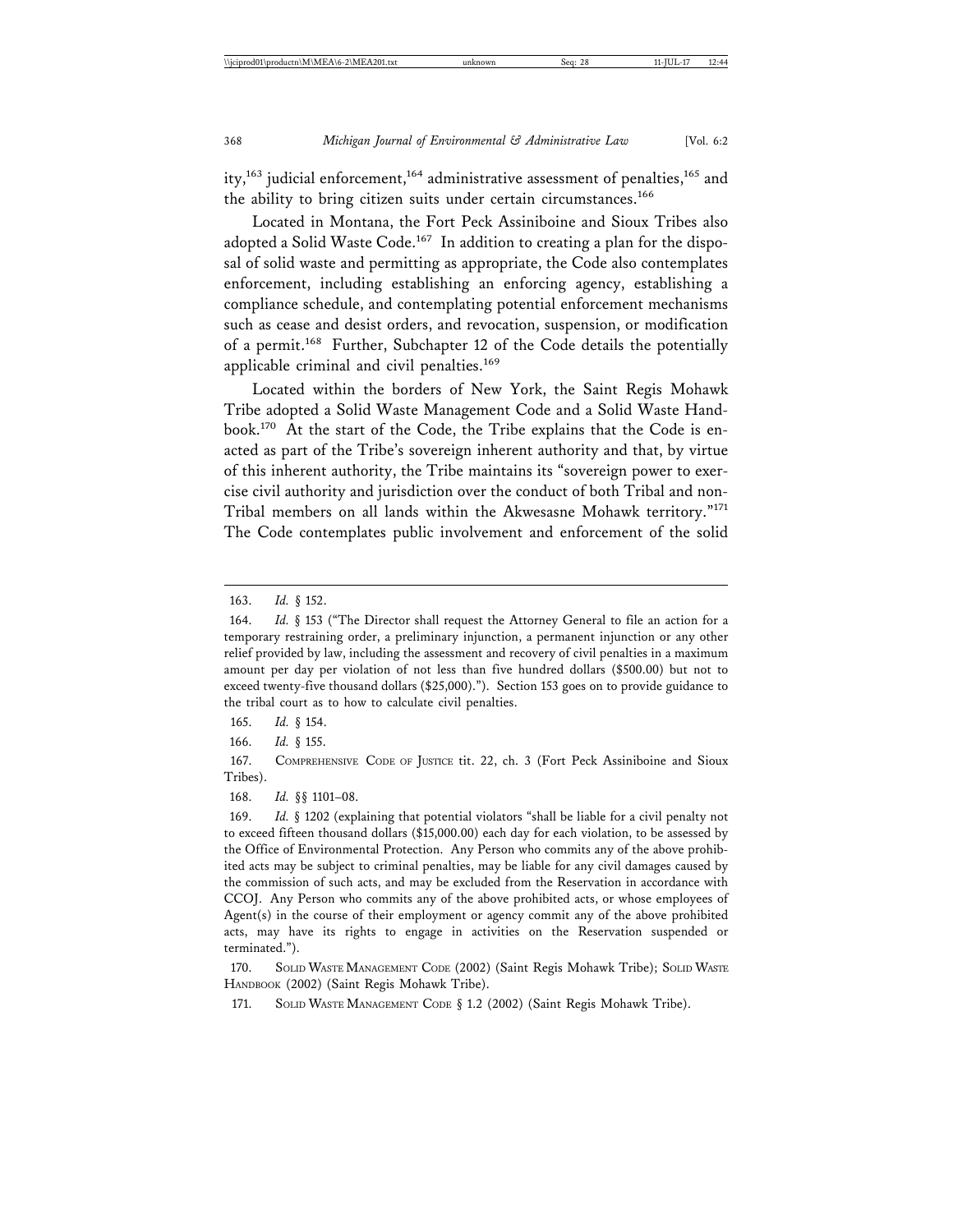waste provisions,<sup>172</sup> as well as penalties and fines.<sup>173</sup> As an interesting aside: demonstrating how tribes may be able to develop tribal environmental code provisions in a manner that is consistent with their customs and traditions, the Tribe's Solid Waste Handbook explains that, "[d]eveloping and implementing solid waste management programs consistent with the traditional and cultural beliefs of the Indian Nations will help to instill community ownership of the program and will lead to good community decisions with respect to management of solid waste."<sup>174</sup> Further, the Tribe believes that "[a] comprehensive solid waste management approach is the best option available to meet the needs of the present generation without compromising the lives of the future generations."<sup>175</sup>

Interestingly, several tribes located within the borders of Arizona adopted similar tribal code provisions related to illegal dumping. These Tribes are the Fort McDowell Yavapai Nation,<sup>176</sup> Hualapai Tribe,<sup>177</sup> Salt River Pima Maricopa Indian Community,<sup>178</sup> Tonto Apache Tribe,<sup>179</sup> and Yavapai-Prescott Indian Tribe.<sup>180</sup> In each instance, the provision related to illegal dumping is included in the Tribe's Health and Sanitation Code. For each of these code provisions, the language is similar to: "Any person who shall dump any trash, garbage or refuse within the exterior boundaries of the Nation . . . shall be deemed guilty of an offense and upon conviction shall be subject to a fine  $\ldots$ ."<sup>181</sup>

In addition to actual solid waste disposal codes, several tribes have adopted littering provisions related to the disposal of solid wastes.<sup>182</sup> Under certain circumstances, such as physical invasion, it would be possible to use

175. *Id.*

177. ENVIRONMENTAL REVIEW CODE ch. 9, § 9.4 (Hualapai Tribe).

- 179. CIVIL AND CRIMINAL LAW AND ORDER CODE ch. 8, § 8.2 (Tonto Apache Tribe).
- 180. LAW AND ORDER CODE ch. 9, § 9.4 (Yavapai Prescott Indian Tribe).

182. Although not specifically denominated as a littering provision, the White Mountain Apache Tribe does have a "sanitation" provision within its Game and Fish Code prohibiting [p]lacing in or near a stream, lake, or other water any substance which does or may pollute a stream, lake, or other water; . . . [f]ailing to dispose of all garbage, including any paper, can bottle, sewage, waste water or material, or rubbish either by removal from the site or area, or by depositing it into receptacles or at places provided for such purposes . . . .

GAME AND FISH CODE ch. 4, § 4.15 (2009) (White Mountain Apache Tribe).

<sup>172.</sup> *Id.* § 6.1.

<sup>173.</sup> *Id.* § 6.4 ("The Tribal Court may levy financial penalties and fines and/or other form of penalty, such as restitution, against those who violate any section of this Code. Penalties and fines will be assessed according to the Tribal Court.").

<sup>174.</sup> SOLID WASTE НАNDBOOK, *supra* note 170, § 2.1.

<sup>176.</sup> LAW AND ORDER CODE ch. 13, § 13-3 (Fort McDowell Yavapai Nation).

<sup>178.</sup> CODE OF ORDINANCES ch. 13, § 13-3 (Salt River Pima Maricopa Indian Community).

<sup>181.</sup> *See, e.g.*, LAW AND ORDER CODE ch. 13, § 13-3 (Fort McDowell Yavapai Nation).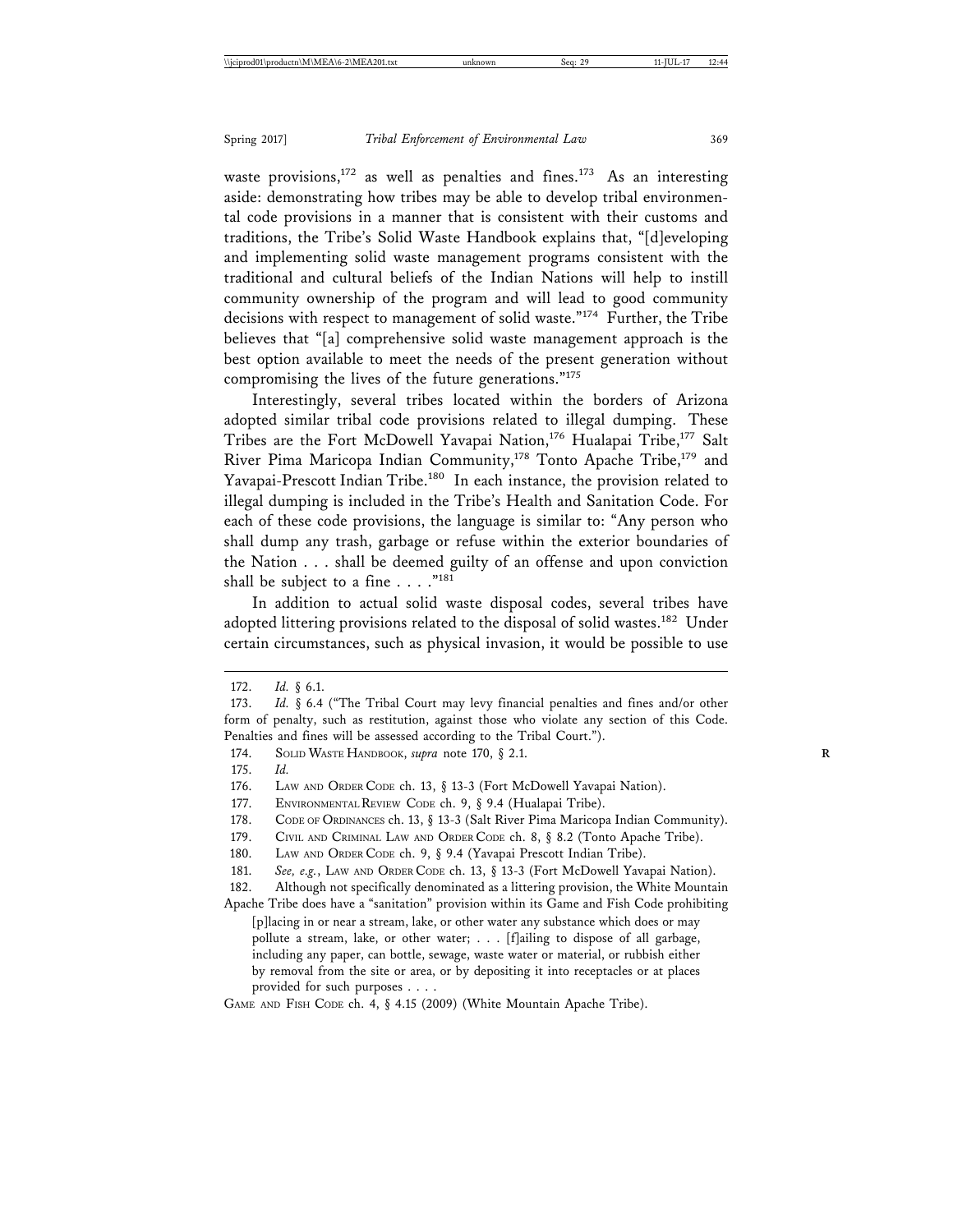a littering provision to address pollution. For example, the Ak Chin Tribe provides that "[a] person who dumps, deposits, places, throws or leaves rubbish, refuse, debris, filthy or odoriferous objects, substances, or other trash upon a highway, road, or public place within the AK-CHIN INDIAN RES-ERVATION is guilty of littering."183 Similarly, the Sac & Fox Tribe of Oklahoma also enacted a littering provision as part of its criminal offenses tribal code, making littering punishable by a fine and/or potential imprisonment.184 The Hopi Nation also has a provision prohibiting littering, which provides that "[a] person commits an [sic] minor offense by recklessly or negligently discarding any refuse, debris, destructive or other injurious material that he does not remove, without lawful authority," and the code provision goes on to specify that "[a] person who discharges sewage, oil products or other harmful substances, in excess of three hundred pounds in weight or one hundred cubic feet in volume, or is done in any volume for commercial purposes, into any public waters is guilty of an offense."<sup>185</sup> The Nation requires that anyone convicted of littering remove or remedy the nuisance upon an order from the appropriate court.186 Further, the Fort Peck Assiniboine and Sioux Tribes of Montana adopted a littering provision in addition to their solid waste code.<sup>187</sup> Because of this tribal provision's limitation to public rights of way and highways, it may not be as broadly applicable as some of the other littering provisions discussed above.

## D. *Common Law Provisions that May be Utilized for Environmental Enforcement*

In addition to tribal code provisions specific to different categories of enforcement (*i.e.*, air, water, and solid waste), many tribes have codified what are traditionally known as common law enforcement provisions (*e.g.*, nuisance or trespass) into their tribal codes, which can prove particularly

<sup>183.</sup> TRIBAL CODE ch. IV, § 4.49 (1975) (Ak Chin Indian Community). The code goes on to explain that anyone found guilty of littering "shall be imprisoned in the Community Jail for a period not to exceed ten (10) days, or fined not to exceed \$100.00, or both, for each day such littering occurs." *Id.*

<sup>184.</sup> CODE OF LAWS, ch. 5 § 517(a) (Sac & Fox Tribe of Oklahoma). The code provision generally prohibits littering and "[l]ittering shall be punishable by a fine not to exceed Two Hundred Fifty Dollars (\$250.00), or by a term of imprisonment in the Tribal jail not to exceed three months, or both." *Id.* § 517(b).

<sup>185.</sup> HOPI CODE tit. 3, ch. 8, § 3.8.7(B) (2012) (Hopi Nation).

<sup>186.</sup> *Id.* at (C).

<sup>187.</sup> The littering provision is located in the Tribes' Health and Sanitation Code, and generally prohibits disposal of rubbish alongside any public right of way, public road or highway. COMPREHENSIVE CODE OF JUSTICE tit. 14, ch. 2, § 201 (Fort Peck Assiniboine and Sioux Tribes). Violators of the littering prohibition may be subject to criminal penalties. *Id.*  $§$  201(d).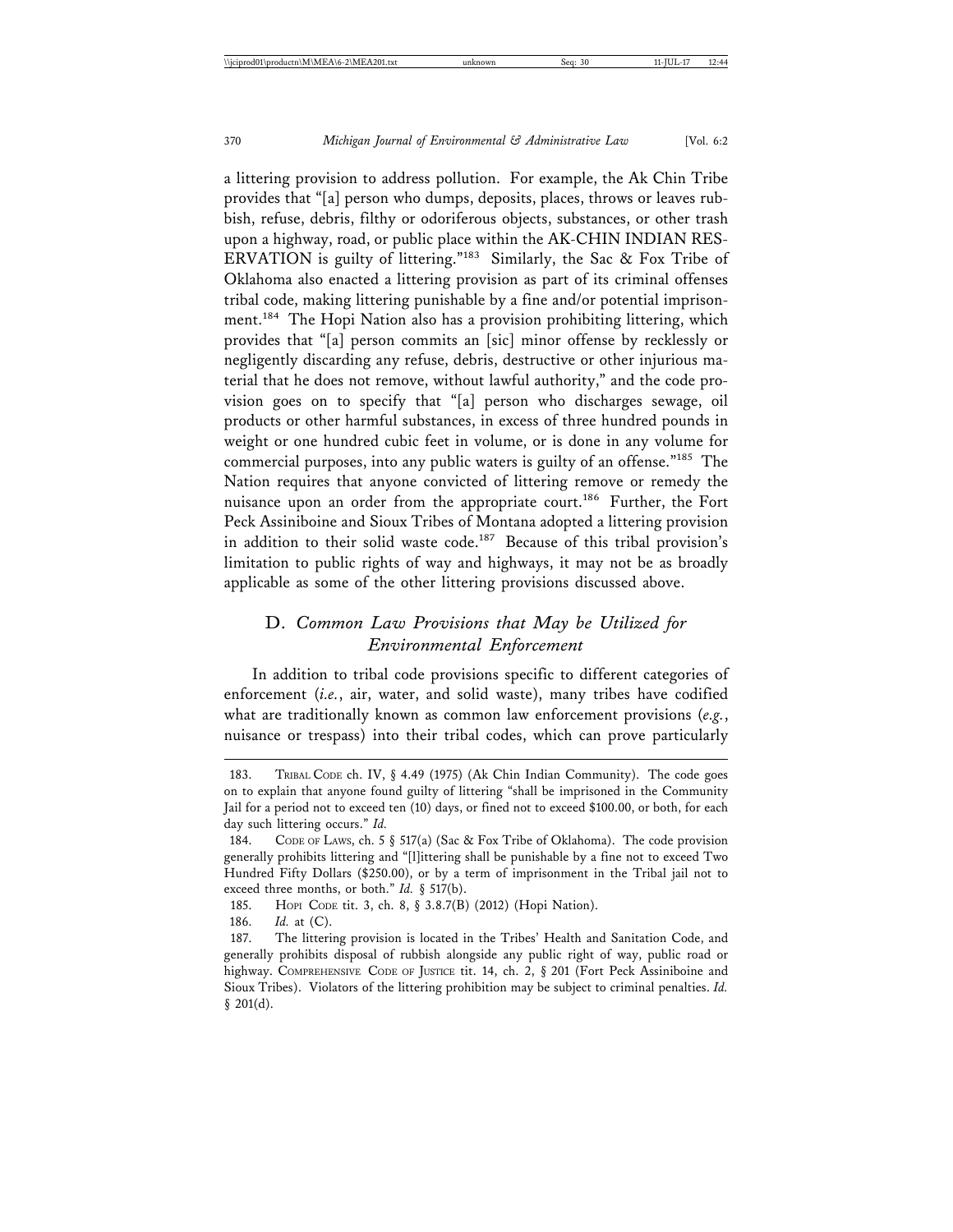helpful in protecting the environment, especially where the statutory law does not develop quickly enough to adequately address new types of pollution.188 Accordingly, codifying these types of provisions can provide tribes increased flexibility to address environmental challenges not contemplated by more specific provisions elsewhere in the codes. This subpart reviews some of the common law tribal code provisions that have been incorporated into various tribal code provisions in order to gain a better understanding of how tribes may be using common law provisions to address environmental challenges.

Before looking at specific tribal code provisions, it is helpful to consider the role of the common law within tribal law in general. Tribes may adopt and adapt common law developed from other sovereigns, such as the United States or Great Britain,<sup>189</sup> or tribal common law may be developed from the customs and traditions of the tribe.<sup>190</sup> Tribes possess the sovereign ability to recognize and enforce tribal common law, unless divested by the federal government.191 Expressions of tribal common law must be consistent with tribal civil and criminal jurisdiction.<sup>192</sup>

As evidence of this, several tribal constitutions and tribal courts have recognized the existence of tribal common law. For example, see the Pueblo of Laguna's and Ho-Chunk Nation's constitutional preambles, which both recognize customary law.<sup>193</sup> Further, many tribes have enacted codes recognizing tribal common law. For example, the Sisseton-Wahpeton Sioux Tribe's Code at Chapter 33-01-01 broadly explains that "[c]ivil matters shall be governed by the laws, customs, and usage of the Tribe not prohibited by the laws of the United States."194 Further, the U.S. Supreme Court has recognized the existence and legitimacy of tribal common law. In *United States v. Quiver*, the Court explained that "[a]t an early period it became the settled policy of Congress to permit the personal and domestic relations of the Indians with each other to be regulated, and offenses by one Indian against the person or property of another Indian to be dealt with, according to their tribal customs and laws."195

Some tribes have incorporated trespass into their tribal code provisions. Trespass can be an effective tool in combatting environmental pollution

194. TRIBAL CODE ch. 33, § 01-01 (1982) (Sisseton-Wahpeton Sioux Tribe).

<sup>188.</sup> See generally JOHN G. SPRANKLING & RAYMOND R. COLETTA, PROPERTY: A CONTEMPO-RARY APPROACH 1–94 (2009).

<sup>189.</sup> *See* COHEN'S HANDBOOK 2012, *supra* note 6, § 4.05[8] **R**

<sup>190.</sup> *Id.* § 4.05[1].

<sup>191.</sup> *Id.* § 4.03[1].

<sup>192.</sup> *Id.* § 4.05[1].

<sup>193.</sup> PUEBLO OF LAGUNA OF N.M. CONST. pmbl.; HO-CHUNK NATION CONST. pmbl.

<sup>195.</sup> United States v. Quiver, 241 U.S. 602, 603–04 (1916).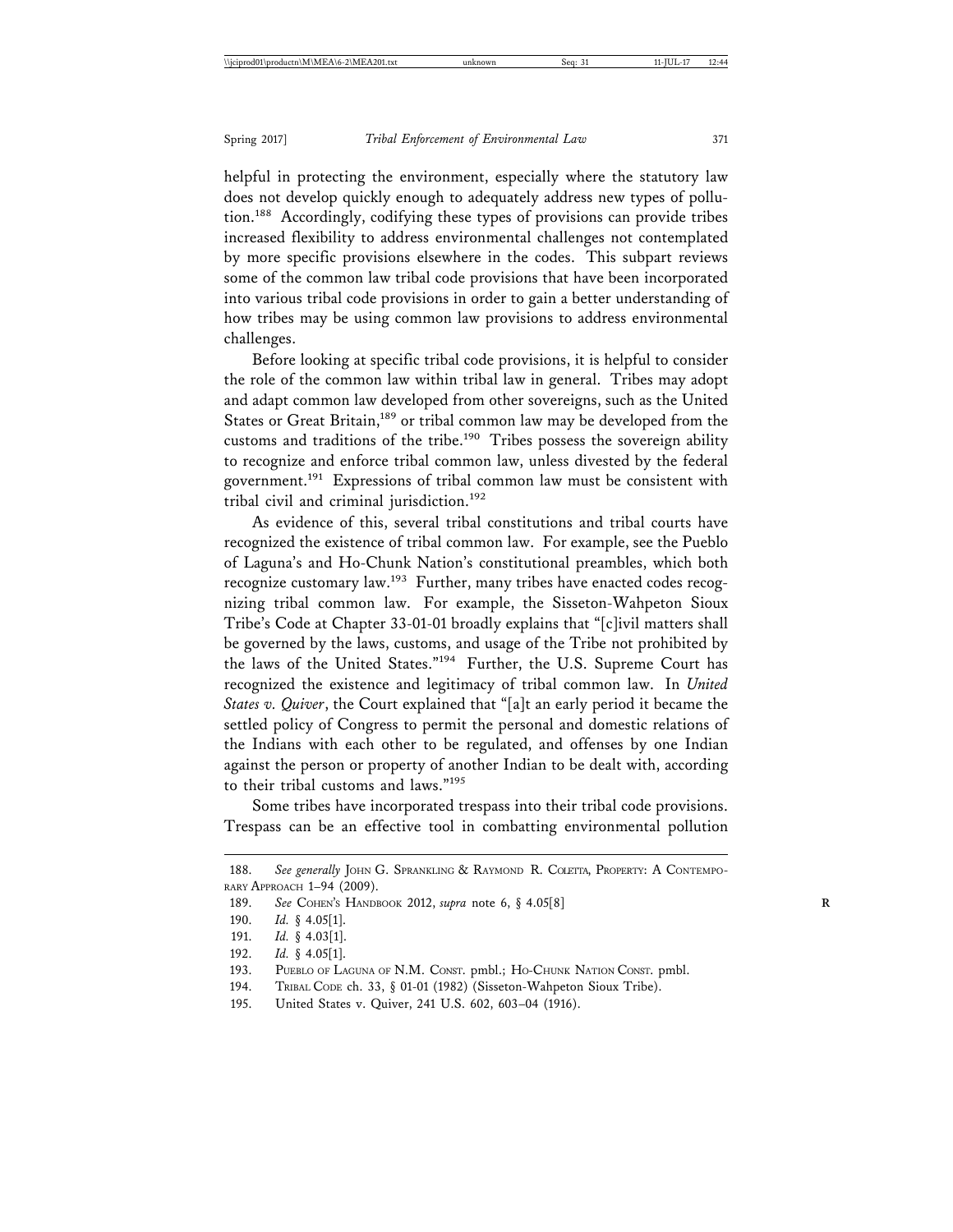where there is a physical invasion of another's property – for example, it could reach water pollution or solid waste disposal.<sup>196</sup> As long as the tribe's actions are consistent with federal law, they are generally free to exercise the right to exclude and bring actions for trespass. For example, the U.S. Court of Appeals for the Ninth Circuit explained that such trespass actions were consistent with the tribe's right as a landowner to "occupy and exclude."

The tribe seeks to enforce its regulations that prohibit, among other things, trespassing onto tribal lands, setting a fire without a permit on tribal lands, and destroying natural resources on tribal lands. The Supreme Court has strongly suggested that a tribe may regulate nonmembers' conduct on tribal lands to the extent that the tribe can "assert a landowner's right to occupy and exclude." The tribal regulations at issue stem from the tribe's "landowner's right to occupy and exclude." Trespass regulations plainly concern a property owner's right to exclude, and regulations prohibiting destruction of natural resources and requiring a fire permit are related to an owner's right to occupy . . . . Accordingly, the tribe's ownership of the land may be dispositive here.<sup>197</sup>

For example, the Ak Chin tribal code describes the acts that constitute trespass, and, included within the list are "[d]umping, depositing or throwing refuse or litter upon the property of another."<sup>198</sup> The tribal code provision goes on the specify that "[a]ny person found guilty of trespass shall be imprisoned in the Community Jail for a period not to exceed three (3) months, or fined not to exceed \$250.00, or both. Each day the trespass persists shall be considered a separate offense."199 The Hopi Nation also has enacted a tribal code provision respecting trespass, which states "[a] person who enters or remains in any building, structure or land, after being notified by the owner or lawful possessor not to enter or remain, is guilty of a minor offense."200 Also, the Colorado River Indian Tribes' tribal code provides extensive information on prohibited trespass actions, which includes the "unlawful occupation or use of premises and lands within the Reserva-

<sup>196.</sup> *See generally* Anthony Z. Roisman & Alexander Wolff, *Trespass by Pollution: Remedy by Mandatory Injunction*, 21 FORDHAM ENVTL. L. REV. 157 (2010).

<sup>197.</sup> Elliott v. White Mountain Apache Tribal Court, 566 F.3d 842, 849–50 (9th Cir. 2009) (citations omitted).

<sup>198.</sup> TRIBAL CODE ch. IV, § 4.34 (Ak Chin Indian Community).

<sup>199.</sup> *Id.*

<sup>200.</sup> HOPI CODE tit. III, ch. 8, § 3.8.3 (2012) (Hopi Nation).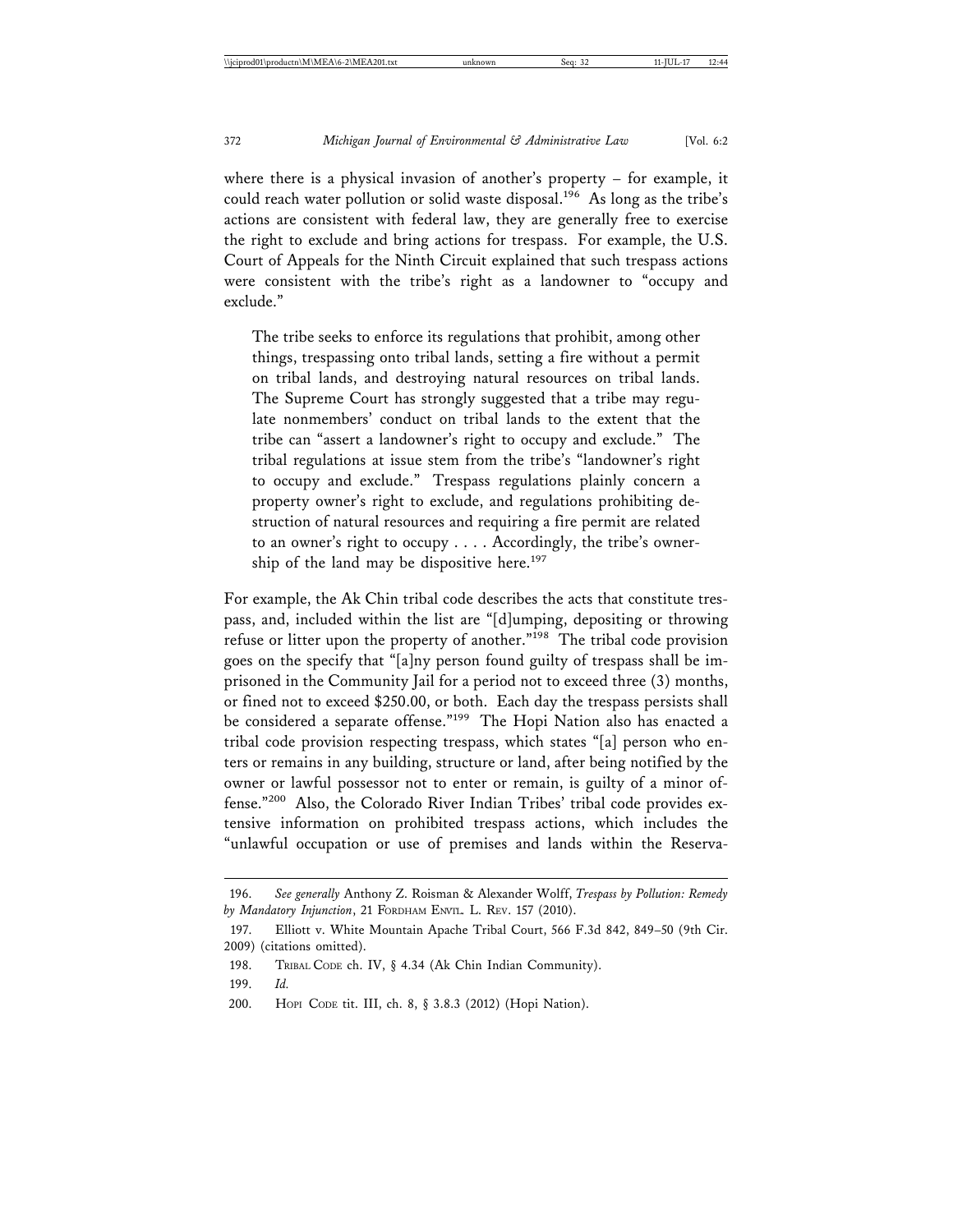tion."201 Section 9-203 of the Colorado River Indian Tribes' Article IX on Civil Proceedings provides:

[t]he Colorado River Indian Tribes Tribal Court is hereby granted the jurisdiction and authority to determine whether a person or entity has committed a trespass or is presently trespassing, including issuing orders requiring the person or entity having been found by the Court to be a trespasser to vacate the subject tribal lands and requiring a tribal Realty Agent, Law Enforcement Officer, and/or Fish and Game Warden to physically remove the person or entity and their personal property from the subject tribal lands.<sup>202</sup>

The Colorado River Indian Tribes therefore recognize removal of the individual engaged in trespass as a potential enforcement method, which is certainly an effective method of enforcement to end a trespass. Similarly, the White Mountain Apache Tribe generally precludes trespass as well, and, under certain circumstances, the trespasser may be excluded from the Tribe's territory.<sup>203</sup> And, given the limitation on tribes' criminal jurisdiction following the *Oliphant* decision, several tribes utilize banishment and exclusion under their civil authority as a way of separating bad actors from the tribal community.204 In many such cases, banishment and exclusion were also consistent with traditional forms of cultural justice used by the tribes.<sup>205</sup>

Like trespass actions, several tribes have also adopted tribal code provisions related to nuisance. A private nuisance occurs where one's use of land is intentional, non-trespassing, unreasonable, and constitutes a substantial interference with another's use and enjoyment of his or her land.<sup>206</sup> The Ak Chin Tribe defines a public nuisance as:

anything which is injurious to health, or is indecent or offensive to the senses, or an obstruction to the free use of private or community property. A public nuisance is further defined as allowing

205. *Id.*

<sup>201.</sup> LAW AND ORDER CODE art. IX, ch. 2, §§ 9-202, 9-205 (Colorado River Indian Tribes).

<sup>202.</sup> *Id.* § 9-203.

<sup>203.</sup> GAME AND FISH CODE § 6.21 (2009) (White Mountain Apache Tribe); ENVIRONMEN-TAL CODE ch. 3, § 3.4(J) (1999) (White Mountain Apache Tribe).

<sup>204.</sup> *See generally* Patrice Kunesh, *Banishment as Cultural Justice in Contemporary Tribal Legal Systems*, 37 N.M. L. REV. 85 (2007).

<sup>206.</sup> *See* SPRANKLING & COLLETA, *supra* note 188, at 72. **R**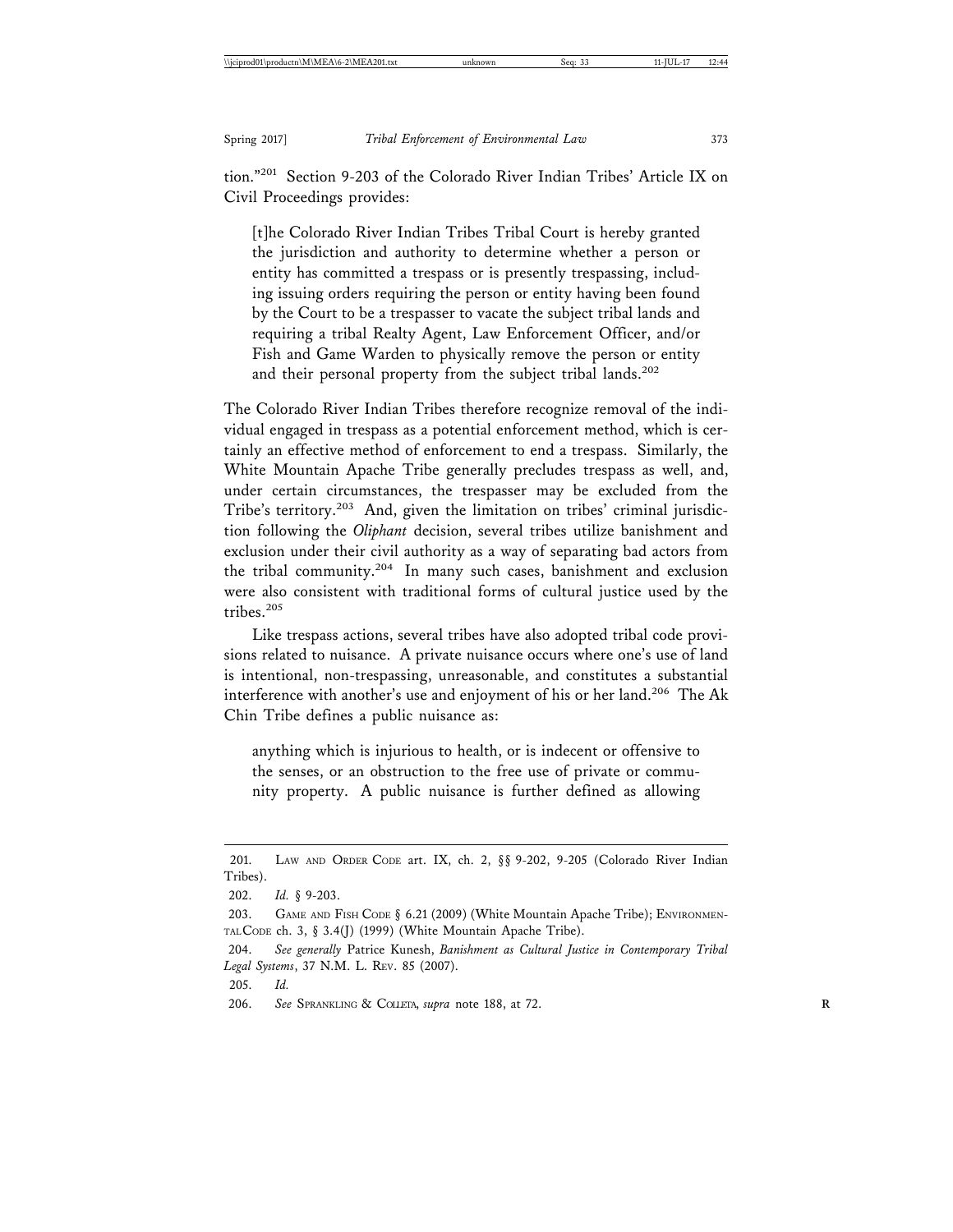property, public or private, to remain in such state of disarray so as to be offensive to the senses of a reasonable person or persons.<sup>207</sup>

The Tribe enforces the statute with penalties of "imprison[ment] in the Community Jail for a period not to exceed ten (10) days, or fined not to exceed \$100.00, or both, for each day such nuisance continues."<sup>208</sup> Beyond this general prohibition of nuisances, the Tribe also goes on to specifically list "health menaces" as public nuisances, as they are dangerous to the public health.<sup>209</sup> The Tribe considers potential solid waste violations and water pollution to be examples of health menaces.<sup>210</sup> These tribal code provisions therefore demonstrate that some tribes may use typical common law tools, such as nuisance, to address specific categories of pollution—such as solid waste or water.

The Modoc Tribe of Oklahoma treats such pollution similarly, as evidenced by its Ordinance for Adoption of Clean Air and Pollution Codes. The Tribe styles pollution of its natural resources as a public nuisance.<sup>211</sup> Section 4 of the Tribe's Ordinance goes on to specify administrative proceedings that may be held when such a nuisance arises. The Tribe limits enforcement in such a way as "any penalty assessed or proposed in an order shall not exceed One Hundred Dollars (\$100.00) per day of noncompliance."212

## IV. A DEEPER EXAMINATION: SURVEY OF TRIBAL ENVIRONMENTAL ENFORCEMENT PROVISIONS

Part III of this Article established that existing tribal code provisions contemplate enforcement and establish mechanisms through which enforcement may be achieved. Several federally recognized tribes located within

<sup>207.</sup> TRIBAL CODE ch. IV, § 4.51 (1975) (Ak Chin Indian Community).

<sup>208.</sup> *Id.*

<sup>209.</sup> *Id.* ch. VI, § 6.5.

<sup>210.</sup> As to solid waste, Section 6.5(4) provides that "[a]ll sewage, human excreta, waste water, garbage or other organic wastes deposited, stored, discharged, or exposed, so as to be a potential instrument or medium in the transmission of disease to or between any person or persons," and Section 6.5(5) goes on to specify "[a]ny vehicle or container used in the transportation of garbage, human excreta, or other organic material which is defective and allows leakage or spillage of contents." *Id.* As to water pollution, Section 6.5(7) specifies "[t]he pollution or contamination of any domestic waters." *Id.*

<sup>211.</sup> ORDINANCE FOR ADOPTION OF CLEAN AIR AND POLLUTION CODES § 3(A) (Modoc Tribe of Oklahoma) ("It shall be unlawful for any person to cause pollution of any air, water, land, or resources of the Modoc Tribe, or to place or cause to be placed any wastes or pollutants in a location where they are likely to cause pollution of any air, water, land or resources of the Modoc Tribe. Any such action is hereby declared to be a public nuisance."). 212. *Id.* § 4(F).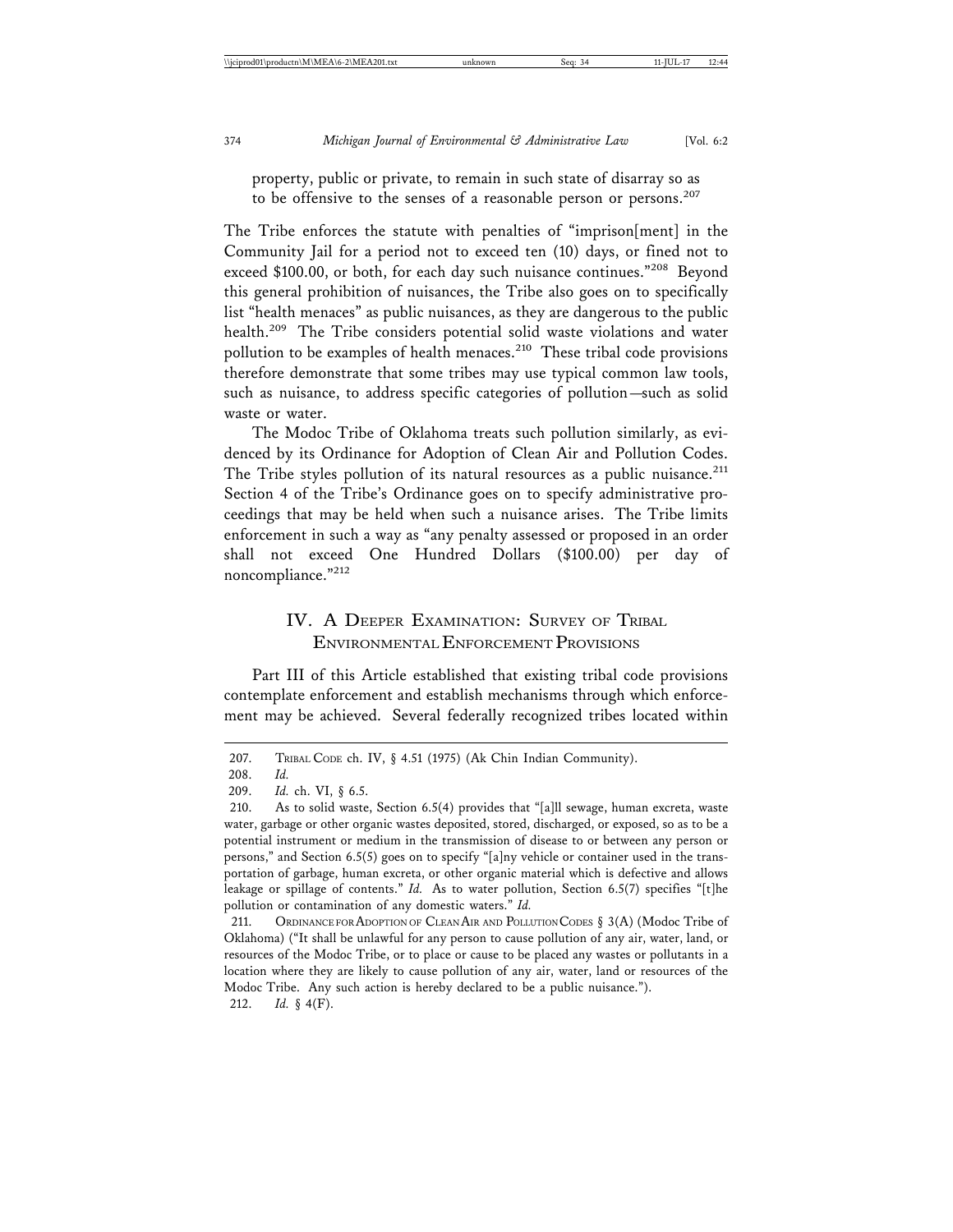the boundaries of Arizona, Montana, New York, and Oklahoma possess enforcement provisions designed to effectuate their tribal environmental code provisions. The foregoing discussion, however, does not speak to the effectiveness of those provisions. Although tribes have put enforcement mechanisms into place, it is possible that such mechanisms are not successful in abating environmental pollution. In an attempt to shed some light on the effectiveness of such provisions while also providing for a more in-depth examination of tribal environmental enforcement provisions used by some tribes, this Part of the Article examines the results of a survey sent to all federally recognized tribes located within the four state scope of this article. The purpose of the survey was to gather information on how effective tribal environmental enforcement provisions are. This Part of the Article therefore begins with a brief discussion of the survey design and dissemination, and then concludes with a discussion of the results of the survey.

#### A. *Survey Design*

The survey, "Enforcement of Tribal Environmental Law," was designed and disseminated to the 74 federally recognized tribes located within the boundaries of Arizona, Montana, New York, and Oklahoma during the summer of 2015.213 The survey was distributed to all 74 federally-recognized tribes via mail and e-mail, where appropriate. Thirteen tribes appeared to have their own active tribal institutional review boards to review and approve research conducted within the tribes' territories.<sup>214</sup> For these tribes with IRBs, the author submitted specific requests to the tribes consistent with the tribal IRB requirements. Of the 74 tribes contacted to complete the survey, nine tribes returned completed surveys. Of these nine tribes, three requested to not be identified by name, and these tribes will be referred to consistently throughout as Tribe A, Tribe B, and Tribe C. Of the participating tribes, three are located within Arizona, one is located within Montana, one is located within New York, and four are located within Oklahoma.

<sup>213.</sup> For a copy of the survey, please review Appendix A below. Prior to releasing the survey, the University of Kansas Institutional Review Board (KU IRB) reviewed the survey and determined that it did not involve human research. E-mail from eCompliance: Conflict of Interest and Human Subjects Research to Author, *Notification of Not Human Research Determination* (Apr. 20, 2015) (on file with author).

<sup>214.</sup> These tribes included: the Cherokee Nation of Oklahoma, Sac and Fox Nation of Oklahoma, Hopi Tribe, Hualapai Tribe, Tohono O'odham Nation, Fort Peck Assiniboine & Sioux Tribes, Ak Chin Indian Community, Colorado River Indian Tribes, Navajo Nation, Fort McDowell Yavapai Nation, Pascua Yaqui, Gila River Indian Community, and San Carlos Apache Tribe.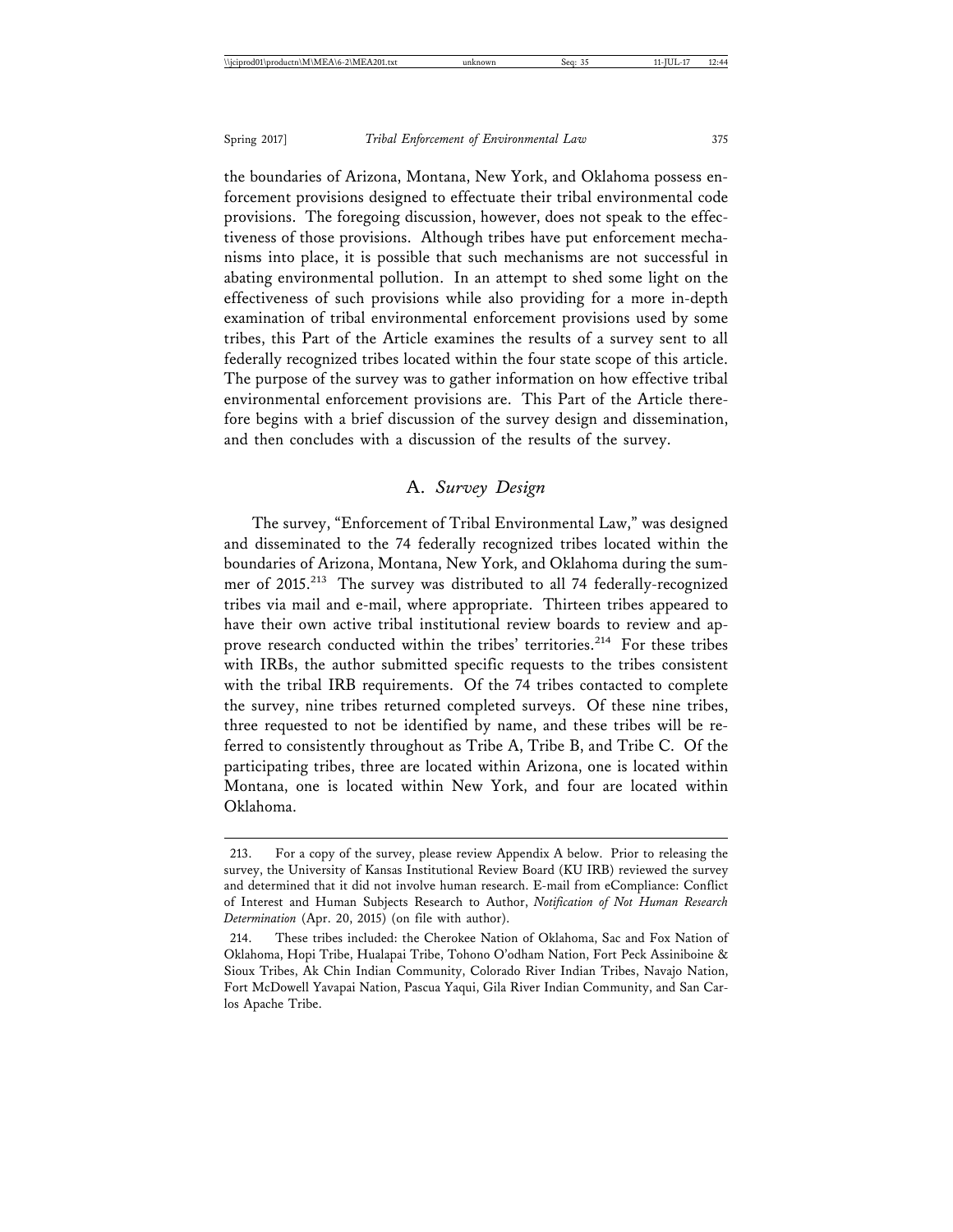#### B. *Results of Survey*

The survey was broken into three sections: water regulation, air pollution, and solid waste regulation. Accordingly, the discussion of the survey results is broken into these three parts.

#### 1. Water Regulation Survey Responses

In relation to water regulation, survey participants were asked one to four questions, depending on their responses to the first question. The first question asked: "Does the Tribe you work for regulate water pollution? If yes, what tribal laws regulate water pollution?" If the respondent answered yes to the first question, they were then asked to complete three subsequent questions:

(2) what mechanism(s) does the Tribe you work for use to enforce its laws regulating water pollution?; (3) What is the Tribe's goal in relation to regulating water pollution? Assuming enforcement mechanisms related to the regulation of water pollution exist, do these mechanisms assist the Tribe in meeting its regulatory goal? Please explain; and, (4) Do these regulations apply to non-members of the Tribe? And, if yes, what is the legal justification that the Tribe employs to apply these enforcement regulations against nonmembers (e.g. territorial sovereignty, one of the *Montana* exceptions, etc.)?

Of the nine participating tribes, six answered "no" to the first question—that they did not regulate water pollution. Of these, only Tribe C answered "no" without any additional explanation. The other five tribes provided some explanation. Respondent for Tribe A explained that, "[n]o, currently Tribes in Oklahoma cannot regulate water pollution standards due to the infamous "Midnight Rider" or Subtitle B "Other Miscellaneous Provisions" within the Safe, Accountable, Flexible, Efficient Transportation Equity Act of 2005."<sup>215</sup>

Several of the tribes indicated that they relied on federal environmental laws for water regulation. The respondent for the Fort McDowell Yavapai Nation responded "[n]o-federal laws apply,"<sup>216</sup> suggesting that the Nation was not actively regulating water given federal environmental regulations are in place. Respondent for Tribe B stated, "[n]o, we currently operate a

<sup>215.</sup> Tribe A Survey, *supra* note 87. **R**

<sup>216.</sup> Completed Enforcement of Tribal Environmental Law Survey by Fort McDowell Yavapai Nation (on file with author) [hereinafter Fort McDowell Yavapai Nation Survey].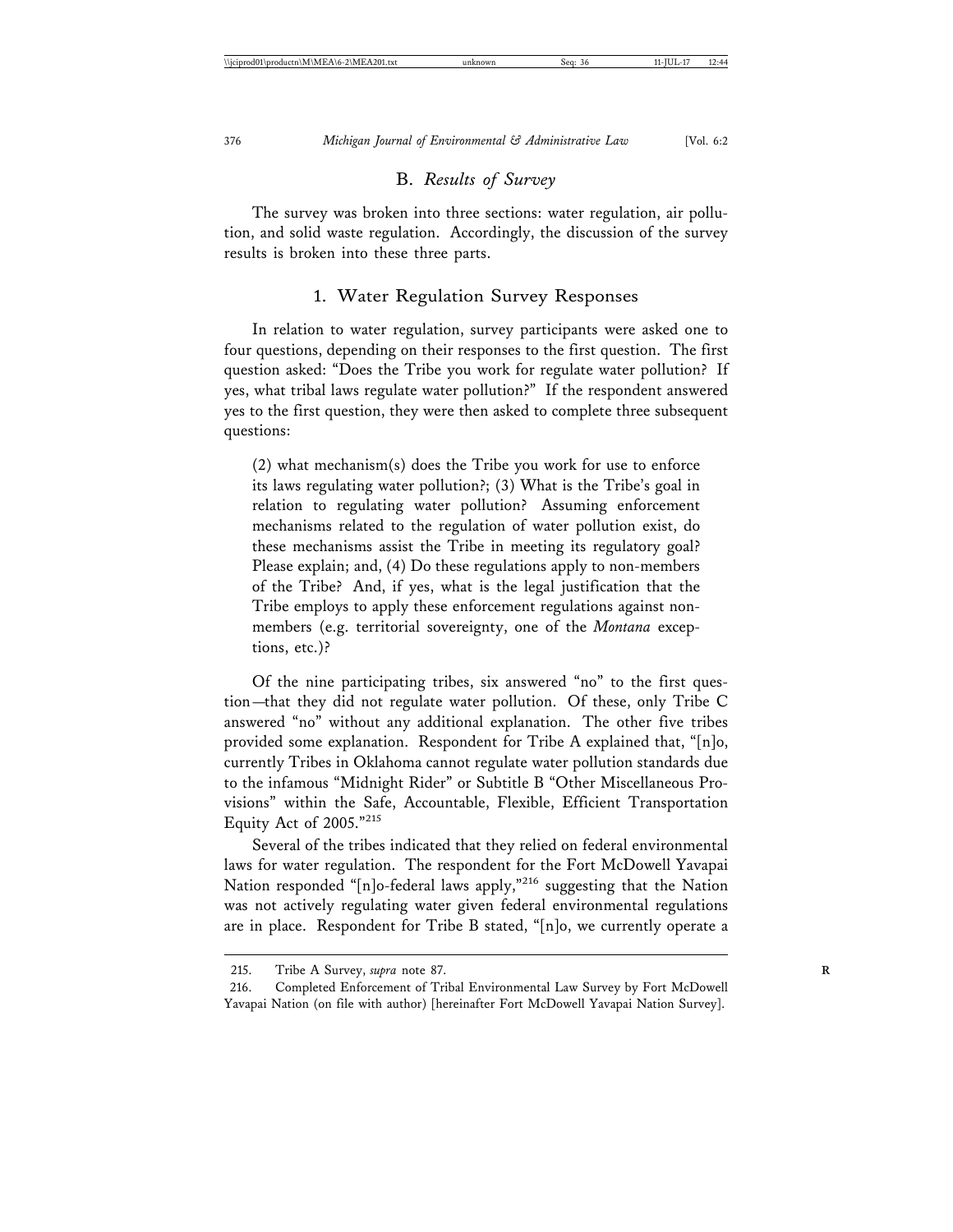CWA 106 Surface Water Monitoring Program,"217 which also suggests a reliance on federal law. Similarly, the respondent for the Kickapoo Tribe of Oklahoma stated that:

[a]t this time, the tribe has not completed its own environmental regulation on water pollution that should be applied to the Kickapoo Tribe of Oklahoma. However, the Kickapoo Tribe of Oklahoma has created an ordinance adoption of environmental regulations as it relates to CFR, Title 40, as applicable, and other federal regulations to regulate activities related to the environment as to Kickapoo Tribe of Oklahoma Indian Country.<sup>218</sup>

The respondent for the Crow Tribe explained that, "[c]urrently the Crow Tribal Water Quality Protection Code is in Legislation—with the NR Subcommittee, to be followed up by the Water Quality Standards,"<sup>219</sup> which suggests that the Tribe is currently in the process of adopting provisions to regulate water.

Although the Kickapoo Tribe of Oklahoma answered "no" to the first question, the respondent for the Tribe provided answers to the three follow up questions. In response to question 2, the respondent explained, "[t]he only mechanism to enforce its laws is the Kickapoo Tribal Courts."220 In response to question 3, the respondent stated, "I have to assume the tribe's goal would be creating their own water pollution standard based off the State of Oklahoma's water pollution standard. Any enforcement mechanism would help meet the regulatory goal or the tribe's water pollution standards."<sup>221</sup> And, finally, in response to question 4, the respondent provided:

I am not sure of how regulations would be interpret [sic] on this issue. With the tribe's new utility board, I have to assume in order to receive drinking water from the tribe's water line (i.e., from a right-of-way agreement), there must be a clause intact to ensure non-tribal members to furnish proof from the Oklahoma Depart-

<sup>217.</sup> Completed Enforcement of Tribal Environmental Law Survey by Tribe B (on file with author) [hereinafter Tribe B Survey].

<sup>218.</sup> Completed Enforcement of Tribal Environmental Law Survey by Kickapoo Tribe of Oklahoma (on file with author) [hereinafter Kickapoo Tribe of Oklahoma Survey].

<sup>219.</sup> Completed Enforcement of Tribal Environmental Law Survey by Crow Nation (on file with author).

<sup>220.</sup> Kickapoo Tribe of Oklahoma Survey, *supra* note 218. **R**

<sup>221.</sup> *Id.*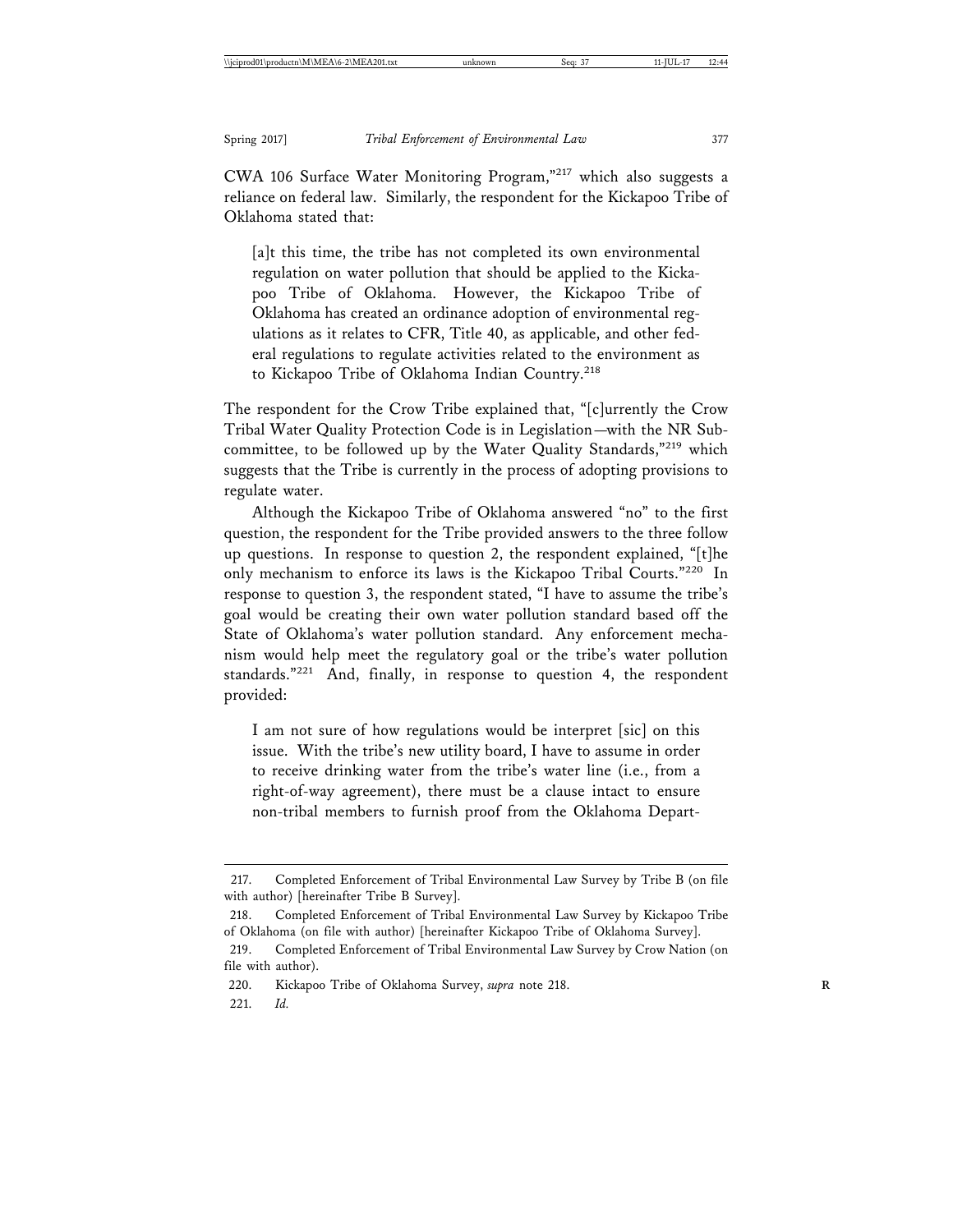Three tribal respondents—Hualapai Tribe, Navajo Nation, and Saint Regis Mohawk Tribe—responded yes to question 1. In response to question 1, the Hualapai Tribe, which is located within the boundaries of Arizona, explained that the Tribe enacted six laws related to the regulation of water the Hualapai Water Quality Standards Ordinance, the Hualapai Wetland Ordinance, Hualapai Ground Water Overlay Protection Ordinance, Hualapai Air Quality Ordinance, Hualapai Solid Waste Ordinance, and the 2470 Hualapai Wildlife Ordinance.<sup>223</sup> In response to question 2, the Tribe provided: "[t]hrough our established Tribal Ordinances the Director of Natural Resources and Resource Managers have regulatory authority to enforce the above mentioned ordinances, and activities that have the potential to contaminate as well as reckless actions that have caused contamination."<sup>224</sup> In response to question 3, the respondent for the Tribe explained:

[o]ur Goal is to maintain, protect and conserve all surface and ground water resources on Hualapai Tribal Lands. All proposed activities and projects, are sent to our Tribal Environmental Review Commission where any proposed project or activity is scoped and all necessary environmental clearances must be adhered to. We emphasize the need to protect all water resources and insist on protective measures to be in place as construction and activities occur on our lands. Issuing 401 certification permits to activities occurring on our lands.<sup>225</sup>

And, finally, in response to question 4, the respondent explained:

[a]ny person entering our tribal lands are subject to our laws and ordinances, our reservation is not considered an open reservation. Meaning that some of our primary roads through our reservation may be public roads, non-Indian visitors are still subject to our tribal laws. Roadways not designated as public roads non-Indian visitors are required to get access permits and some areas of tribal lands have restrictions on access. Burlington, Northern, Santa Fe Railroad has tracks through our land and rights of way. In one instance, their construction contractors cut through the right of

<sup>222.</sup> *Id.*

<sup>223.</sup> Completed Enforcement of Tribal Environmental Law Survey by Hualapai Tribe (on file with author) [hereinafter Hualapai Tribe Survey].

<sup>224.</sup> *Id.*

<sup>225.</sup> *Id.*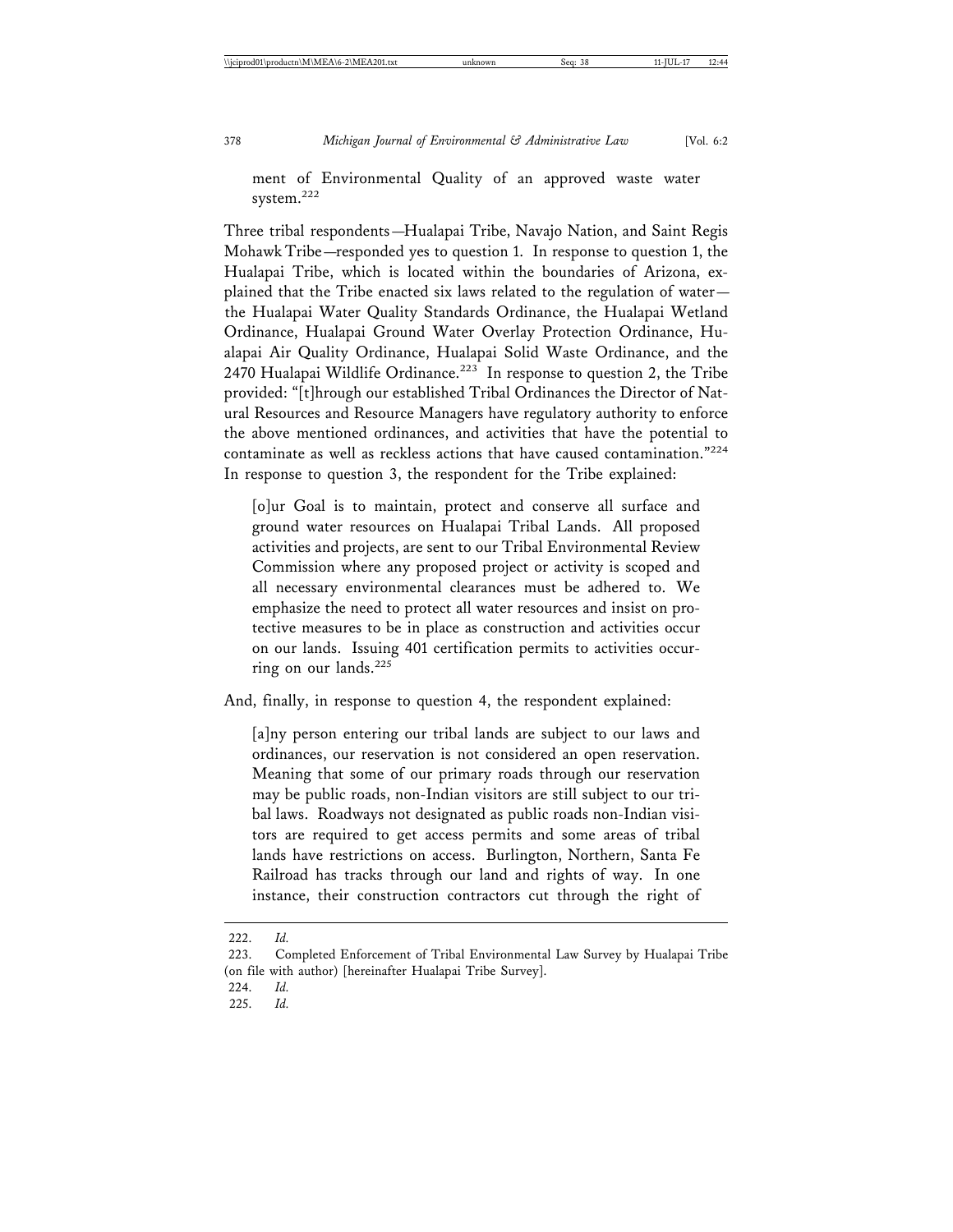way fence, disturbed tribal lands, by creating roads and a staging area for construction. The construction company was charged with trespass and all of their equipment was impounded and they were cited and scheduled a court hearing in our tribal court. The construction company paid trespass fines, impoundment fees, and fees for damages, through our tribal courts, before they were allowed to reclaim their equipment and knew certainly where the railroad right of way was and tribal lands were.<sup>226</sup>

The respondent for the Navajo Nation, located partially within the boundaries of Arizona, also answered yes to question 1, explaining that "[y]es; Navajo Nation Clean Water Act (4 N.N.C. § 1301 *et seq.*) and Navajo Nation Safe Drinking Water Act (22 N.N.C. § 2501 *et seq.*). The Navajo Nation also has various regulations related to water pollution."227 In response to question 2, the respondent explained that, "[p]ermits are a primary mechanism. The Nation also has water quality standards to protect the designated uses of waters of the Navajo Nation."228 In response to question 3, the responded stated:

[a]mong other things, the Nation's goal is to protect the health, safety, welfare and environment of the Navajo Nation and its residents; to prevent, reduce and eliminate pollution of the waters of the Navajo Nation; and to plan the development and use (including restoration, preservation, and enhancement) of land and water resources within the Nation. *See* 4 N.N.C. § 1303. Concerning drinking water, it is the policy of the Nation to recognize, preserve, and protect the health and welfare of the Navajo people by ensuring that water is safe for drinking and to protect underground sources of drinking water from contamination by the subsurface emplacement of fluids by injection wells as by surface and subsurface discharges. *See* 22 N.N.C. § 2502.

Generally, the mechanisms do assist the Nation in meeting its goals in regards to air pollution. The Nation has limited resources and does the best with what it has.<sup>229</sup>

And, in response to question 4, the respondent for the Navajo Nation stated, "[y]es, under Montana's second exception."<sup>230</sup>

<sup>226.</sup> *Id.*

<sup>227.</sup> Completed Enforcement of Tribal Environmental Law Survey by Navajo Nation (on file with author) [hereinafter Navajo Nation Survey].

<sup>228.</sup> *Id.*

<sup>229.</sup> *Id.*

<sup>230.</sup> *Id.*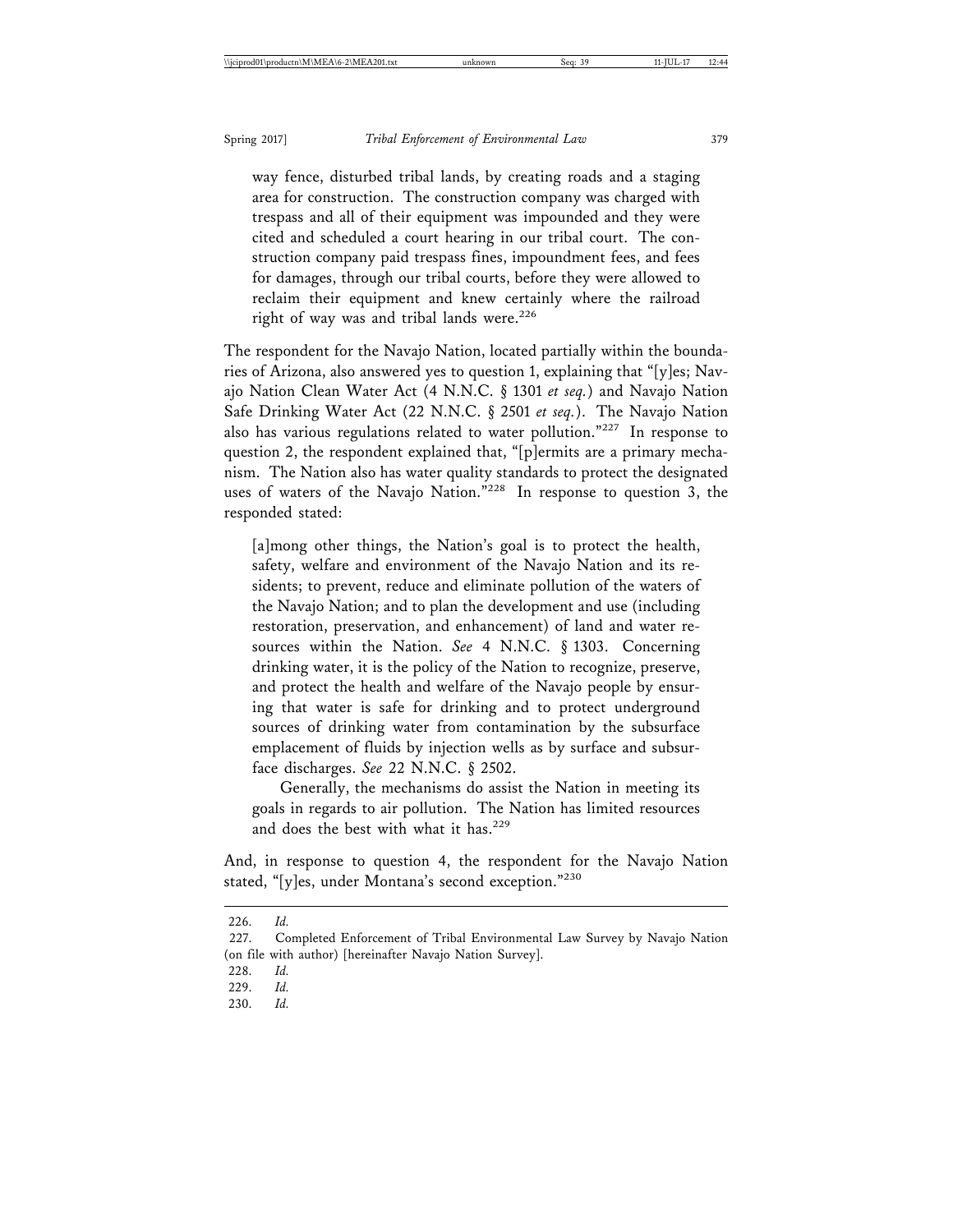Last, the Saint Regis Mohawk Tribe also answered yes to question 1, explaining that "Water Quality Standards as developed, adopted and approved by the SRMT and EPA."<sup>231</sup> In response to question 2, the respondent for the Tribe explained that "Tribal courts and compliance office within the Tribe" were responsible for enforcement.<sup>232</sup> In response to question 3, the respondent provided, "[y]es, they assist by requiring permitting by the Tribe and preventing contamination [sic] of waterbodies that might violate our WQS."233 And, finally, in response to question 4, the respondent for the Tribe stated that "they apply to outside agencies and as approved by EPA are recognized and followed by state and federal agencies."234

#### 2. Air Pollution Survey Responses

In relation to the regulation of air pollution, survey participants were asked one to four questions, depending on their responses to the first question. The first question (question 5 in the actual survey) asked, "[d]oes the Tribe you work for regulate air pollution? If yes, what tribal laws regulate air pollution? (Please list. There is no need to list federal laws that may be applicable.)." If the tribal respondent answered yes to question 1, they were asked to answer three additional questions. The second question stated, "[i]f you answered yes to question 5, what mechanism(s) does the Tribe you work for use to enforce its laws regulating air pollution?" The third follow up question asked, "[w]hat is the Tribe's goal in relation to regulating air pollution? Assuming enforcement mechanisms related to the regulation of air pollution exist, do these mechanisms assist the Tribe in meeting its regulatory goal? Please explain." And, the final follow up question asked, "[d]o these regulations apply to non-members of the Tribe? And, if yes, what is the legal justification that the Tribe employs to apply these enforcement regulations against non-members (e.g. territorial sovereignty, one of the *Montana* exceptions, etc.)?" The tribal respondents' responses to these questions are detailed below.

As with the responses to the survey questions related to the regulation of water, six tribal respondents indicated that the tribe they worked for did not regulate air pollution (outside of potentially applicable federal regulations). Two tribal representatives, representing the Crow Tribe and Tribe C, simply responded "[n]o" or "[n]ot currently" and did not provide any

<sup>231.</sup> Completed Enforcement of Tribal Environmental Law Survey by Saint Regis Mohawk Tribe (on file with author) [hereinafter Saint Regis Mohawk Tribe Survey].

<sup>232.</sup> *Id.*

<sup>233.</sup> *Id.*

<sup>234.</sup> *Id.*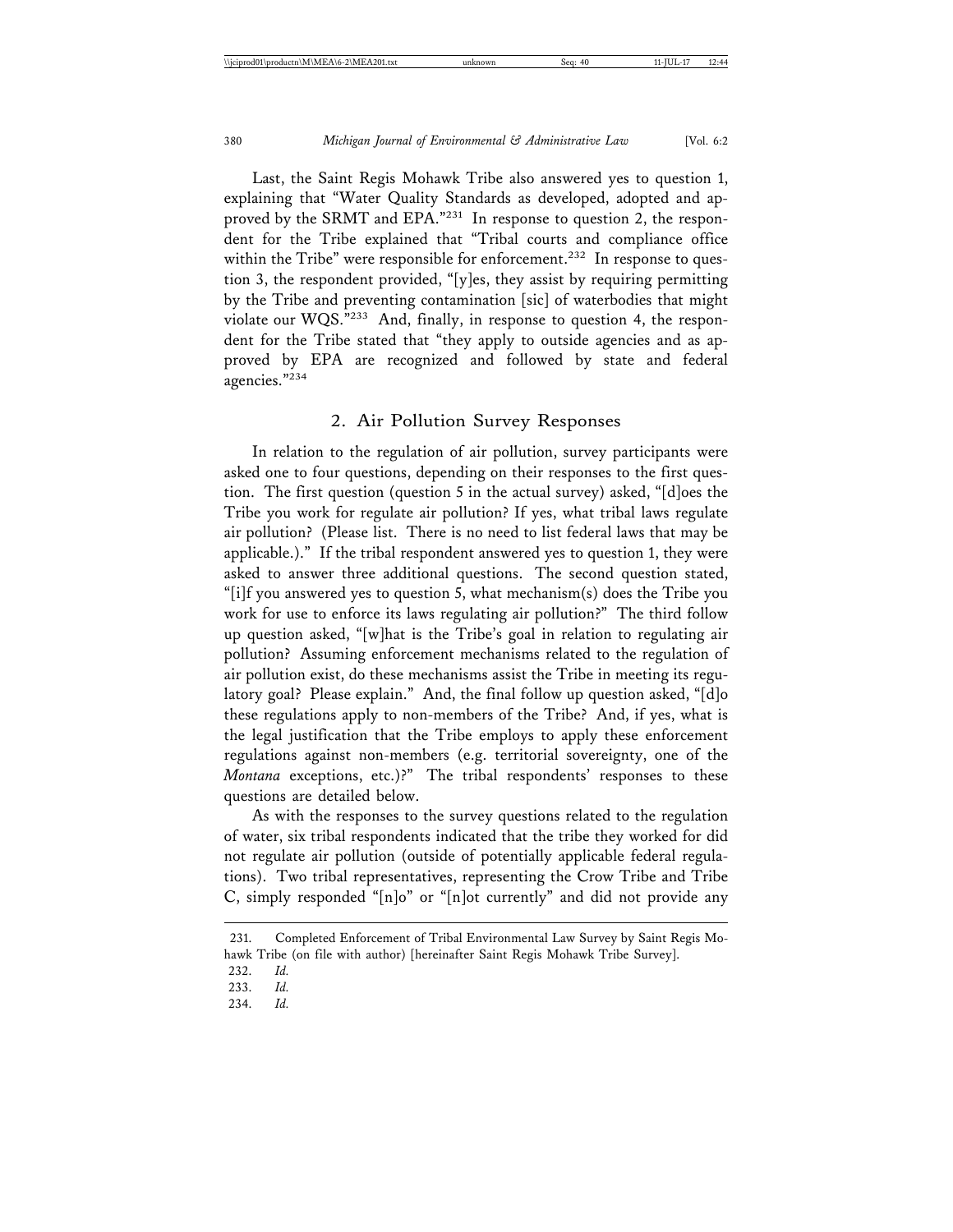additional information.<sup>235</sup> The Kickapoo Tribe of Oklahoma explained that "[t]he Kickapoo Tribe of Oklahoma does not have their own air pollution standard."236 Two of the tribal respondents—one for the Fort McDowell Yavapai Nation<sup>237</sup> and one for Tribe  $B^{238}$  -indicated that the Tribes did not regulate air pollution, but that federal laws were applicable. The final tribal respondent represented Tribe A, and stated, "[n]o, Same as Response to Question 1."239 In response to question 1, as explained above, the respondent indicated that the "Midnight Rider" or Subtitle B "Other Miscellaneous Provisions" within the Safe, Accountable, Flexible, Efficient Transportation Equity Act of 2005 effectively resulted in tribes within Oklahoma not being able to regulate pollution.240 As mentioned above, the effect of this "Midnight Rider" provision may be that tribes in Oklahoma are not acting to regulate their environments to the extent tribes in other states may be.<sup>241</sup>

The same three Tribes that answered yes to question 1 discussed in the previous section also answered yes to the first question on regulating air pollution—the Hualapai Tribe, Navajo Nation, and Saint Regis Mohawk Tribe. In response to the first question, the Hualapai tribal representative explained, "[t]he tribe has an air quality ordinance, that we have enforced against other tribal departments in the burning of solid waste materials, that have caused unhealthy air to breathe and unnecessary smoke to vulnerable populations."242 In the first follow up question, the respondent went on to explain that,

In our air quality ordinance there are prohibitions against activities that create unhealthy air conditions and excessive amounts of smoke. There are posted fire restrictions that are posted during different times of the seasons, that are strictly enforced for the protection of the environment and the health of the Hualapai community.243

<sup>235.</sup> Completed Enforcement of Tribal Environmental Law Surveys by the Crow Tribe and Tribe C (on file with author) [hereinafter Crow Tribe and Tribe C Surveys].

<sup>236.</sup> Kickapoo Tribe of Oklahoma Survey, *supra* note 218. **R**

<sup>237.</sup> Fort McDowell Yavapai Nation Survey, *supra* note 216 ("No—federal laws apply"). **R**

<sup>238.</sup> Tribe B Survey, *supra* note 217 ("No, we currently operate a Clean Air Act CAA-103 ambient air monitoring program.").

<sup>239.</sup> Tribe A Survey, *supra* note 87. **R**

<sup>240.</sup> *Id.*

<sup>241.</sup> *See supra* Part IV.B.1 (regarding "Tribe A").

<sup>242.</sup> Hualapai Tribe Survey, *supra* note 223. **R**

<sup>243.</sup> *Id.*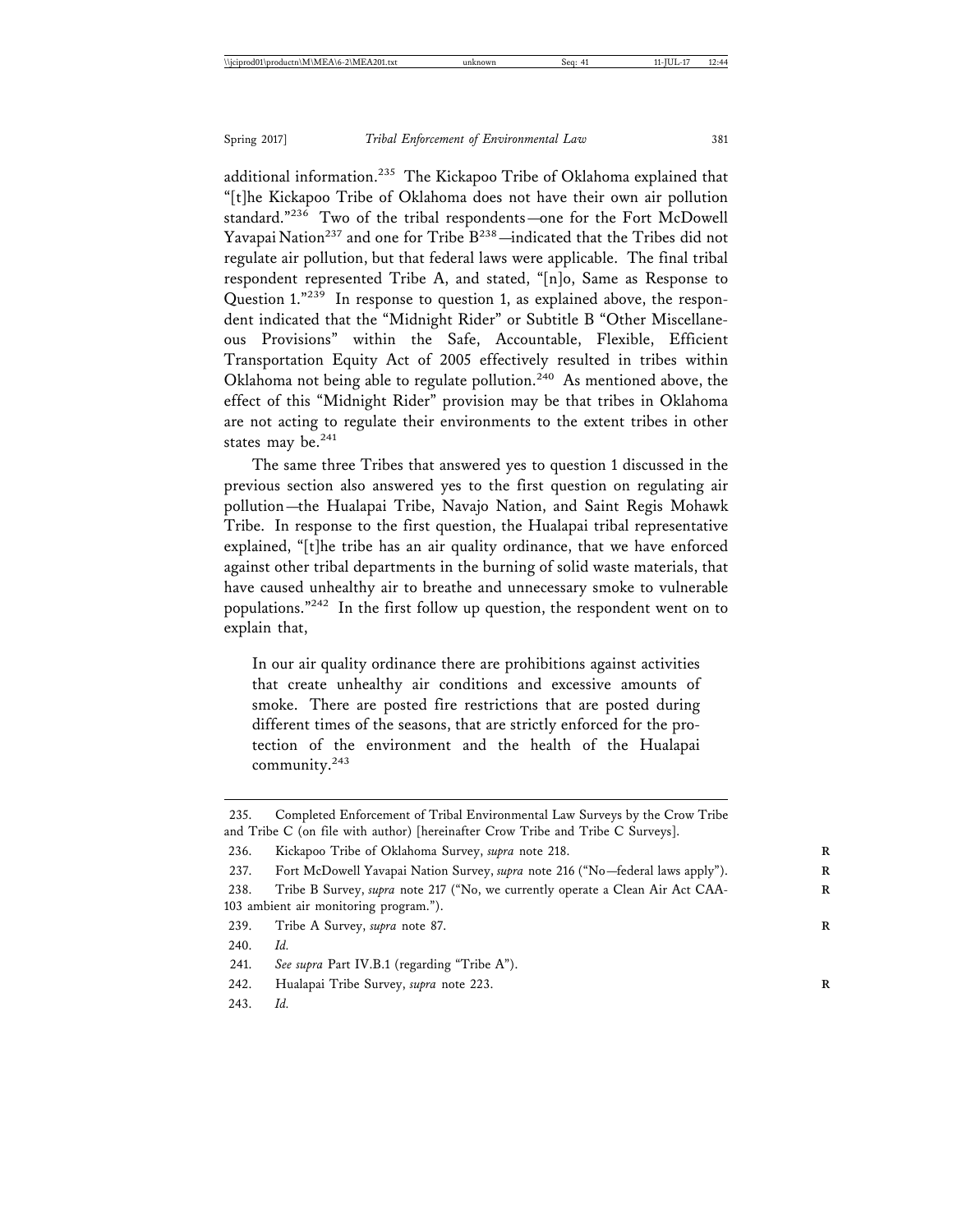In response to the second follow up question on air pollution regulation, the tribal representative stated, "[t]he Hualapai Air shed is predominantly a class 1 air shed and air quality as well as visibility concerns are the tribes, since our northern boundary is 108 miles of the Grand Canyon to the middle of the river, from this tribal members perspective."<sup>244</sup> And, finally, in response to the third follow up question, the Hualapai representative explained:

[a]ny person on Hualapai Tribal Lands is subject to the laws of the Hualapai Indian Reservation. Our tribal lands are not free and open space, access through most of our tribal lands requires a permit and entering and leaving our reservation there is signage informing the public of the limited access.<sup>245</sup>

The respondent for the Navajo Nation also answered yes to the first question regarding the regulation of air pollution, explaining, "[y]es, Navajo Nation Air Pollution Prevention and Control Act 94 N.N.C. § 1101 *et seq.*). The Navajo Nation also has regulations related to air pollution."246 In response to the first follow up question, the respondent stated that the "[p]rimary mechanism is the issuance of permits."<sup>247</sup> As to the second follow up question and the Nation's goals, the respondent provided:

[a]s stated in 4 N.N.C.  $1102(A)(2)$ , the tribe is committed to the regulation of air pollution activities in a manner that ensures the health, safety and general welfare of all residents of the Navajo Nation, protects property values and protects plants and animal life.

Generally, the mechanisms do assist the Nation in meeting its goals in regards to air pollution. The Nation has limited resources and does the best with what it has.<sup>248</sup>

And, finally, in response to the third follow up question inquiring as to whether the Nation's regulations apply to non-members of the Nation, the respondent provided:

[y]es; U.S. EPA has taken the position that the federal Clean Air Act (CAA) constitutes a statutory grant of jurisdictional authority to tribes, which authorizes U.S. EPA to treat a tribe in the same

<sup>244.</sup> *Id.*

<sup>245.</sup> *Id.*

<sup>246.</sup> Navajo Nation Survey, *supra* note 227. **R**

<sup>247.</sup> *Id.*

<sup>248.</sup> *Id.*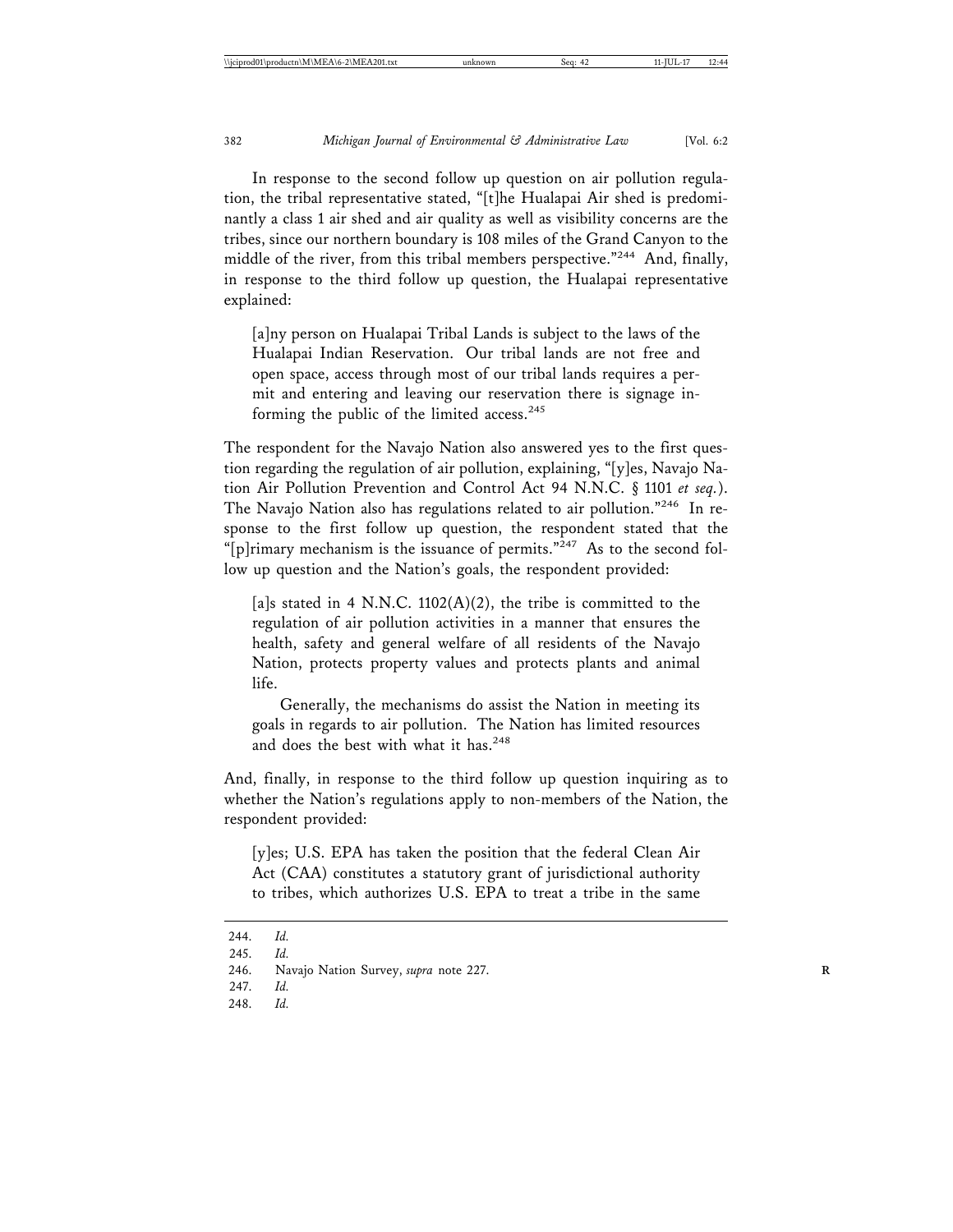manner as a state for the regulation of "air resources within the exterior boundaries of the reservation or other areas within the tribe's jurisdiction." CAA § 301(d)(2)(B); *see also* U.S. EPA's Tribal Authority Rule, *63 FR 7254-01*. U.S. EPA believes that this statutory provision, viewed within the overall framework of the CAA, establishes a territorial view of tribal jurisdiction and authorizes a tribal role for all air resources within the exterior boundaries of Indian reservations without distinguishing among various categories of on-reservation land.<sup>249</sup>

Finally, the respondent for the Saint Regis Mohawk Tribe also answered yes to the first question regarding the regulation of air pollution, stating "[y]es we regulate under our own EPA accepted Tribal Implementation Plan."250 The respondent went on to explain that the tribal court was responsible for enforcing the Tribe's air pollution regulations.<sup>251</sup> In response to the second follow up question, the respondent explained that the Tribe's goal was to "[p]rotect our air quality and maintain attainment of all priority air pollutants."252 Finally, without providing any additional explanation, the representative for the Tribe did indicate that its regulations apply to non-members of the Tribe.<sup>253</sup>

#### 3. Solid Wastes Survey Responses

And, finally, in relation to the regulation of solid wastes, survey participants were asked one to four questions, depending on their responses to the first question. The first question asked respondents, "[d]oes the Tribe you work for regulate solid waste disposal? If yes, what tribal laws regulate solid waste disposal? (Please list. There is no need to list federal laws that may be applicable.)." If respondents answered in the affirmative to the first question, they were asked three follow-up questions: 1) "[i]f you answered yes to question 9, what mechanism(s) does the Tribe you work for use to enforce its laws regulation solid waste disposal?; 2) "[w]hat is the Tribe's goal in relation to regulating solid waste disposal? Assuming enforcement mechanisms related to solid water disposal exist, do these mechanisms assist the Tribe in meeting its regulatory goal? Please explain."; and, 3) "[d]o these regulations apply to non-members of the Tribe? And, if yes, what is the legal justification that the Tribe employs to apply these enforcement

<sup>249.</sup> *Id.*

<sup>250.</sup> Saint Regis Mohawk Tribe Survey, *supra* note 231. **R**

<sup>251.</sup> *Id.* ("Our own Tribal Courts enforce our regs.").

<sup>252.</sup> *Id.*

<sup>253.</sup> *Id.*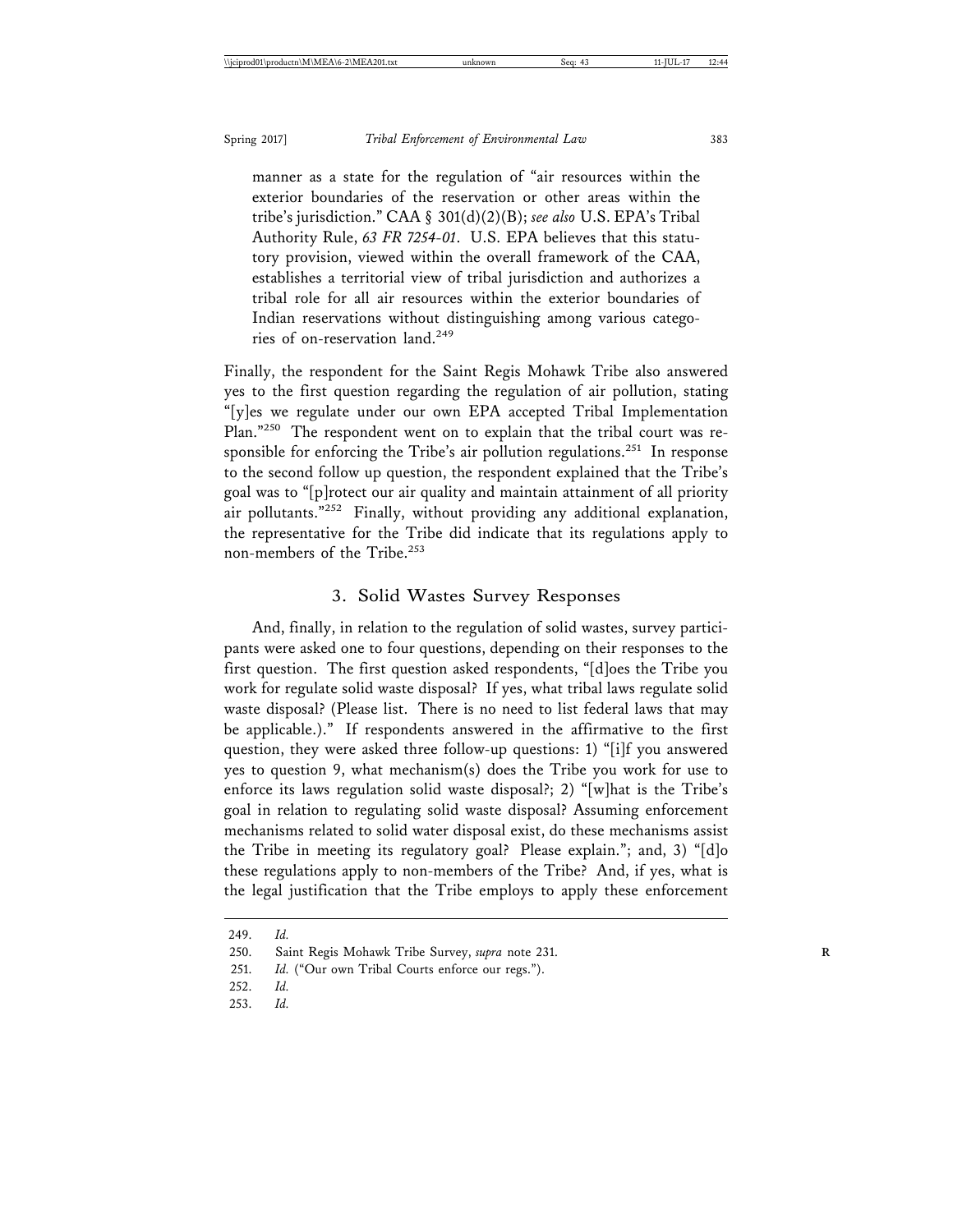regulations against non-members (e.g. territorial sovereignty, one of the *Montana* exceptions, etc.)?"

Based on the survey results, it appears that more tribes have enacted tribal environmental laws related to the regulation of solid waste than either water or air pollution. Respondents for six Tribes indicated that they do have some form of tribal law related to the regulation of solid wastes, three Tribes do not have any such regulation. The three Tribes falling into the latter category are the Crow Tribe, Tribe B, and Tribe C. The respondents for both the Crow Tribe and Tribe C indicated simply that neither Tribe had such tribal environmental laws.<sup>254</sup> The respondent for Tribe B did go on to provide some additional information, explaining, "[n]o, our tribal members are not in one location but spread among several areas. We currently operate a recycling project locally."<sup>255</sup>

The respondents for the remaining six tribal survey participants all indicated that the Tribes had some sort of tribal environmental law directed toward the regulation of solid wastes. First, the Fort McDowell Yavapai Nation indicated that it has a tribal law in its Tribal Environmental Code that prohibits illegal dumping.<sup>256</sup> Enforcement is accomplished through the Code, and the solid waste laws "apply to anyone on Tribal land."257

The Hualapai Tribe "adopted a solid waste ordinance that prohibits illegal dumping of any refuse on tribal lands not designated as a transfer station or landfill."258 The Tribe enforces this ordinance by prescribing a "fee that covers water, sewer and solid waste service to the tribal community and tribal businesses. There are prohibitions of dumping household trash on tribal lands not designated as a transfer station or landfill. In addition to the prohibitions there are fees and penalties associated with different illegal activities."259 The goal of the program is "to ensure that all tribal members participate in the solid waste program and comply with established fees and responsibilities."260 And, finally, the law does apply to both members and non-members of the Tribe, as the "reservation is a closed reservation that for the most part requires a permit for access or if accessing the tribal lands from public roads there is an assumption of the tribe that all persons are subject to our tribal laws; when they access our tribal lands."261

255. Tribe B Survey, *supra* note 217. **R**

<sup>254.</sup> Crow Tribe and Tribe C Survey, *supra* note 235.

<sup>256.</sup> Fort McDowell Yavapai Nation Survey, *supra* note 216. **R**

<sup>257.</sup> *Id.*

<sup>258.</sup> Hualapai Tribe, *supra* note 223. **R**

<sup>259.</sup> *Id.*

<sup>260.</sup> *Id.*

<sup>261.</sup> *Id.*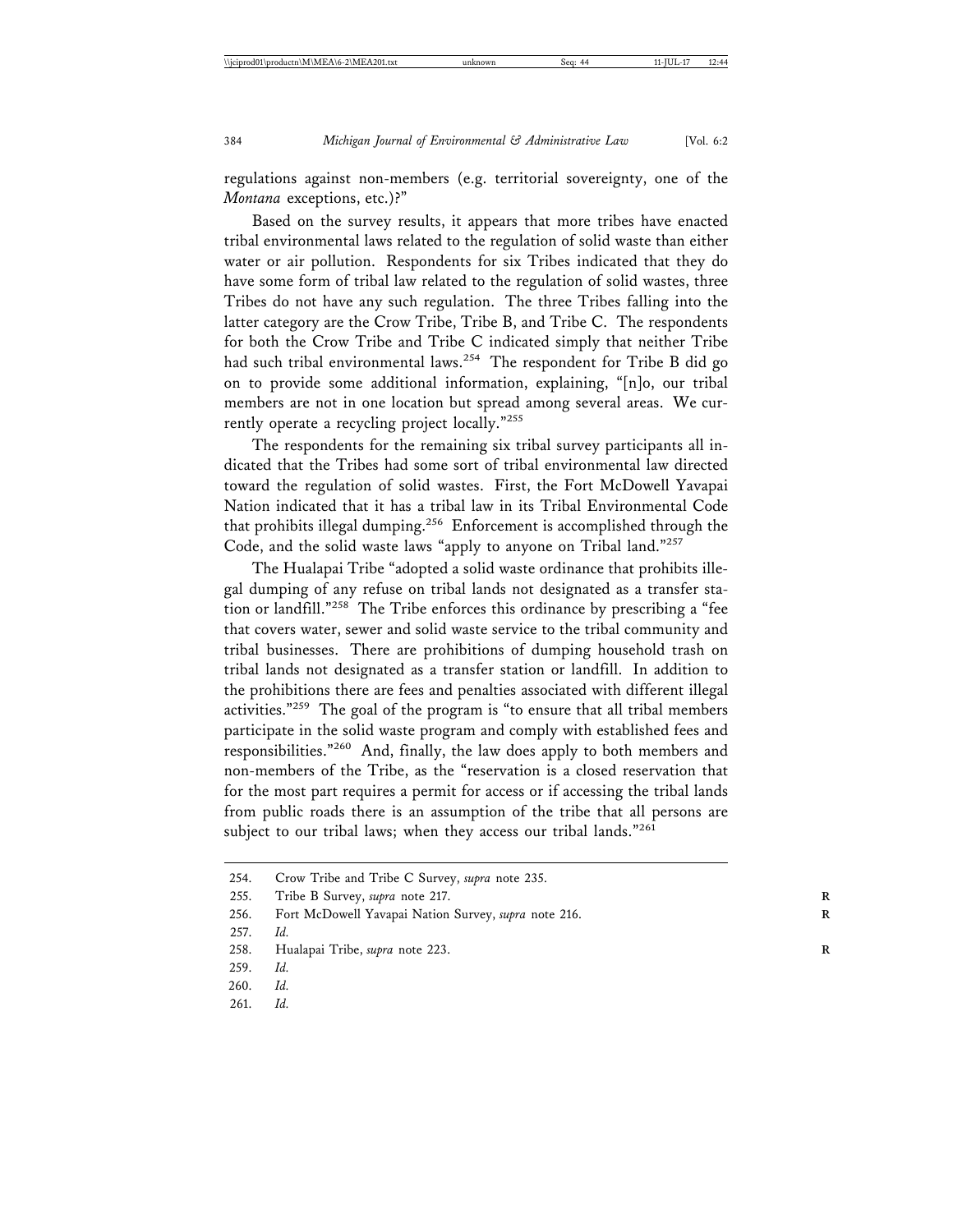Also, the Kickapoo Tribe of Oklahoma regulates illegal dumping on tribal lands through an "ordinance . . . used to regulate solid waste with penalty fees for illegal dumping."262 Specifically, the Tribe has enacted a criminal ordinance to regulate the illegal dumping with the goal of preventing illegal dumping within the Tribe's territory.<sup>263</sup> The respondent for the Tribe was uncertain whether the ordinance applied to both members and non-members of the Tribe.<sup>264</sup>

As with water and air pollution regulation, the Navajo Nation has adopted a tribal law, the Navajo Nation Solid Waste Act, $265$  to regulate solid waste disposal. The Act is enforced primarily through permits, and the Nation prohibits "open dumping" of waste.<sup>266</sup> "The Nation's overall goal is to protect the health, safety, welfare and environment of the Navajo Nation; to manage, protect and preserve the resources of the Nation; and to maintain and improve the aesthetic appearances of the Nation. *See* 4 N.N.C. § 103(B)."<sup>267</sup> Further, the Act does apply to both members and non-members of the Nation.<sup>268</sup>

So, too, the Saint Regis Mohawk Tribe adopted a Tribal Solid Waste Management Code, approved by both the Tribe and the EPA, to regulate solid waste disposal on the reservation.<sup>269</sup> The respondent for the Tribe indicated that the Code provision is enforced through the tribal court and that it is applicable to both members and non-members of the Tribe.<sup>270</sup>

Finally, Tribe A also adopted tribal laws to regulate solid waste, as it has "solid waste codes within their Policies and Regulations."<sup>271</sup> The Tribe enforces these laws through "their Tribal Court and their Marshals."<sup>272</sup> The respondent for the Tribe explained that "the Environmental Department has been trying to eliminate illegal dumping within [a certain area]. The mechanisms that exist to enforce regulations are bleak and are difficult to administer."<sup>273</sup> Also, the laws apply to both members and non-members of the Tribe, and the respondent stated that, "[i]f non-tribal members are caught, the hope is that they will be prosecuted to the maximum extent.

266. Navajo Nation Survey, *supra* note 227. **R**

272. *Id.*

<sup>262.</sup> Kickapoo Tribe of Oklahoma Survey, *supra* note 218. **R**

<sup>263.</sup> *Id.*

<sup>264.</sup> *Id.*

<sup>265.</sup> NAVAJO NATION CODE ANN. tit. 4 (2009) (Navajo Nation).

<sup>267.</sup> *Id.*

<sup>268.</sup> *Id.* The respondent explained, however, that "I don't work on solid waste regulation for the Nation, so I'm not sure what the specific legal justification is." *Id.*

<sup>269.</sup> Saint Regis Mohawk Tribe Survey, *supra* note 231. **R**

<sup>270.</sup> *Id.*

<sup>271.</sup> Tribe A Survey, *supra* note 87. **R**

<sup>273.</sup> *Id.*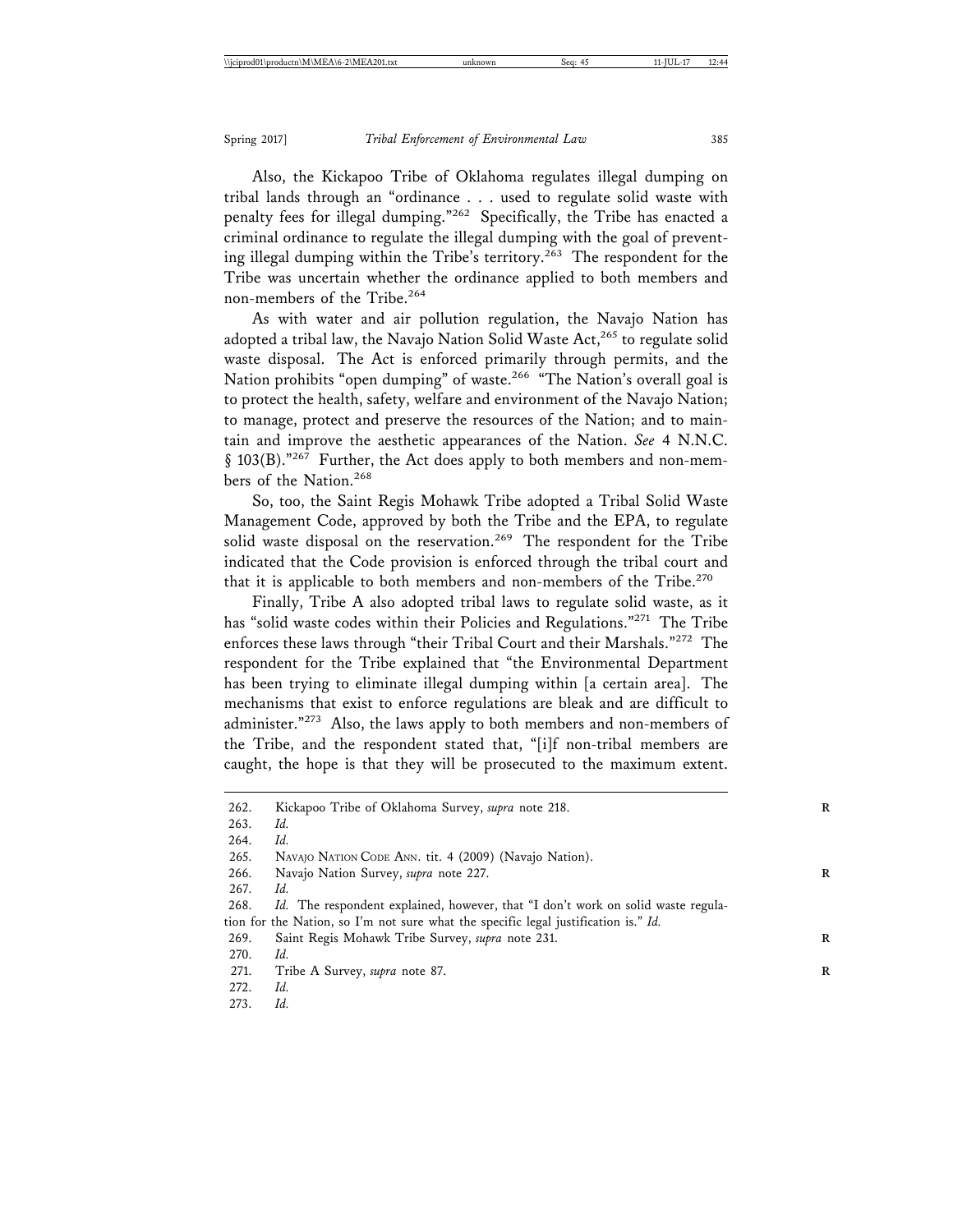Many illegal dumpers have to cross no-trespassing signs to commit these acts."

#### 4. Reflections on Survey Responses

Although very few tribes responded to the Enforcement of Tribal Environmental Law survey, the responses that were received are helpful in gaining greater insight into how tribes are enforcing their tribal environmental laws. Even the responses from those tribes that indicated they have not developed their own tribal environmental laws regulating water are helpful for a couple of reasons. First, the response from Tribe A identifies that the "Midnight Rider," or Subtitle B "Other Miscellaneous Provisions" within the Safe, Accountable, Flexible, Efficient Transportation Equity Act of 2005, has seemingly impacted the development of tribal environmental law for tribes located within Oklahoma.<sup>274</sup> Although the respondent for Tribe A does not provide additional detail as to why this may be the case, perhaps it is because the State of Oklahoma must agree to any proposed provision, enacted under federal law (TAS status), and to jointly regulate the program. Such a requirement for State cooperation could very likely have a chilling impact on the development of tribal environmental law in Oklahoma. Further, three of the tribes answering "no" to the first question—Fort McDowell Yavapai Nation, Tribe B, and Kickapoo Tribe of Oklahoma—did indicate that they are relying on the application of federal environmental laws within their territories, suggesting that there is not a lack of environmental regulation within such territories. And, finally, at least one tribe—the Crow Tribe—appears to be in the process of developing its own set of tribal environmental laws.

Three tribal respondents, or one-third of the survey participants, indicated that they do regulate water resources within their territories using tribal environmental law. These Tribes are the Hualapai Tribe, Navajo Nation, and Saint Regis Mohawk Tribe. This finding is roughly consistent with past research demonstrating that 25 to 35 percent of tribes have developed their own tribal environmental law.<sup>275</sup> The responses of these three participants is helpful in understanding the nature of tribal environmental law enforcement. Interestingly, unlike federal environmental laws that may

<sup>274.</sup> Pub. L. 109-59, 119 Stat. 1937, § 10211(b)(2) (Aug. 10, 2005) provides that: the Indian tribe and the agency of the State of Oklahoma with federally delegated program authority enter into a cooperative agreement, subject to review and approval of the Administrator after notice and opportunity for public hearing under which the Indian tribe and that State agency agree to treatment of the Indian tribe as a State and to jointly plan administer program requirements.

<sup>275.</sup> *E.g.*, Warner, *Examining Tribal Environmental Law*, *supra* note 18, at 87 n.237. **R**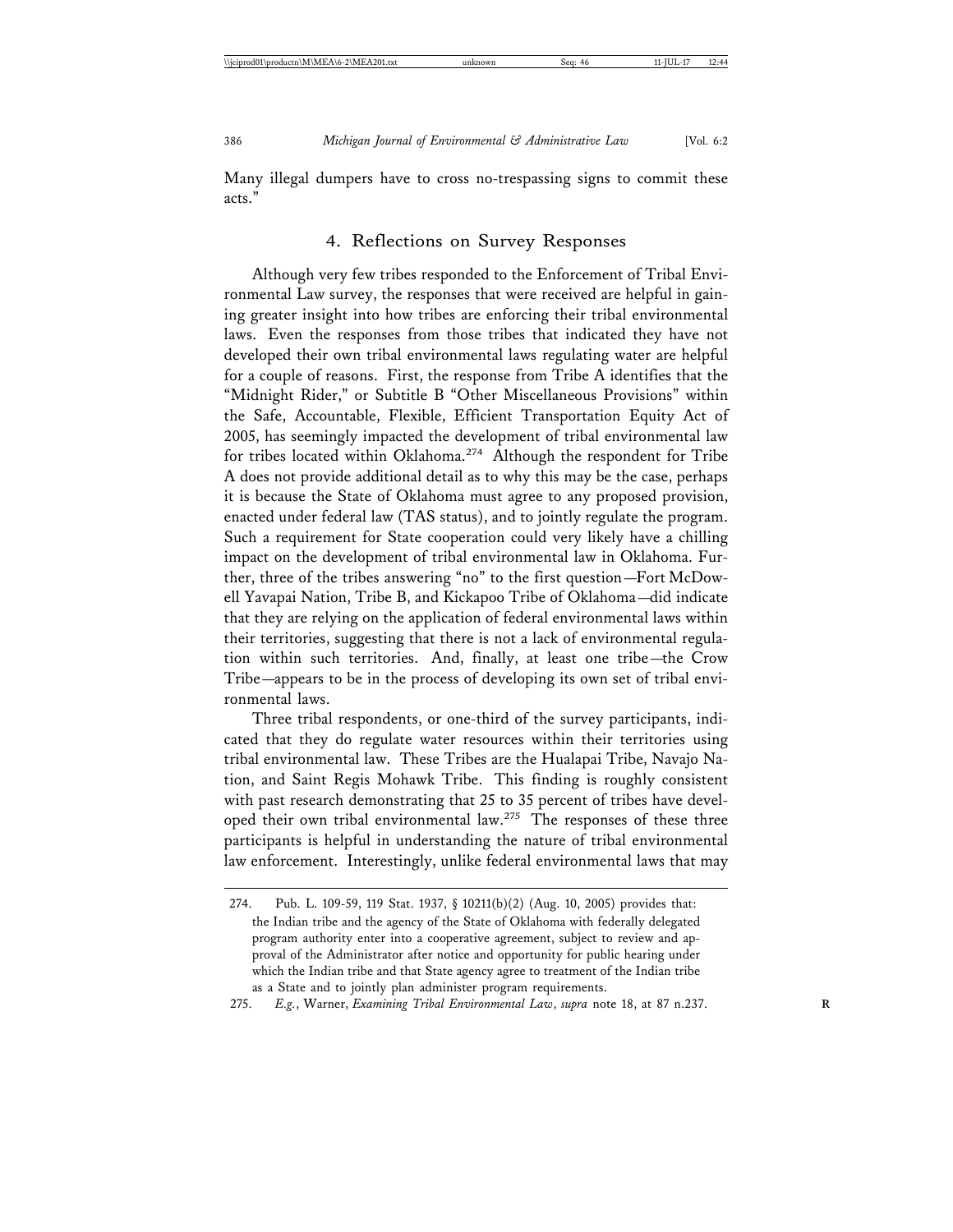distinguish between surface and ground water, $276$  the Hualapai Tribe makes clear that its tribal environmental regulations are applicable to all water within the Tribe's territory—surface and ground water, alike.

Further, the Hualapai Tribe's response to question 4 of the survey is particularly instructive for a couple of reasons. First, the Tribe's respondent indicated that it does not distinguish between Indian and non-Indian individuals when applying tribal environmental laws related to water regulation.<sup>277</sup> Although the Tribe does not explain the legal basis for this, it may be that the Tribe is relying on the second exception to the general rule prohibiting regulation of non-Native individuals on non-Native land as articulated by the U.S. Supreme Court in *Montana v. United States*. 278 Given the Hualapai Tribe's indication that it regulates "any person entering our tribal lands," the Tribe seemingly does not distinguish between Indian and non-Indian, and, as a result, may be said to be regulating under the second *Montana* exception. Admittedly, this is conjecture, given the respondent does not provide an explanation for the application to "any person."

The Tribe's response to the fourth question also provides evidence that the Tribe limits access to its tribal lands through use of permits and potential trespass actions. The Tribe explains that non-Indians are required to obtain permits in order to gain access to roads that are not designated public roads. Further, when the construction contractor for a major railroad impermissibly entered the Tribe's territory, the Tribe utilized a trespass action against the contractor in order to remedy the situation. This is consistent with the discussion above demonstrating that some tribes may use trespass actions to provide a remedy for environmental pollution.<sup>279</sup>

Similar to the Hualapai's response to question 4, the Navajo Nation's response to the same question indicates that it too regulates Indian and non-Indian individuals within its tribal territories under the second *Montana* exception.280 Further, the Navajo Nation's respondent explained that the Nation uses permits and designated uses of water in order to effectively enforce its tribal environmental laws.

And, finally, the respondent for the Saint Regis Mohawk Tribe explained that effective enforcement of its tribal environmental laws is obtained, in part through EPA approval. Overall, therefore, the three tribes utilizing their own tribal environmental laws have selected different forms

<sup>276.</sup> *E.g.*, 33 U.S.C. § 1252(a) (2015).

<sup>277.</sup> Hualapai Tribe Survey, *supra* note 223 (stating in answer to question 4 that "[a]ny *person* entering our tribal lands.").

<sup>278.</sup> Montana v. United States, 450 U.S. 544, 566 (1981).

<sup>279.</sup> *See supra* Part III.D.

<sup>280.</sup> Navajo Nation Survey, *supra* note 227 (answering the following in response to the fourth question, "[y]es, under Montana's second exception.").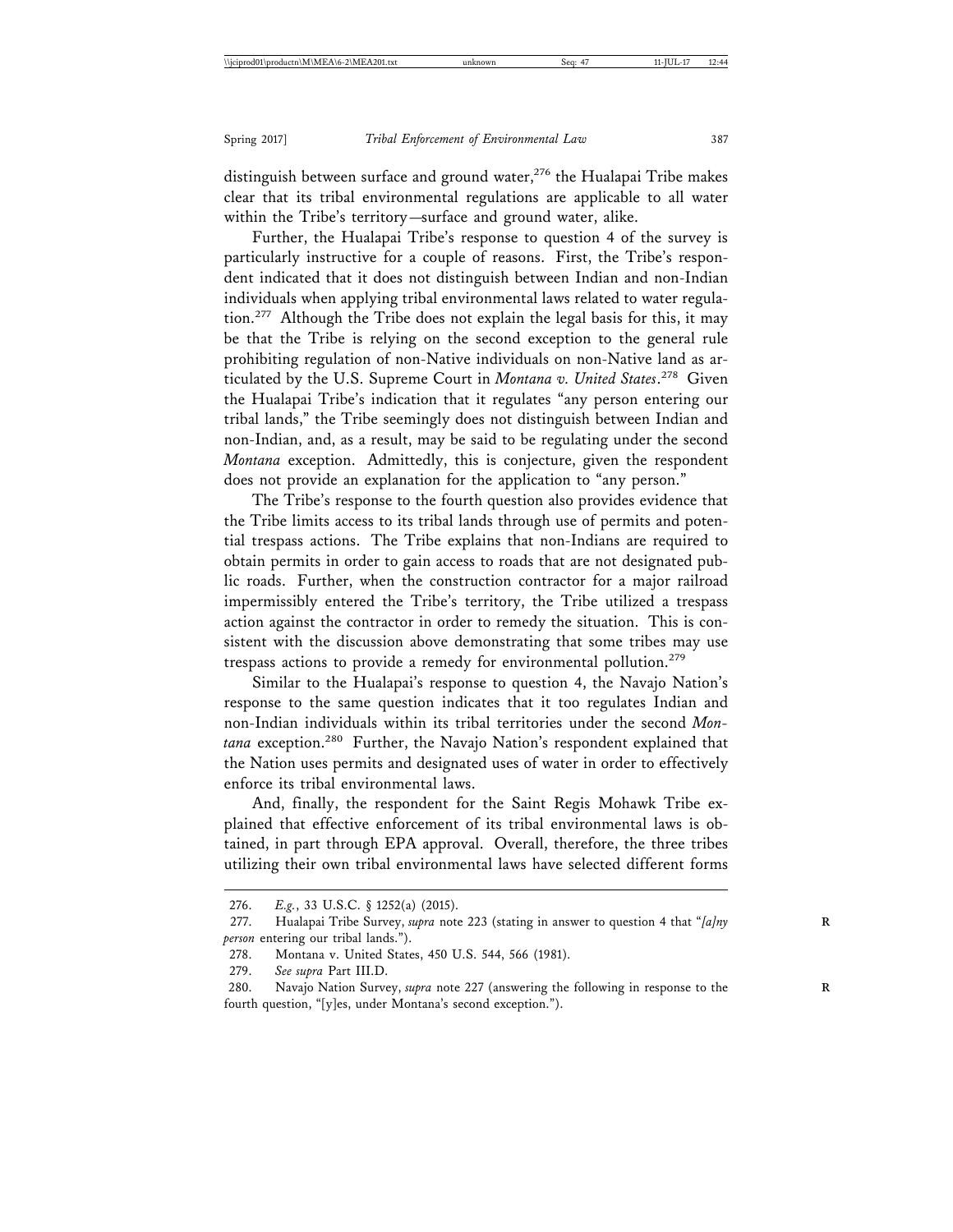of enforcement, including tribal courts, identified environmental officials, permits, designated uses, and, as appropriate, approvals by the EPA.

As with tribal regulations governing regulation of water pollution, the provisions regulating air pollution also yield interesting insights into enforcement of tribal environmental laws. Only three tribal respondents— Hualapai Tribe, Navajo Nation, and Saint Regis Mohawk Tribe—indicated that they actively regulate air pollution through tribal environmental laws. This is consistent with past research demonstrating that fewer tribes engage in the regulation of air pollution.<sup>281</sup> The responses from several of the tribal representatives to the first question on the regulation of air pollution suggests that many of the tribal respondents are relying on the application of federal environmental laws to effectively regulate air pollution. Further, respondent for Tribe A rearticulated the concern that the "Midnight Rider" or Subtitle B "Other Miscellaneous Provisions" of the Safe, Accountable, Flexible, Efficient Transportation Equity Act of 2005 is likely have significant impact on the development of TAS programs within tribes located inside the boundaries of Oklahoma, as previously discussed.<sup>282</sup>

Further, much can be learned from those three tribes indicating that they do have tribal environmental laws regulating air pollution. First, although tribes do generally appear to rely on the federal government for regulation of air pollution as demonstrated by past research and survey results,<sup>283</sup> the survey results reveal that tribes are still finding ways to actively regulate outside of the federal environmental laws—as evidenced by the Hualapai Tribe's regulation of burning and the Navajo Nation's Air Pollution Prevention Act. Further, the Tribes are utilizing permits and tribal courts to ensure effective enforcement of their tribal laws. And, all three Tribes indicate that their laws are applicable to any person, regardless of whether the person is a member of the Tribe or not. The respondent for the Navajo Nation explained that this is consistent with the EPA's view of the TAS provisions of the Clean Air Act, under which tribes have the authority to regulate based on territorial jurisdiction and not the political identity (i.e. non-member versus member) of the individual being impacted by the regulation.

Interestingly, the respondent for the Hualapai Tribe also explains that, "[o]ur tribal lands are not free and open space, access through most of our tribal lands requires a permit and entering and leaving our reservation there

282. Tribe A Survey, *supra* note 87. **R**

283. See generally Warner, *Examining Tribal Environmental Law*, *supra* note 18; Warner, *Tribes as Innovative Environmental "Laboratories," supra* note 18.

<sup>281.</sup> See generally Warner, *Examining Tribal Environmental Law*, *supra* note 18; Warner, *Tribes as Innovative Environmental "Laboratories," supra* note 18.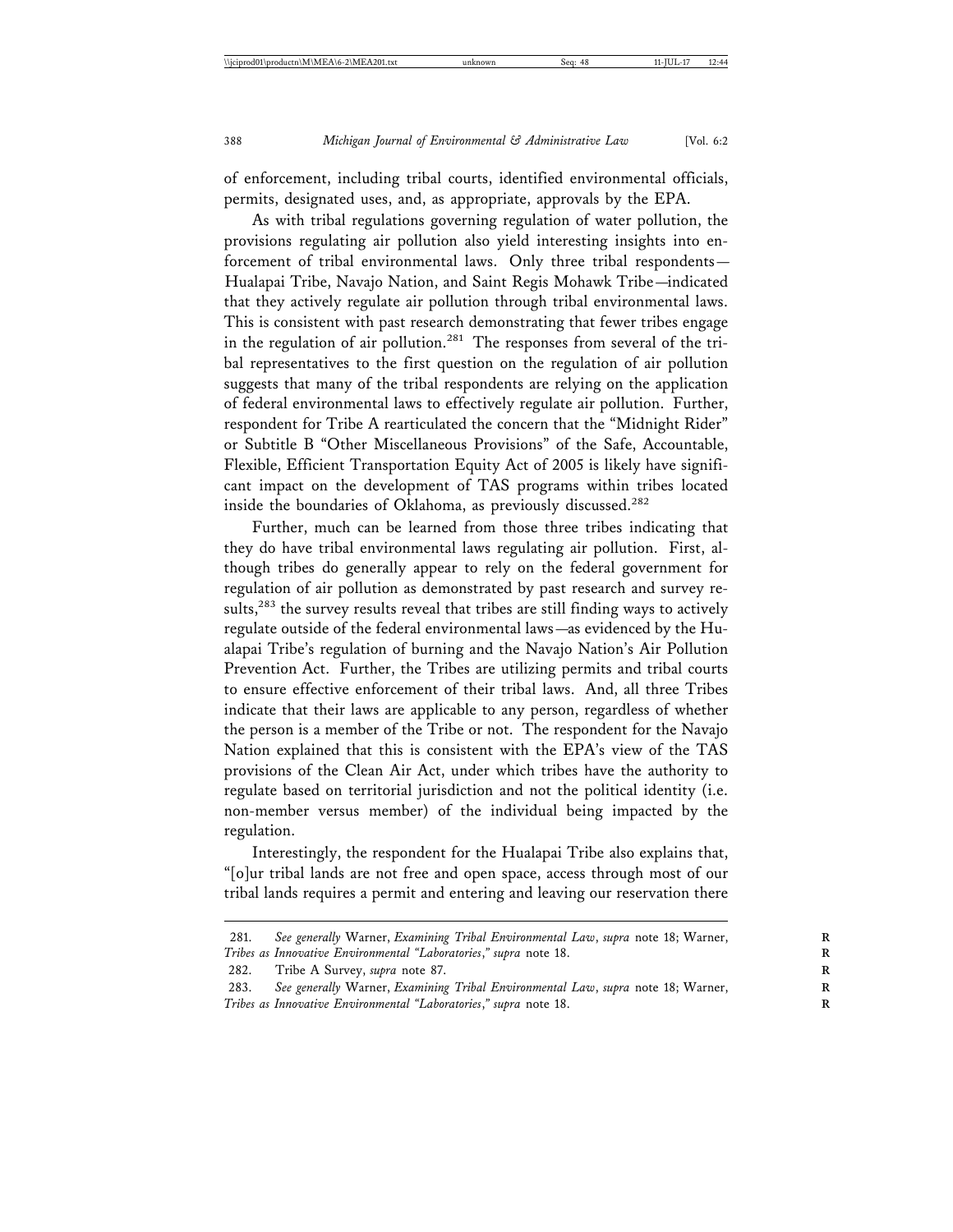is signage informing the public of the limited access."<sup>284</sup> Although admittedly speculation, this focus on the Tribe's lands not being "free and open space" may be a reference to the U.S. Supreme Court's decision in *Brendale v. Confederated Tribes & Bands of Yakima Indian Nation*. 285

*Brendale*, a consolidated case, involved two non-Indian parties, Brendale and Wilkinson, each of whom privately owned land within the Tribe's territory and desired to develop that land.<sup>286</sup> A treaty between the United States and the Tribes provided that the reservation land shall be for the "exclusive use and benefit" of the Tribes.<sup>287</sup> The Tribes' reservation land was largely located within Yakima County, Washington.<sup>288</sup> Roughly 80 percent of the reservation land is held in trust by the United States for the Tribe or its individual members, and the remaining 20 percent is owned in fee by Indian or non-Indian owners.289 The Tribes' reservation was divided into two parts: a "closed area," which is so named because it has been closed to the general public, and an "open area," which is not so restricted.<sup>290</sup> Only a small portion of the closed area consists of fee land, while almost half of the open area is fee land.<sup>291</sup> Brendale's land was located within the "closed" portion of the reservation, and Wilkinson's property was located within the "open portion."<sup>292</sup> The Tribes' zoning ordinance applied to all lands within the reservation, including fee lands owned by Indians or non-Indians, while the county's zoning ordinance applies to all lands within its boundaries, except for Indian trust lands.<sup>293</sup> The Tribes' zoning ordinance precluded the proposed development, but the County's ordinance would have allowed such development.<sup>294</sup>

In a plurality decision, the Court ultimately held that the Tribes had exclusive jurisdiction over the Brendale property, located within the closed portion of the reservation, but lacked authority over the Wilkinson property.<sup>295</sup> The Court explained that Brendale's proposed development, but not Wilkinson's, posed a threat to the Tribe's political integrity, economic security, and health and welfare, and therefore was impermissible under the

| 284. | Hualapai Tribe Survey, supra note 223. |
|------|----------------------------------------|
| 285. | See 492 U.S. 408 (1989).               |
| 286. | <i>Id.</i> at 414.                     |
|      | 287. <i>Id.</i> at 414–15.             |
| 288. | <i>Id.</i> at 415.                     |
| 289. | Id.                                    |
| 290. | <i>Id.</i> at 415–16.                  |
| 291. | Id.                                    |
| 292. | <i>Id.</i> at 417–18.                  |
| 293. | <i>Id.</i> at 416.                     |
|      | 294. <i>Id.</i> at 416-17.             |
| 295. | <i>Id.</i> at 432–33.                  |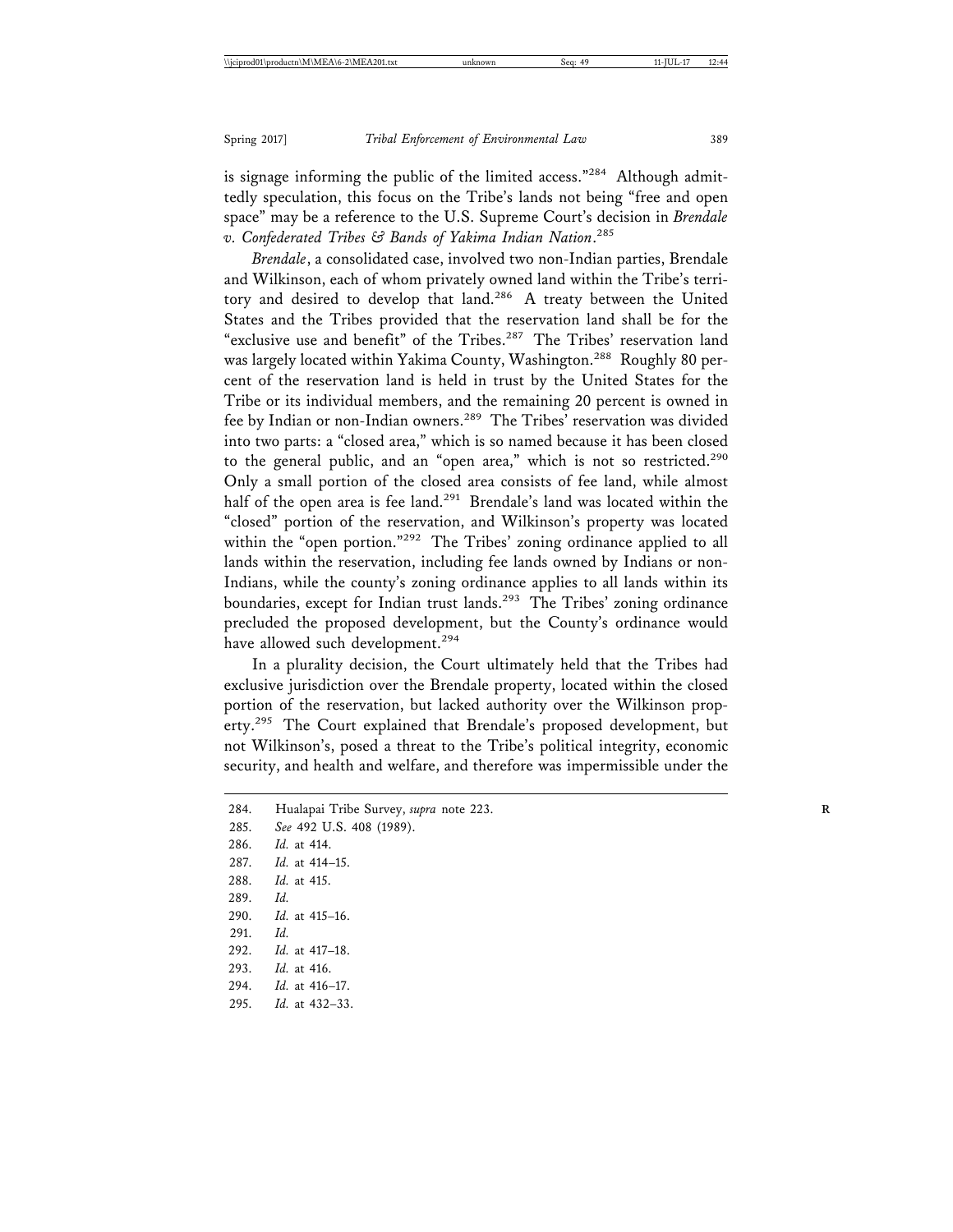second *Montana* exception.<sup>296</sup> The Court also determined that the County was unable to exercise concurrent zoning authority over closed area lands because its interests in regulating those lands were minimal, while the Tribes' were substantial.<sup>297</sup>

Accordingly, by explaining that the Tribe's lands are not "open," the Hualapai Tribe may be trying to track the rationale of the U.S. Supreme Court in *Brendale* in that the second *Montana* exception applies in these instances because of the strong likelihood that the actions of non-members will directly affect the Tribe. And, second, that the Tribe has a much stronger interest in regulating a "closed" section of a reservation than some other party, such as a county in the *Brendale* case.

And, finally, the survey responses provide interesting insights into how the Tribes regulate and enforce laws related to the disposal of solid wastes. As mentioned above, the majority of survey respondents, six out of nine, or approximately 67% of respondents, adopted some tribal law related to solid waste disposal. This result is twice as many Tribes as compared to air and water pollution regulation where only three of nine, or approximately 33% of respondents, had adopted tribal laws. This finding (that more tribes adopted regulations related to solid waste disposal) is consistent with past findings reviewing the tribal code provisions of all 74 federally recognized tribes located within the boundaries of Arizona, Montana, New York, and Oklahoma.298 The past survey determined that 36 percent of all 74 federally recognized tribes possessed tribal code provisions related to the disposal of solid waste, which was a larger percentage than any of the other three categories studied—air pollution, water pollution, and environmental quality generally.<sup>299</sup>

Only three of the respondents indicated that the Tribes did not possess any tribal laws related to the regulation of solid waste. Tribe B's explanation is that it does not possess such regulations because its members are spread out in several different areas. This may shed some light on why some tribes may be less likely to adopt such tribal laws.

Of the Tribes that do possess such laws, most of the Tribes (Fort Mc-Dowell Yavapai Nation, Hualapai, Navajo Nation, Saint Regis Mohawk Tribe, and Tribe A) all apply their solid waste disposal laws to both members and non-members of the Tribes. Although not explicit, the Navajo Nation's response to the survey suggests that such application to members and non-members may be justified based on the second *Montana* exception,

299. *Id.* at 70.

<sup>296.</sup> *Id.* at 429–31.

<sup>297.</sup> *Id.* at 466–68.

<sup>298.</sup> Warner, *Examining Tribal Environmental Law*, *supra* note 18.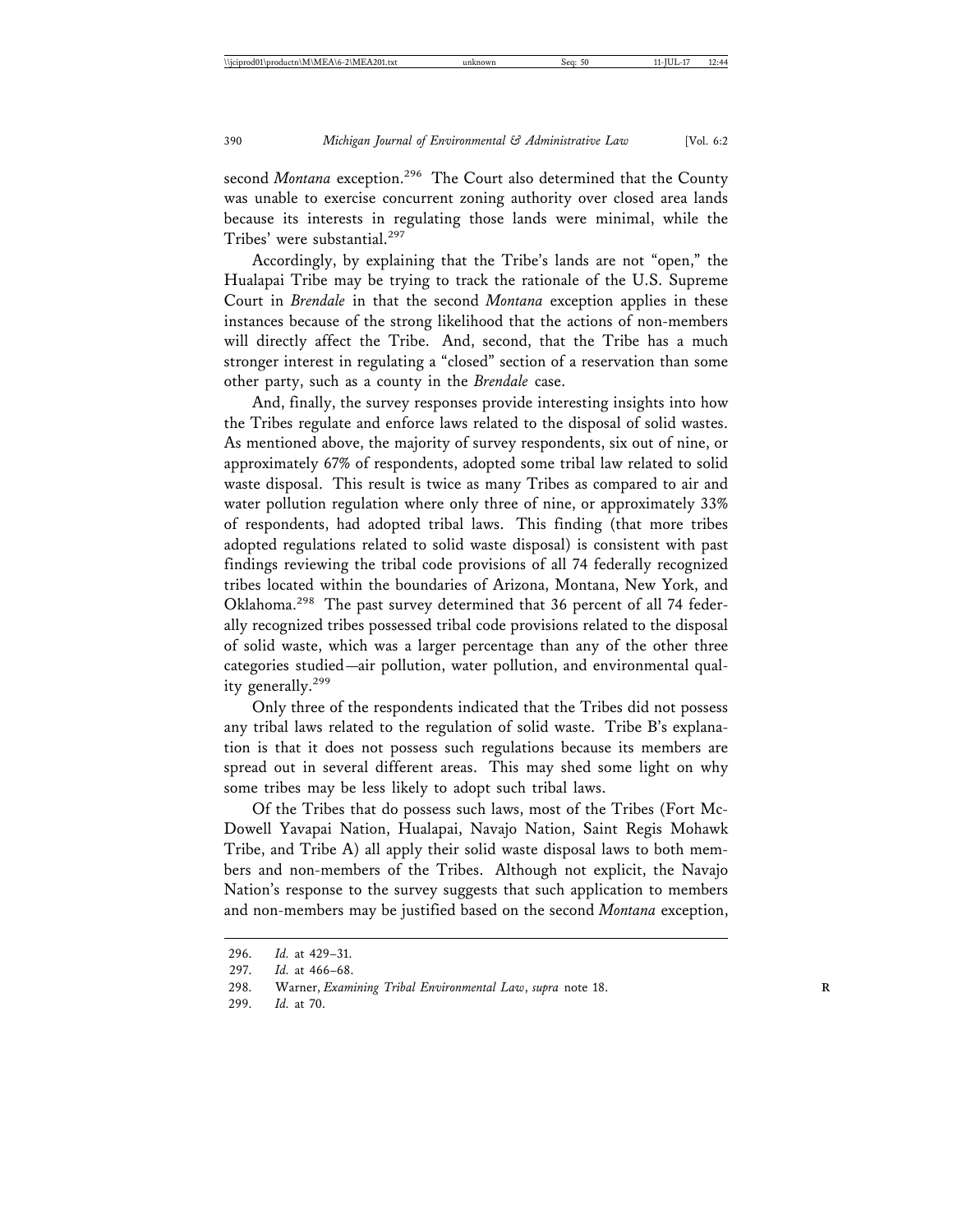as the Nation incorporated language very similar to the second *Montana* exception into its Navajo Nation Solid Waste Act.<sup>300</sup> Also, the Hualapai again references the importance of the "closed" nature of its reservation in relationship to applying its solid waste tribal laws to both members and non-members,<sup>301</sup> which could be a reference to the U.S. Supreme Court's decision in *Brendale* as discussed above.<sup>302</sup> And, finally, all of the tribal respondents reference using some combination of fines, penalties, permits, or tribal courts to enforce their tribal environmental laws related to solid waste disposal.

#### V. CONCLUSION

Because the environment is arguably humankind's most valuable resource, effective regulation of environmental pollution is of great importance. Within the United States, the federal government once engaged in substantial innovation within the field of environmental regulation, but, at the present time, such federal innovation has stagnated. It is therefore necessary to look to the environmental laws of other sovereigns to gain insight into how to best tackle new and emerging challenges. To date, few have considered the contributions of tribal environmental law, and this article has helped to fill that void by providing descriptive analysis of tribal environmental enforcement mechanisms utilized by many federally recognized tribes within the United States. Consideration of enforcement mechanisms is vital given that environmental regulations are likely to be unsuccessful without them.

Reviewing tribal environmental enforcement provisions yields several insights. First, the examination of tribal code provisions demonstrated that tribes are actively including enforcement provisions into their environmental codes. Many of these provisions look similar to mechanisms used by the federal government, such as the use of civil penalties and criminal sanctions in some instances. Some notable differences also appear—such as the use of banishment and exclusion, which were traditional remedies used by many tribes and may be effective tools against non-Indian actors especially given

<sup>300.</sup> *Compare* Montana v. United States, 450 U.S. 544, 566 ("A tribe may also retain inherent power to exercise civil authority over the conduct of non-Indians on fee lands within its reservation when that conduct threatens or has some direct effect on the political integrity, the economic security, or the health or welfare of the tribe."), *with* Navajo Nation Survey, *supra* note 227 ("The Nation's goal is to protect the health, safety, welfare and envi- **R** ronment of the Navajo Nation . . . .").

<sup>301.</sup> Hualapai Tribe Survey, *supra* note 223 ("[R]eservation is a closed reservation that **R** for the most part requires a permit for access . . . .").

<sup>302.</sup> Brendale v. Confederated Tribes & Bands of the Yakima Indian Nation, 492 U.S. 408, 408 (1989).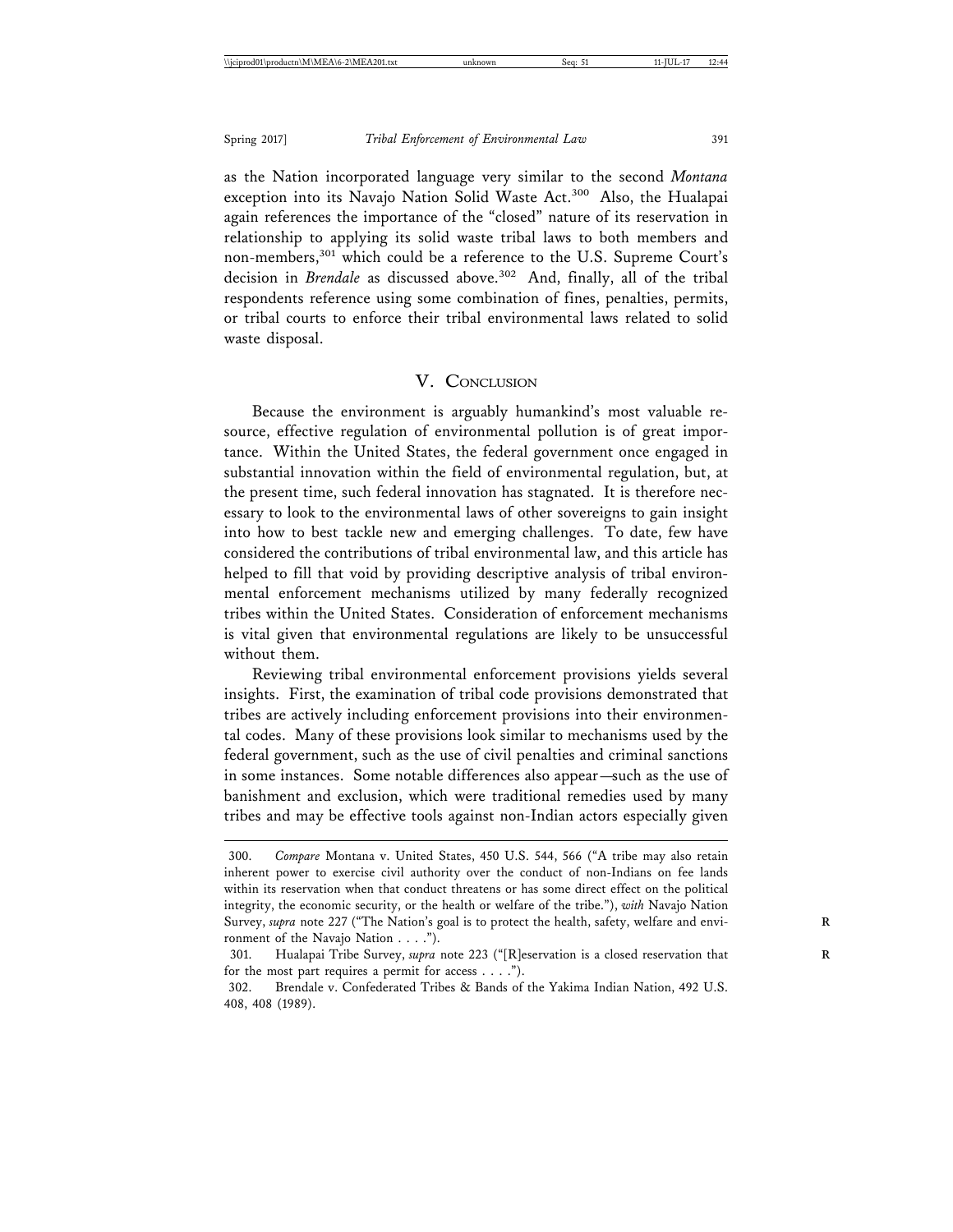the limitations placed on tribes by the U.S. Supreme Court's decision in *Oliphant*. Second, review of the survey results from nine federally recognized tribes yielded a deeper understanding of tribal enforcement of environmental laws. Again, many tribal enforcement mechanisms mirror federal mechanisms, yet differences do exist. For example, tribes must take into consideration how to effectively regulate non-Indians given the limitations of *Montana* and *Brendale*. The survey results demonstrate that tribes are actively considering these limitations and arriving at creative solutions to overcome such obstacles. In sum, the description of tribal environmental enforcement provisions offered by this article presents a useful starting place in better understanding tribal environmental law. Through such increased understanding, all sovereigns within the United States will hopefully realize more effective and efficient environmental regulation.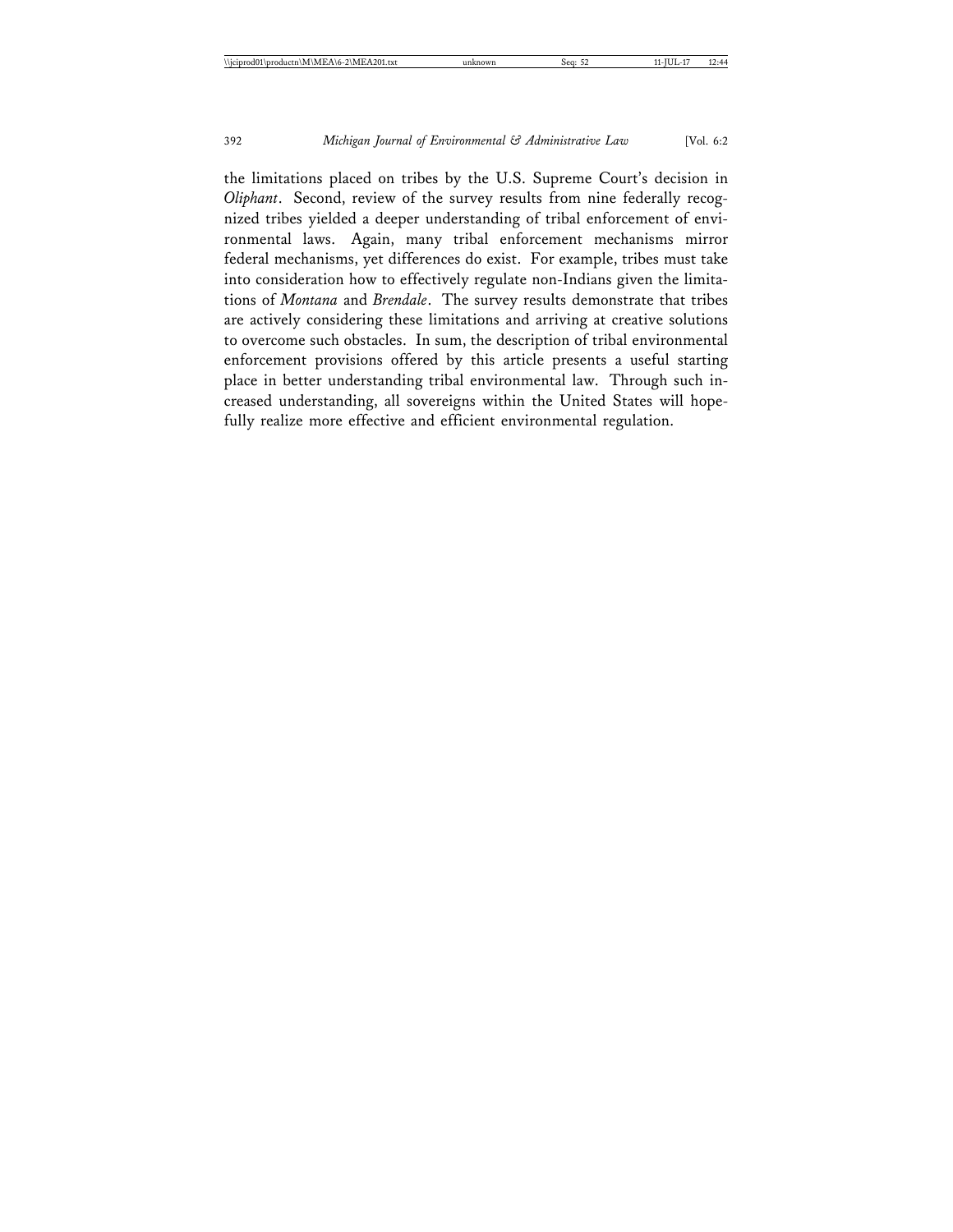## APPENDIX A **SURVEY Enforcement of Tribal Environmental Law**

#### Introduction and Purpose of the Survey

The University of Kansas supports the practice of protection for human subjects participating in research. The following information is provided for you to decide whether you wish to participate in the present study. You may refuse to participate in this study. You should be aware that even if you agree to participate, you are free to withdraw at any time. If you do withdraw from this study, it will not affect your relationship, in any, with the University of Kansas.

To date, not much has been written about the environmental laws enacted by tribes under either federal delegated authority or inherent sovereignty (collectively referred to as "tribal environmental law"). Accordingly, the purpose of the survey is to gather information on how tribes are enforcing their tribal environmental laws. Overall, it is hoped that tribes and other sovereigns interested in the enforcement of tribal environmental law will benefit from the results of this survey.

#### Procedures

This study will be based on one survey. You are asked to complete the survey that is provided below. Information gathered from this survey will only be used for this study's purposes. If you wish, your name and the tribe for which you work will not be included in the publication of the survey results.

#### Payment to Participants

There will be no compensation provided to participants.

#### Participant Confidentiality

Your name will not be used in any publication or presentation of the material collected from this survey. However, identifying information may be required to be shared under University policy or federal law. In such circumstances, however, it would not be included in the resulting article.

#### Consent

By completing and returning the survey below, you consent to the researcher's use of the information provided consistent with the participant confidentiality provisions listed above.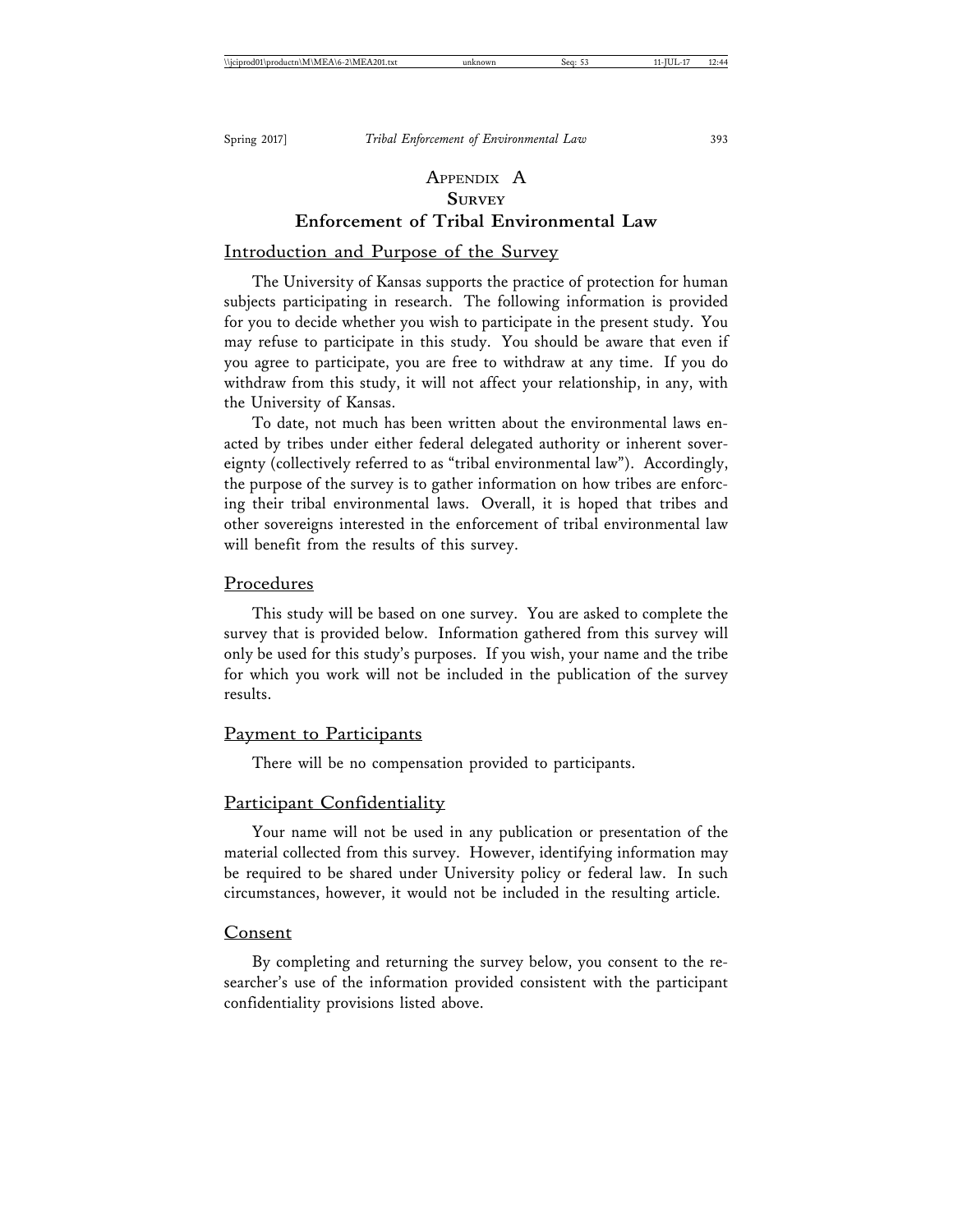You may withdraw your consent to participate in this survey at any time. To withdraw your consent, please send your written request to: Elizabeth Kronk Warner University of Kansas School of Law 1535 W. 15th St. Lawrence, KS 66044 elizabeth.kronk@ku.edu

#### Questions about Participation

Questions about procedures should be directed to Professor Elizabeth Kronk Warner at (785) 864-1139, elizabeth.kronk@ku.edu, or the address listed above.

## **SURVEY Enforcement of Tribal Environmental Law**

Position within Tribe: Name of Tribe for which you work:

\_\_\_\_\_\_\_\_\_\_\_\_\_\_\_\_\_\_\_\_\_\_\_\_\_\_\_\_\_\_

May the Tribe be identified in the proposed article? Yes/No

#### **Water Regulation**

1) Does the Tribe you work for regulate water pollution? If yes, what tribal laws regulate water pollution? (Please list. There is no need to list federal laws that may be applicable.)

**If yes, please answer questions 2-4. If no, please continue to question 5.**

- 2) If you answered yes to question 1, what mechanism(s) does the Tribe you work for use to enforce its laws regulating water pollution?
- 3) What is the Tribe's goal in relation to regulating water pollution? Assuming enforcement mechanisms related to the regulation of water pollution exist, do these mechanisms assist the Tribe in meeting its regulatory goal? Please explain.
- 4) Do these regulations apply to non-members of the Tribe? And, if yes, what is the legal justification that the Tribe employs to apply these enforcement regulations against non-members (e.g. territorial sovereignty, one of the *Montana* exceptions, etc.)?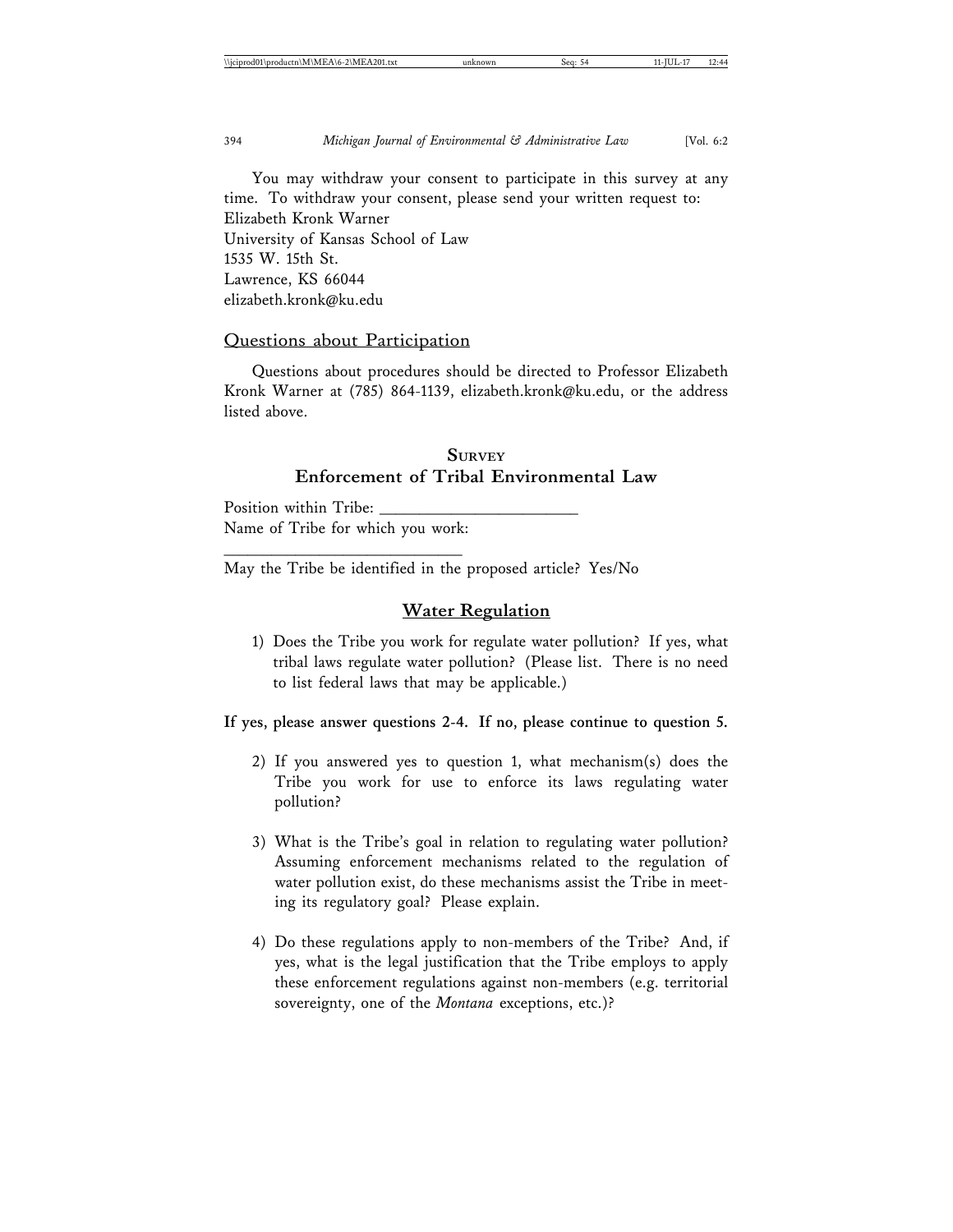## **Air Pollution**

5) Does the Tribe you work for regulate air pollution? If yes, what tribal laws regulate air pollution? (Please list. There is no need to list federal laws that may be applicable.)

## **If yes, please answer questions 6-8. If no, please continue to question 9.**

- 6) If you answered yes to question 6, what mechanism(s) does the Tribe you work for use to enforce its laws regulating air pollution?
- 7) What is the Tribe's goal in relation to regulating air pollution? Assuming enforcement mechanisms related to the regulation of air pollution exist, do these mechanisms assist the Tribe in meeting its regulatory goal? Please explain.
- 8) Do these regulations apply to non-members of the Tribe? And, if yes, what is the legal justification that the Tribe employs to apply these enforcement regulations against non-members (e.g. territorial sovereignty, one of the *Montana* exceptions, etc.)?

## **Solid Wastes**

9) Does the Tribe you work for regulate solid waste disposal? If yes, what tribal laws regulate solid waste disposal? (Please list. There is no need to list federal laws that may be applicable.)

**If yes, please answer questions 10-12. If no, please continue to question 13.**

- 10) If you answered yes to question 9, what mechanism(s) does the Tribe you work for use to enforce its laws regulating solid waste disposal?
- 11) What is the Tribe's goal in relation to regulating solid waste disposal? Assuming enforcement mechanisms related to solid waste disposal exist, do these mechanisms assist the Tribe in meeting its regulatory goal? Please explain.
- 12) Do these regulations apply to non-members of the Tribe? And, if yes, what is the legal justification that the Tribe employs to apply these enforcement regulations against non-members (e.g. territorial sovereignty, one of the *Montana* exceptions, etc.)?